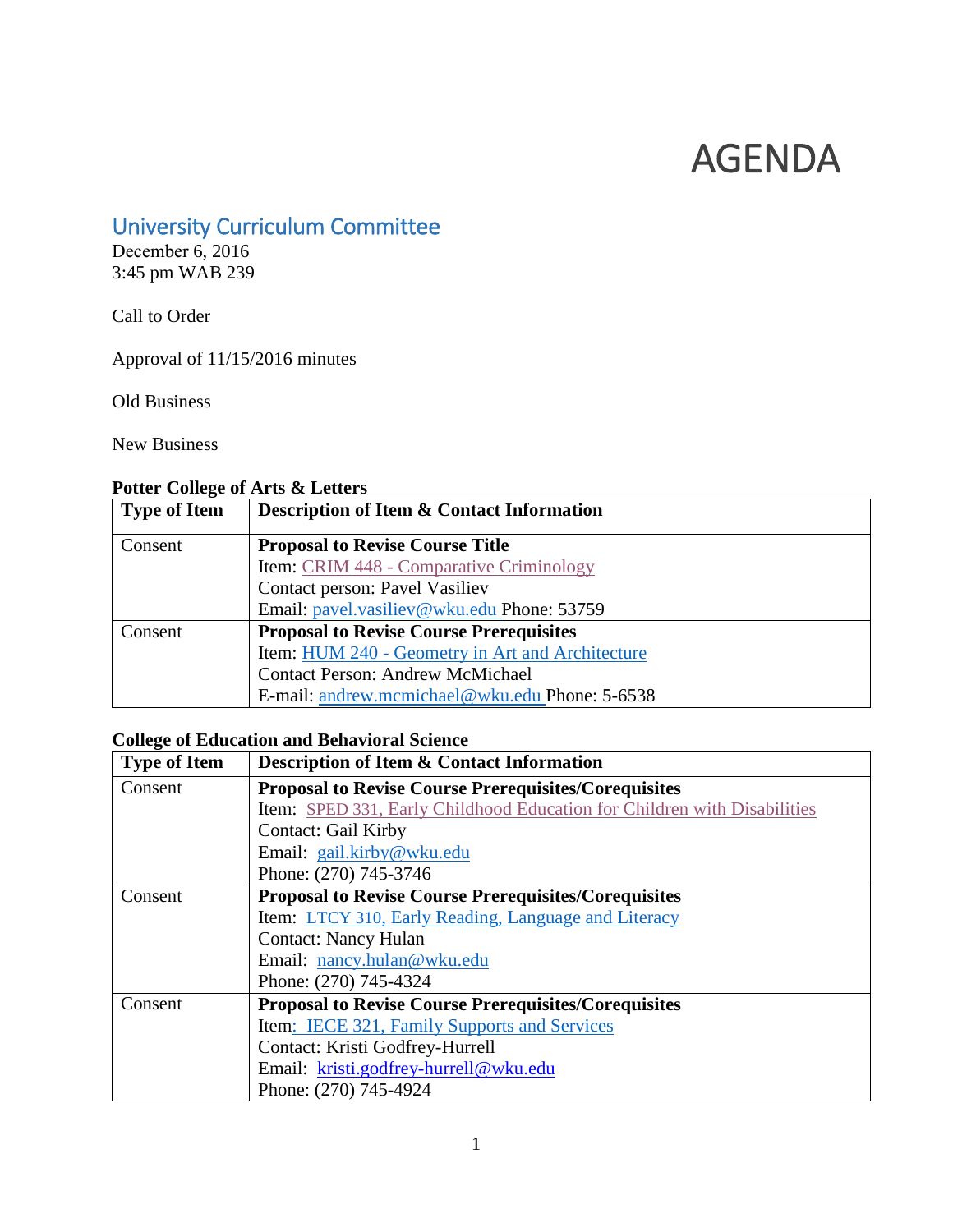<span id="page-1-0"></span>

| <b>Type of Item</b>                                                    | <b>Description of Item &amp; Contact Information</b>                         |  |
|------------------------------------------------------------------------|------------------------------------------------------------------------------|--|
| Consent                                                                | <b>Proposal to Revise Course Prerequisites/Corequisites</b>                  |  |
|                                                                        | Item: IECE 322, Planning Curriculum and Instruction for Diverse Learners     |  |
|                                                                        | Contact: Kristi Godfrey-Hurrell                                              |  |
|                                                                        | Email: kristi.godfrey-hurrell@wku.edu                                        |  |
|                                                                        | Phone: (270) 745-4924                                                        |  |
| Consent                                                                | <b>Proposal to Revise Course Prerequisites/Corequisites</b>                  |  |
|                                                                        | Item: IECE 323, Positive Behavioral Supports with Young Children             |  |
|                                                                        | Contact: Kristi Godfrey-Hurrell                                              |  |
|                                                                        | Email: kristi.godfrey-hurrell@wku.edu                                        |  |
|                                                                        | Phone: (270) 745-4924                                                        |  |
| Consent                                                                | <b>Proposal to Revise Course Prerequisites/Corequisites</b>                  |  |
|                                                                        | Item: IECE 325, Partnerships with Families                                   |  |
|                                                                        | Contact: Kristi Godfrey-Hurrell                                              |  |
|                                                                        | Email: kristi.godfrey-hurrell@wku.edu                                        |  |
|                                                                        | Phone: (270) 745-4924                                                        |  |
| <b>Proposal to Revise Course Prerequisites/Corequisites</b><br>Consent |                                                                              |  |
|                                                                        | Item: IECE 326, Integrating Mathematics and Science Across the Early         |  |
|                                                                        | Childhood Curriculum                                                         |  |
|                                                                        | Contact: Kristi Godfrey-Hurrell                                              |  |
|                                                                        | Email: kristi.godfrey-hurrell@wku.edu                                        |  |
|                                                                        | Phone: (270) 745-4924                                                        |  |
| Consent                                                                | <b>Proposal to Revise Course Prerequisites/Corequisites</b>                  |  |
|                                                                        | Item: IECE 421, Advanced Curriculum and Instruction for Infants and Toddlers |  |
|                                                                        | Contact: Kristi Godfrey-Hurrell                                              |  |
|                                                                        | Email: kristi.godfrey-hurrell@wku.edu                                        |  |
|                                                                        | Phone: (270) 745-4924                                                        |  |
| Consent                                                                | <b>Proposal to Revise Course Prerequisites/Corequisites</b>                  |  |
|                                                                        | Item: IECE 422, Advanced Curriculum and Instruction for Young Children       |  |
|                                                                        | Contact: Kristi Godfrey-Hurrell                                              |  |
|                                                                        | Email: kristi.godfrey-hurrell@wku.edu                                        |  |
|                                                                        | Phone: (270) 745-4924                                                        |  |
| Consent                                                                | <b>Proposal to Revise Course Prerequisites</b>                               |  |
|                                                                        | Item: IECE 423, Interdisciplinary Services for Young Children with Low       |  |
|                                                                        | <b>Incidence Disabilities</b><br>Contact: Kristi Godfrey-Hurrell             |  |
|                                                                        |                                                                              |  |
|                                                                        | Email: kristi.godfrey-hurrell@wku.edu<br>Phone: (270) 745-4924               |  |
| Consent                                                                | <b>Proposal to Revise Course Prerequisites/Corequisites</b>                  |  |
|                                                                        | Item: IECE 489, Practicum Seminar in Interdisciplinary Early Childhood       |  |
|                                                                        | Education                                                                    |  |
|                                                                        | Contact: Kristi Godfrey-Hurrell                                              |  |
|                                                                        | Email: kristi.godfrey-hurrell@wku.edu                                        |  |
|                                                                        | Phone: (270) 745-4924                                                        |  |
|                                                                        |                                                                              |  |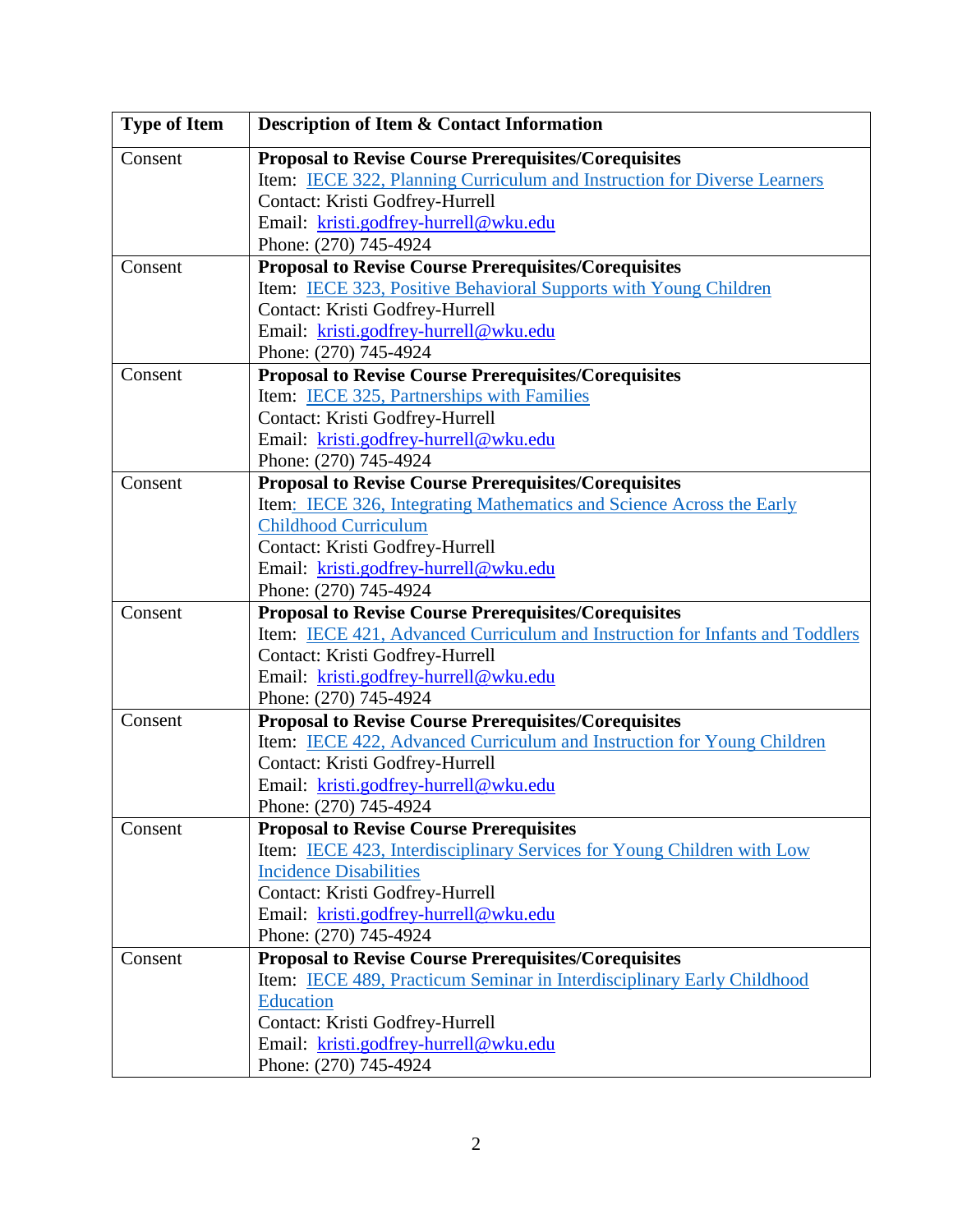<span id="page-2-0"></span>

| <b>Type of Item</b> | <b>Description of Item &amp; Contact Information</b>                     |  |
|---------------------|--------------------------------------------------------------------------|--|
| Consent             | <b>Proposal to Revise Course Prerequisites/Corequisites</b>              |  |
|                     | Item: IECE 490, Student Teaching Practicum (Infant and Toddler or        |  |
|                     | Kindergarten), student Teaching Practicum (Preschool)                    |  |
|                     | Contact: Kristi Godfrey-Hurrell                                          |  |
|                     | Email: kristi.godfrey-hurrell@wku.edu                                    |  |
|                     | Phone: (270) 745-4924                                                    |  |
| Consent             | <b>Proposal to Revise Course Prerequisites/Corequisites</b>              |  |
|                     | Item: IECE 491, Practicum in Interdisciplinary Early Childhood Education |  |
|                     | Contact: Kristi Godfrey-Hurrell                                          |  |
|                     | Email: kristi.godfrey-hurrell@wku.edu                                    |  |
|                     | Phone: (270) 745-4924                                                    |  |
| Action              | <b>Proposal to Create a New Course</b>                                   |  |
|                     | <b>Item:</b> IECE 320, Introduction to Early Childhood Assessment        |  |
|                     | Contact: Kristi Godfrey-Hurrell                                          |  |
|                     | Email: kristi.godfrey-hurrell@wku.edu                                    |  |
|                     | Phone: (270) 745-4924                                                    |  |
| Action              | <b>Proposal to Revise a Program</b>                                      |  |
|                     | Item: 526, Major in Interdisciplinary Early Childhood Education          |  |
|                     | <b>Contact: Kristy Godfrey-Hurrell</b>                                   |  |
|                     | Email: kristy.godfrey-hurrell@wku.edu                                    |  |
|                     | Phone: (270) 745-4924                                                    |  |

## <span id="page-2-1"></span>**Ogden College of Science and Engineering**

| <b>Type of item</b> | Description of Item & Contact Information            |  |
|---------------------|------------------------------------------------------|--|
| Consent             | <b>Proposal to Revise Course Prerequisites</b>       |  |
|                     | MATH 240, Geometry in Art and Architecture, 3 hrs.   |  |
|                     | Contact: Molly Dunkum, molly.dunkum@wku.edu, x6235   |  |
| Action              | <b>Proposal to Create a New Course</b>               |  |
|                     | AMS 368 M1, Problem Solving Module One, 1 hr.        |  |
|                     | Contact: Mark Doggett, mark.doggett@wku.edu, x6951   |  |
| Action              | <b>Proposal to Create a New Course</b>               |  |
|                     | AMS 368 M2, Problem Solving Module Two, 1 hr.        |  |
|                     | Contact: Mark Doggett, mark.doggett@wku.edu, x6951   |  |
| Action              | <b>Proposal to Create a New Course</b>               |  |
|                     | AMS 368 M3, Problem Solving Module Three, 1 hr.      |  |
|                     | Contact: Mark Doggett, mark.doggett@wku.edu, x6951   |  |
| Action              | <b>Proposal to Revise Course Credit Hours</b>        |  |
|                     | CS 175, University Experience, 2 hrs.                |  |
|                     | Contact: Huanjing Wang, Huanjing.wang@wku.edu, x2672 |  |
| Action              | <b>Proposal to Revise a Program</b>                  |  |
|                     | Ref. 629/629P, Major in Computer Science, 44-50 hrs. |  |
|                     | Contact: Huanjing Wang, Huanjing.wang@wku.edu, x2672 |  |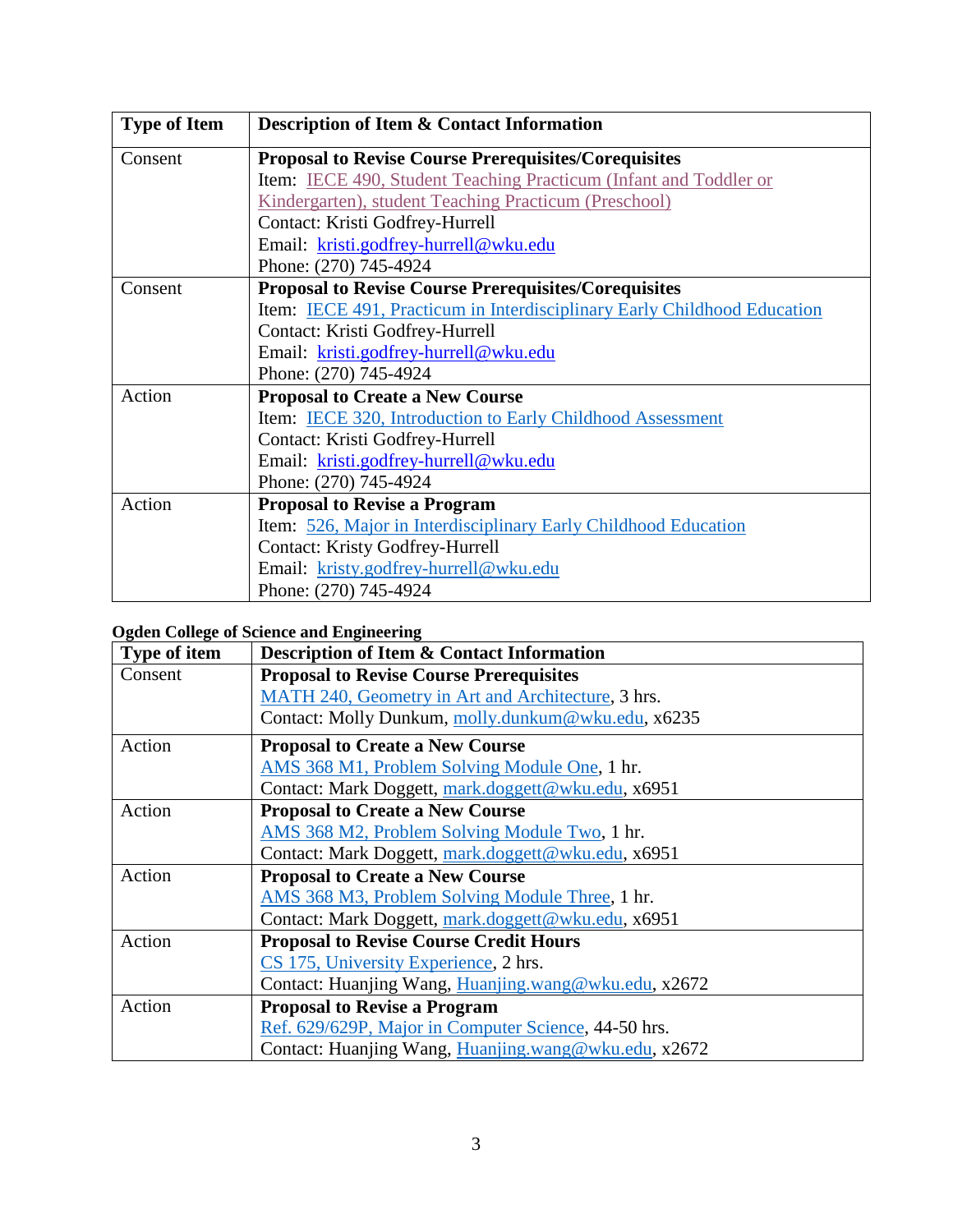## <span id="page-3-1"></span>**College of Health & Human Services**

<span id="page-3-0"></span>

| <b>Type of Item</b> | <b>Description in Item and Contact Information</b>  |  |
|---------------------|-----------------------------------------------------|--|
| Consent             | <b>Revise Course Prerequisites</b>                  |  |
|                     | <b>FACS 399 Implications of Research in FCS</b>     |  |
|                     | Contact: Adam West, adam.west@wku.edu, 270-745-5138 |  |
| Consent             | <b>Revise Course Prerequisites</b>                  |  |
|                     | FACS 496 Challenging Behaviors in Young Children    |  |
|                     | Contact: Adam West, adam.west@wku.edu, 270-745-5138 |  |
| Action              | <b>Revise a Minor Program</b>                       |  |
|                     | 336 Minor in Child Studies                          |  |
|                     | Contact: Adam West, adam.west@wku.edu, 270-745-5138 |  |
| Action              | <b>Revise a Minor Program</b>                       |  |
|                     | <b>338 Minor in Family Studies</b>                  |  |
|                     | Contact: Adam West, adam.west@wku.edu, 270-745-5138 |  |

## <span id="page-3-2"></span>**University College**

| <b>Type of Action</b> | <b>Description of Item and Contact Information</b>                                                                                                                       |
|-----------------------|--------------------------------------------------------------------------------------------------------------------------------------------------------------------------|
| Action                | <b>Proposal to Revise Course Credit Hours</b><br>Item: IDST 250<br>Contact Person: Merrall Price, Email: merrall.price@wku.edu<br>Phone: $5-4200$                        |
| Action                | <b>Proposal to Create a New Course</b><br>Item: SUS 110<br>Contact Person: S. Ellen Godbey, Email: sherrie.godbey@wku.edu<br>Phone: 0-2578                               |
| Action                | <b>Proposal to Revise a Program</b><br><b>Item:</b> Major in Diversity & Community Studies<br>Contact Person: Jane Olmsted, Email: jane.olmsted@wku.edu<br>Phone: 5-5787 |

Academic Policy Subcommittee, Anne Henizman

- [Concurrent Subsequent Degree Policy](#page-55-0)
- [Reverse Transfer Policy](#page-55-1)

Steering Subcommittee, Scott Stroot: [Proposal to Create a New Course](#page-56-0)

Announcements: All proposals for the January 26, 2017 meeting are due by **January 12, 2017**.

Adjournment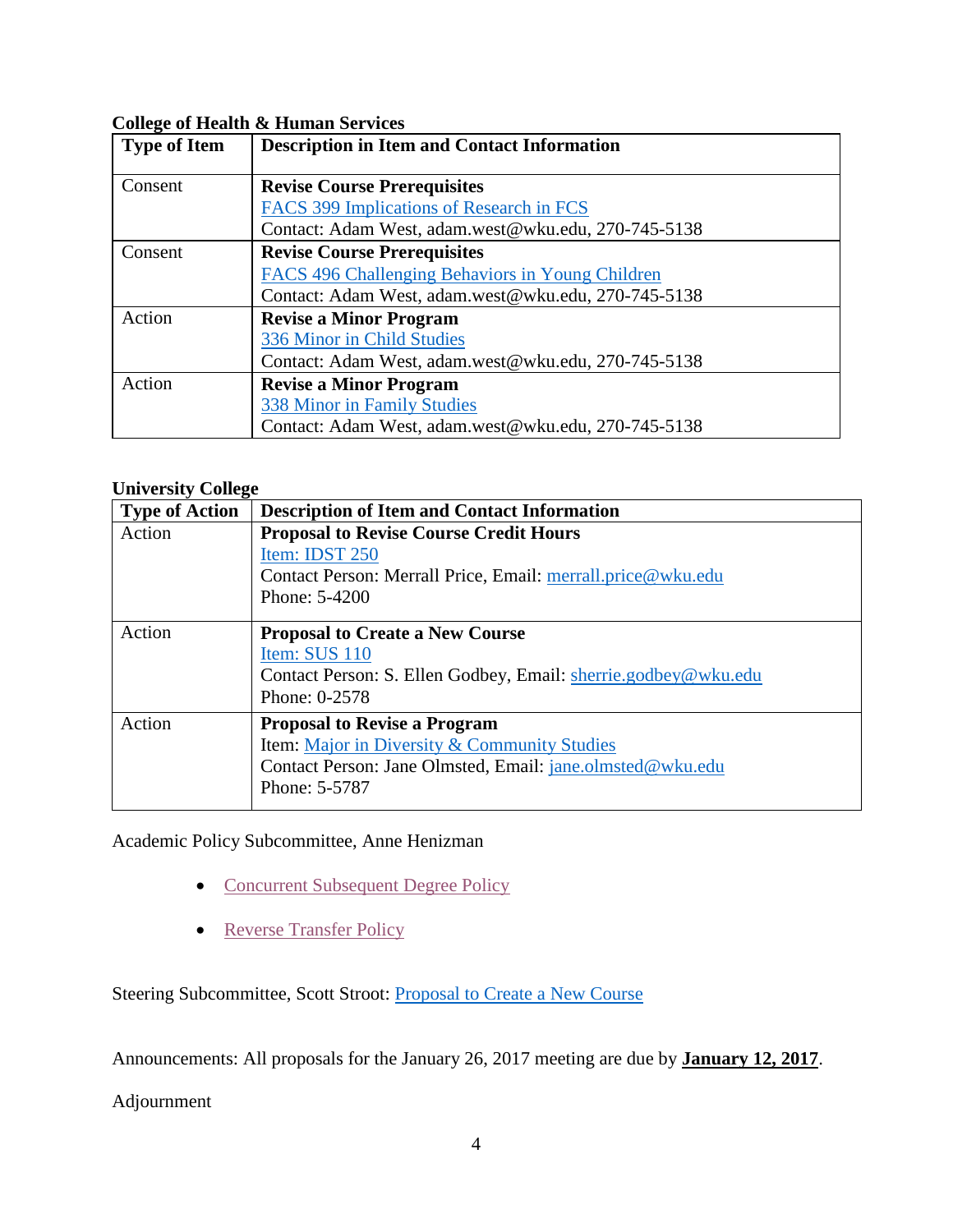#### <span id="page-4-0"></span>Proposal Date: September 10, 2016

#### **[Potter College of Arts & Letters](#page-0-1)**

#### **Sociology Department Proposal to Revise Course Title (Consent Item)**

Contact Person: Pavel Vasiliev, [pavel.vasiliev@wku.edu,](mailto:pavel.vasiliev@wku.edu) 745-3759

#### **1. Identification of proposed course:**

- 1.1 Course prefix (subject area) and number: CRIM 448
- 1.2 Course title: Comparative Criminology
- 1.3 Credit Hours: 3
- **2. Proposed course title:** International Justice and Crime
- **3. Proposed abbreviated course title:** International Justice & Crime
- **4. Rationale for the revision of course title:** The original course title Comparative Criminology - was chosen by faculty because it was succinct while allowing faculty to include a wide array of material pertaining to the etiology of crime, conceptions of justice, and variations in social control across different societies. The change to the current title is more intuitively understandable and appealing to students and more clearly relays that the course compares systems of crime and justice across societies.

### **5. Proposed term for implementation: Fall of 2017**

#### **6. Dates of prior committee approvals:**

Sociology Department **September 10, 2016** Potter College Curriculum Committee 3 Nov. 2016 Professional Education Council (if applicable) **N/A** General Education Committee (if applicable) **N/A** Undergraduate Curriculum Committee University Senate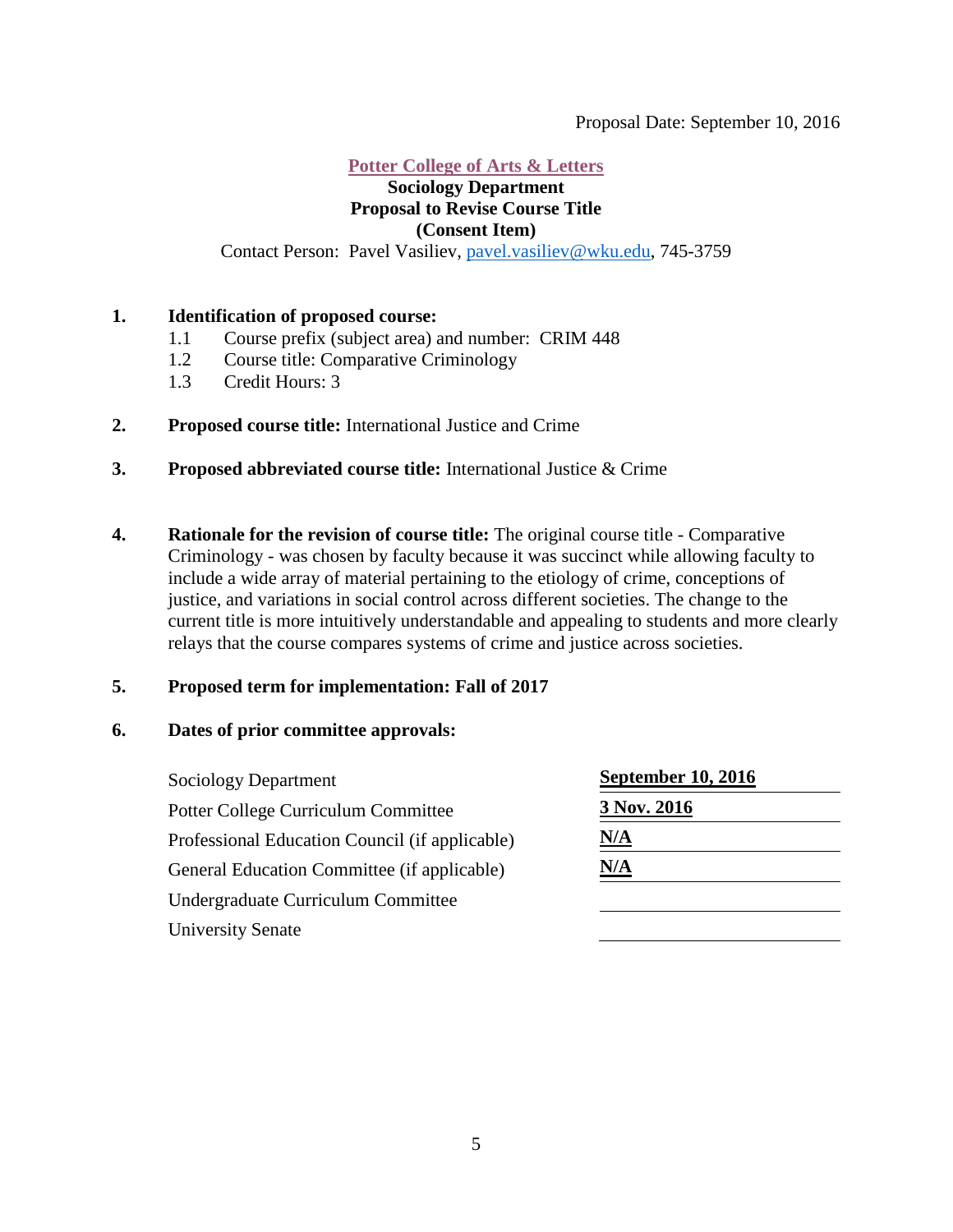## **[Potter College of Arts &](#page-0-1) Letters**

## **Office of the Dean Proposal to Revise Course Prerequisites (Consent Item)**

Contact Person: Andrew McMichael, andrew.mcmichael@wku.edu, 5.6538

## **1. Identification of course:**

- 1.1 Course prefix (subject area) and number: HUM 240 **(This course is equivalent to MATH 240)**
- 1.2 Course title: Geometry in Art and Architecture
- **2. Current prerequisites:** Any Colonnade MATH course with a B or better or a MATH ACT of at least 24 or an MPE of 20; 21 hours of Foundations and Explorations courses, or junior status.
- **3. Proposed prerequisites:** Any Colonnade Foundations MATH course with a B or better; 21 hours of Foundations and Explorations courses, or junior status.
- **4. Rationale for the revision of prerequisites:** Colonnade courses must be open to ALL students, and any prerequisites for Connections courses must fall within the Colonnade Plan. An MPE score (which has an expiration date) may preclude some students from taking the course. Additionally, any future Connections courses with a MATH prefix should not serve as a prerequisite for MATH 240.
- **5. Effect on completion of major/minor sequence:** None.
- **6. Proposed term for implementation:** Fall 2017.

| Potter College Dean's Office                   | 20 Oct 2016 |
|------------------------------------------------|-------------|
| <b>Potter College Curriculum Committee</b>     | 3 Nov. 2016 |
| Professional Education Council (if applicable) | <u>N/A</u>  |
| General Education Committee (if applicable)    | <u>N/A</u>  |
| <b>University Curriculum Committee</b>         |             |
| <b>University Senate</b>                       |             |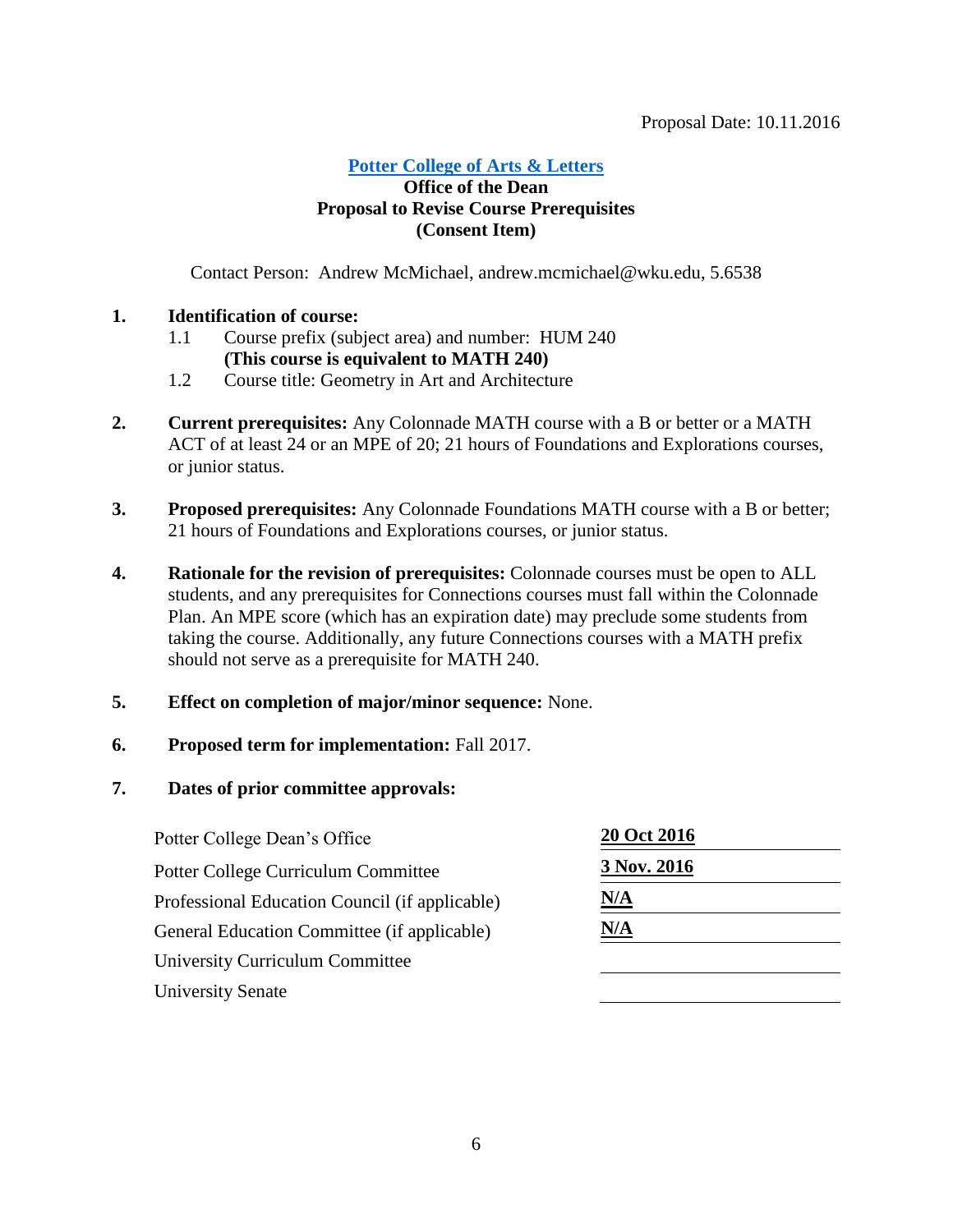#### <span id="page-6-0"></span>**[College of Education and Behavioral Sciences](#page-0-2)**

#### **School of Teacher Education Proposal to Revise Course Prerequisites/Corequisites (Consent Item)**

Contact Person: Gail Kirby, [gail.kirby@wku.edu;](mailto:gail.kirby@wku.edu) 270-745-3746

#### **1. Identification of course:**

- 1.1. Course prefix (subject area) and number: SPED 331
- 1.2. Course title: Early Childhood Education for Children with Disabilities

#### **2. Current prerequisites/corequisites/special requirements:**

- 2.1. *Prerequisites*: SPED 330, LTCY 320 Foundations of Teaching Literacy in The Elementary Grades
- 2.2. *Corequisites*: SPED 333 Transition: School to Adult Life, SPED 432 Applied Behavior Analysis

#### **3. Proposed prerequisites/corequisites/special requirements:**

- 3.1. *Prerequisites*: FACS 191 Child Development, FACS 192 Working with Young Children and Families; or instructor permission
- 3.2. *Corequisites*: SPED 330; or instructor permission

#### **4. Rationale for the revision of prerequisites/corequisites/special requirements:**

To accommodate the proposed program revisions and adjustment in course sequence, a change in both prerequisites and corequisites is requested.

#### **5. Effect on completion of major/minor sequence:** not applicable

#### **6. Proposed term for implementation:** Fall 2017

| Department/Unit: School of Teacher Education   | October 14, 2016<br>November 1, 2016 |  |
|------------------------------------------------|--------------------------------------|--|
| College Curriculum Committee                   |                                      |  |
| Professional Education Council (if applicable) | November 9, 2016                     |  |
| General Education Committee (if applicable)    |                                      |  |
| Undergraduate Curriculum Committee             |                                      |  |
| <b>University Senate</b>                       |                                      |  |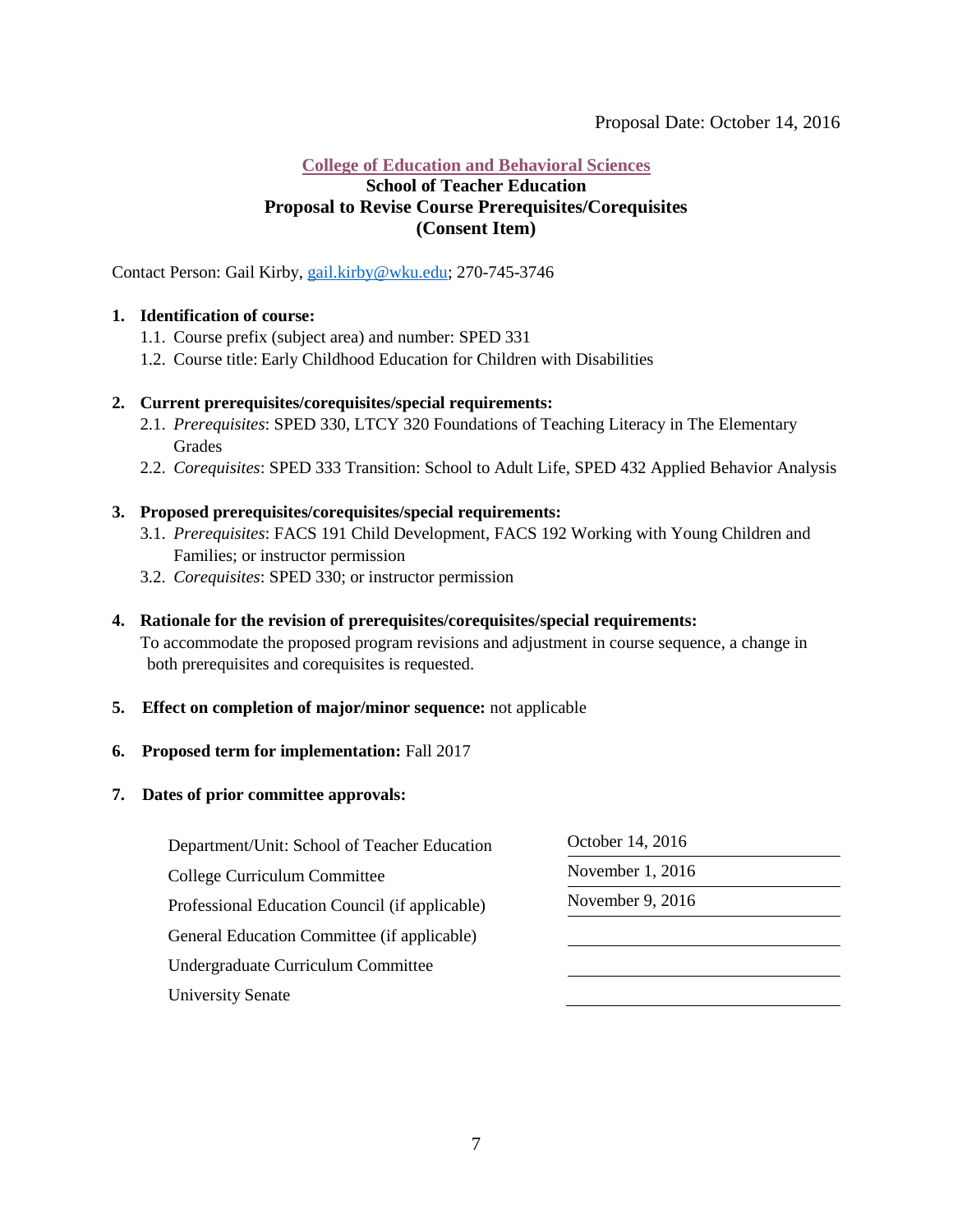## <span id="page-7-0"></span>**School of Teacher Education Proposal to Revise Course Prerequisites/Corequisites (Consent Item)**

Contact Person: Nancy Hulan, [nancy.hulan@wku.edu,](mailto:nancy.hulan@wku.edu) 270-745-4324

## **1. Identification of course:**

- 1.1. Course prefix (subject area) and number: LTCY 310
- 1.2. Course title: Early Reading, Language, and Literacy

## **2. Current prerequisites/corequisites/special requirements:**

- 2.1. *Prerequisites*: IECE 321 Family Supports and Services, IECE 322 Planning Curriculum and Instruction for Diverse Learners, IECE 323 Positive Behavior Supports with Young Children; or instructor permission
- 2.2. *Corequisites*: SPED 422 Collaboration and Inclusion in School and Community Settings, IECE 325 Partnerships with Families, IECE 326 Integrating Mathematics and Science Across the Early Childhood Curriculum, IECE 493; or instructor permission

## **3. Proposed prerequisites/corequisites/special requirements:**

- 3.1. *Prerequisites*: SPED 331 Early Childhood Education for Children with Disabilities; or instructor permission
- 3.2. *Corequisites*: none
- **4. Rationale for the revision of prerequisites/corequisites/special requirements:** Removing current prerequisites and corequisites and adding just SPED 331 as a prerequisite allows for flexibility for the student and advisor when planning for completion of IECE degree.
- **5. Effect on completion of major/minor sequence:** not applicable
- **6. Proposed term for implementation:** Fall 2017

| Department/ Unit: School of Teacher Education | October 14, 2016<br>November 1, 2016 |  |
|-----------------------------------------------|--------------------------------------|--|
| College Curriculum Committee                  |                                      |  |
| Professional Education Council                | November 9, 2016                     |  |
| Undergraduate Curriculum Committee            |                                      |  |
| <b>University Senate</b>                      |                                      |  |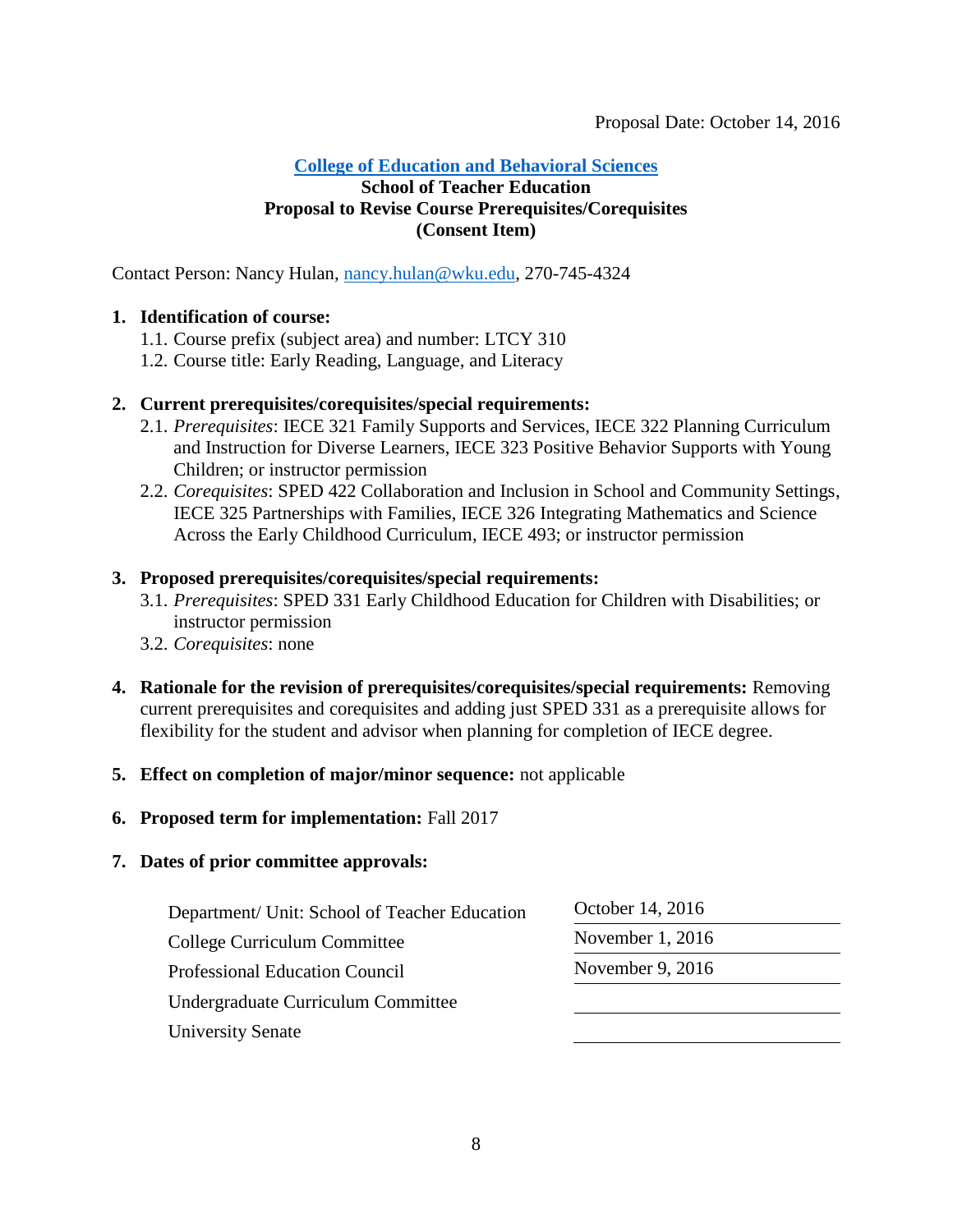#### <span id="page-8-0"></span>**School of Teacher Education Proposal to Revise Course Prerequisites/Corequisites (Consent Item)**

Contact Person: Kristi Godfrey-Hurrell, [kristi.godfrey-hurrell@wku.edu,](mailto:kristi.godfrey-hurrell@wku.edu) 270-745-4924

#### **1. Identification of course:**

- 1.1. Course prefix (subject area) and number: IECE 321
- 1.2. Course title: Family Supports and Services

#### **2. Current prerequisites/corequisites/special requirements:**

- 2.1. *Prerequisites:* SPED 330 Introduction to Exceptional Education: Diversity in Learning and FACS 192 Working with Young Children and Families
- 2.2. *Corequisites:* CD Speech and Language Development, IECE 322 Planning Curriculum and Instruction for Diverse Learners, and IECE 323 Positive Behavior Supports with Young Children; or instructor permission

#### **3. Proposed prerequisites/corequisites/special requirements:**

- 3.1. *Prerequisites:* SPED 331 Early Childhood Education for Children with Disabilities; or instructor permission
- 3.2. *Corequisites:* none
- **4. Rationale for the revision of prerequisites/corequisites/special requirements:** Removing current prerequisites and corequisites and adding just SPED 331 as a prerequisite allows for flexibility for the student and advisor when planning for completion of IECE degree.

#### **5. Effect on completion of major/minor sequence:** not applicable

#### **6. Proposed term for implementation:** Fall 2017

| Department/Unit: School of Teacher Education | October 14, 2016<br>November $1, 2016$<br>November 9. 2016 |  |
|----------------------------------------------|------------------------------------------------------------|--|
| College Curriculum Committee                 |                                                            |  |
| <b>Professional Education Council</b>        |                                                            |  |
| Undergraduate Curriculum Committee           |                                                            |  |
| <b>University Senate</b>                     |                                                            |  |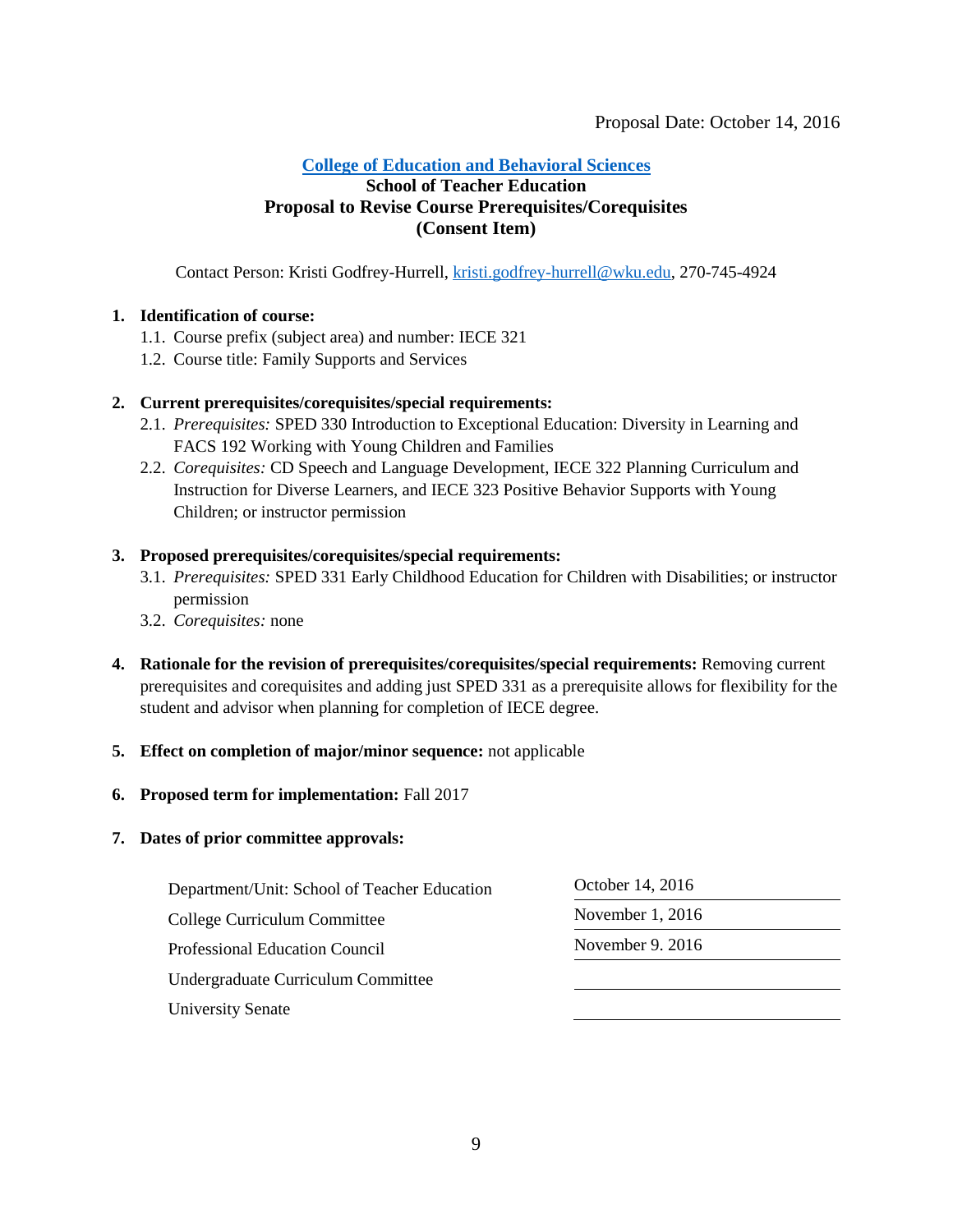### <span id="page-9-0"></span>**School of Teacher Education Proposal to Revise Course Prerequisites/Corequisites (Consent Item)**

Contact Person: Kristi Godfrey-Hurrell, [kristi.godfrey-hurrell@wku.edu,](mailto:kristi.godfrey-hurrell@wku.edu) 270-745-4924

#### **1. Identification of course:**

- 1.1 Course prefix (subject area) and number: IECE 322
- 1.2 Course title: Planning Curriculum and Instruction for Diverse Learners

#### **2. Current prerequisites/corequisites/special requirements:**

- 2.1. *Prerequisites:* FACS 295 Curriculum Development for Infants and Toddlers and FACS 296 Curriculum Development for Preschoolers and Kindergarten Children
- 2.2. *Corequisites:* CD 481 Speech and Language Development, IECE 321 Family Supports and Services, and IECE 323 Positive Behavior Supports with Young Children; or instructor permission

#### **3. Proposed prerequisites/corequisites/special requirements:**

- 3.1. *Prerequisites:* SPED 331 Early Childhood Education for Children with Disabilities; or instructor permission
- 3.2. *Corequisites:* none
- **4. Rationale for the revision of prerequisites/corequisites/special requirements:** Removing current prerequisites and corequisites and adding just SPED 331 as a prerequisite allows for flexibility for the student and advisor when planning for completion of IECE degree.

#### **5. Effect on completion of major/minor sequence:** not applicable

#### **6. Proposed term for implementation:** Fall 2017

| Department/ Unit: School of Teacher Education | October 14, 2016<br>November $1, 2016$ |  |
|-----------------------------------------------|----------------------------------------|--|
| College Curriculum Committee                  |                                        |  |
| Professional Education Council                | November 9, $2016$                     |  |
| Undergraduate Curriculum Committee            |                                        |  |
| <b>University Senate</b>                      |                                        |  |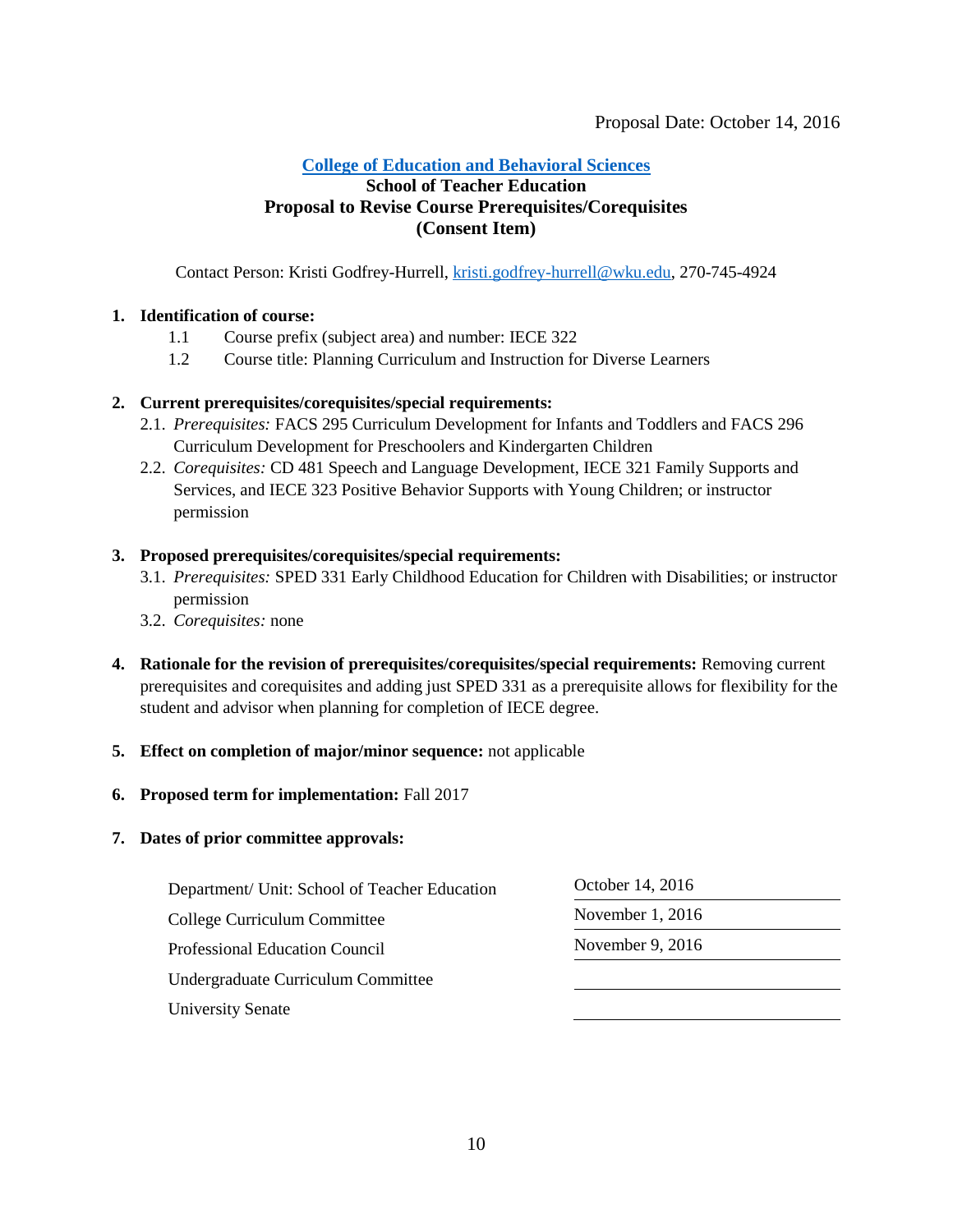#### <span id="page-10-0"></span>**[College of Education and Behavioral Sciences](#page-1-0)**

## **School of Teacher Education Proposal to Revise Course Prerequisites/Corequisites (Consent Item)**

Contact Person: Kristi Godfrey-Hurrell, [kristi.godfrey-hurrell@wku.edu,](mailto:kristi.godfrey-hurrell@wku.edu) 270-745-4924

#### **1. Identification of course:**

- 1.1. Course prefix (subject area) and number: IECE 323
- 1.2. Course title: Positive Behavioral Supports with Young Children

#### **2. Current prerequisites/corequisites/special requirements:**

- 2.1. *Prerequisites*: FACS 295 Curriculum Development for Infants and Toddlers and FACS 296 Curriculum Development for Preschoolers and Kindergarten Children
- 2.2. *Corequisites*: CD 481 Speech and Language Development, IECE 321 Family Supports and Services, IECE 322 Planning Curriculum and Instruction for Diverse Learners; or instructor permission

#### **3. Proposed prerequisites/corequisites/special requirements:**

- 3.1. *Prerequisites*: IECE 321 Family Supports and Services; or instructor permission
- 3.2. *Corequisites*: none
- **4. Rationale for the revision of prerequisites/corequisites/special requirements:** Removing current prerequisites and corequisites and adding IECE 321 as a prerequisite allows for flexibility for the student and advisor when planning for completion of IECE degree.

#### **5. Effect on completion of major/minor sequence:** not applicable

#### **6. Proposed term for implementation:** Fall 2017

| Department/Unit: School of Teacher Education | October 14, 2016 |  |
|----------------------------------------------|------------------|--|
| College Curriculum Committee                 | November 1, 2016 |  |
| <b>Professional Education Council</b>        | November 9, 2016 |  |
| Undergraduate Curriculum Committee           |                  |  |
| <b>University Senate</b>                     |                  |  |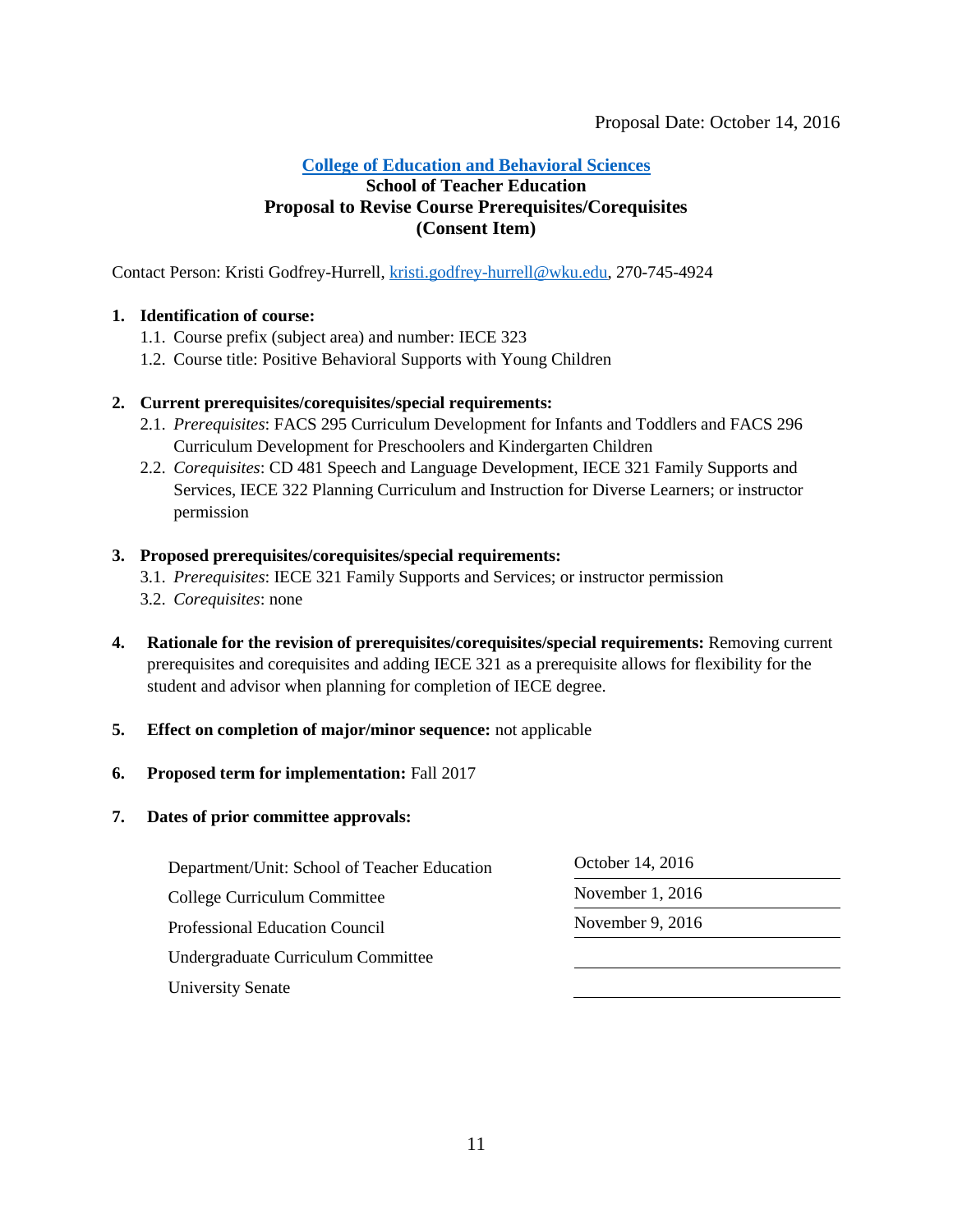#### <span id="page-11-0"></span>**School of Teacher Education Proposal to Revise Course Prerequisites/Corequisites (Consent Item)**

Contact Person: Kristi Godfrey-Hurrell, [kristi.godfrey-hurrell@wku.edu,](mailto:kristi.godfrey-hurrell@wku.edu) 270-745-4924

#### **1. Identification of course:**

- 1.1. Course prefix (subject area) and number: IECE 325
- 1.2. Course title: Partnerships with Families

#### **2. Current prerequisites/corequisites/special requirements:**

- 2.1. *Prerequisites:* CD 481 Speech and Language Development, IECE 321 Family Supports and Services, IECE 322 Planning Curriculum and Instruction for Diverse Learners, IECE 323 Positive Behavior Supports with Young Children; or instructor permission
- 2.2. *Corequisites:* IECE 324 Advanced Assessment of Young Children; IECE 326 Integrating Mathematics and Science Across the Early Childhood Curriculum; SPED 422 Collaboration and Inclusion in School and Community Settings; and LTCY 310 Early Reading, Language, and Literacy; or instructor permission

#### **3. Proposed prerequisites/corequisites/special requirements:**

- 3.1. Prerequisites: SPED 331 Early Childhood Education for Children with Disabilities; or instructor permission
- 3.2. Corequisites: none
- **4. Rationale for the revision of prerequisites/corequisites/special requirements:** Removing current prerequisites and corequisites and adding just SPED 331 as a prerequisite allows for flexibility for the student and advisor when planning for completion of IECE degree.

#### **5. Effect on completion of major/minor sequence:** not applicable

**6. Proposed term for implementation:** Fall 2017

| Department/Unit: School of Teacher Education | October 14, 2016   |  |
|----------------------------------------------|--------------------|--|
| College Curriculum Committee                 | November $1, 2016$ |  |
| Professional Education Council               | November $9, 2016$ |  |
| Undergraduate Curriculum Committee           |                    |  |
| <b>University Senate</b>                     |                    |  |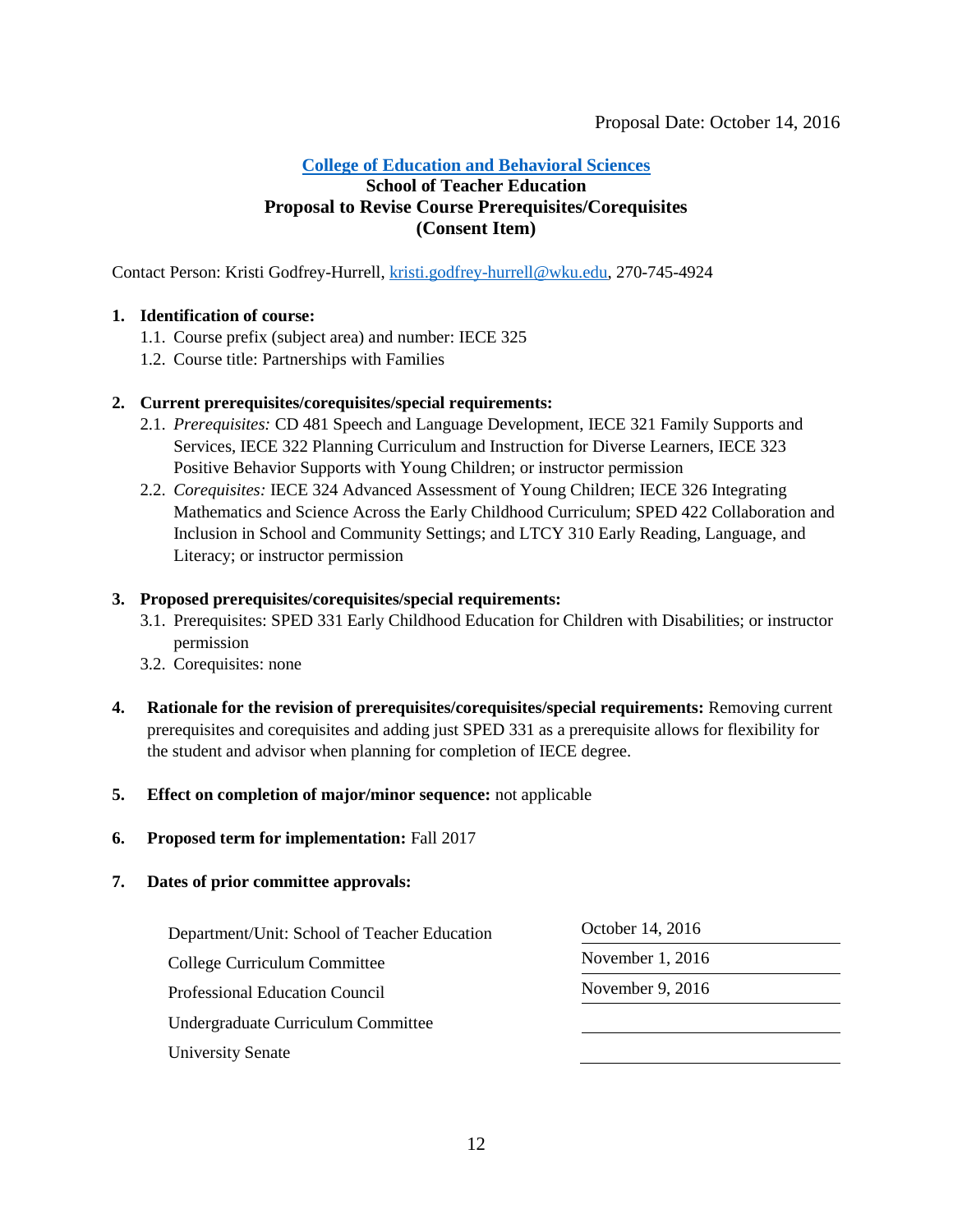#### <span id="page-12-0"></span>**[College of Education and Behavioral Sciences](#page-1-0)**

## **School of Teacher Education Proposal to Revise Course Prerequisites/Corequisites (Consent Item)**

Contact Person: Kristi Godfrey-Hurrell, [kristi.godfrey-hurrell@wku.edu,](mailto:kristi.godfrey-hurrell@wku.edu) 270-745-4924

#### **1. Identification of course:**

- 1.1. Course prefix (subject area) and number: IECE 326
- 1.2. Course title: Integrating Mathematics and Science Across the Early Childhood Curriculum

#### **2. Current prerequisites/corequisites/special requirements:**

- 2.1. *Prerequisites*: CD 481 Speech and Language Development, IECE 321 Family Supports and Services, IECE 322 Planning Curriculum and Instruction for Diverse Learners, IECE 323 Positive Behavior Supports with Young Children; or instructor permission
- 2.2. *Corequisites*: IECE 324 Advanced Assessment of Young Children; IECE 325 Partnerships with Families; SPED 422 Collaboration and Inclusion in School and Community Settings; and LTCY 310 Early Reading, Language, and Literacy; or instructor permission

#### **3. Proposed prerequisites/corequisites/special requirements:**

- 3.1. *Prerequisites*: SPED 331 Early Childhood Education for Children with Disabilities; or instructor permission
- 3.2. *Corequisites*: none
- **4. Rationale for the revision of prerequisites/corequisites/special requirements:** Removing current prerequisites and corequisites and adding just SPED 331 as a prerequisite allows for flexibility for the student and advisor when planning for completion of IECE degree.

#### **5. Effect on completion of major/minor sequence:** not applicable

**6. Proposed term for implementation:** Fall 2017

| Department/Unit: School of Teacher Education<br>College Curriculum Committee | October 14, 2016<br>November 1, 2016 |  |
|------------------------------------------------------------------------------|--------------------------------------|--|
|                                                                              |                                      |  |
| Undergraduate Curriculum Committee                                           |                                      |  |
| <b>University Senate</b>                                                     |                                      |  |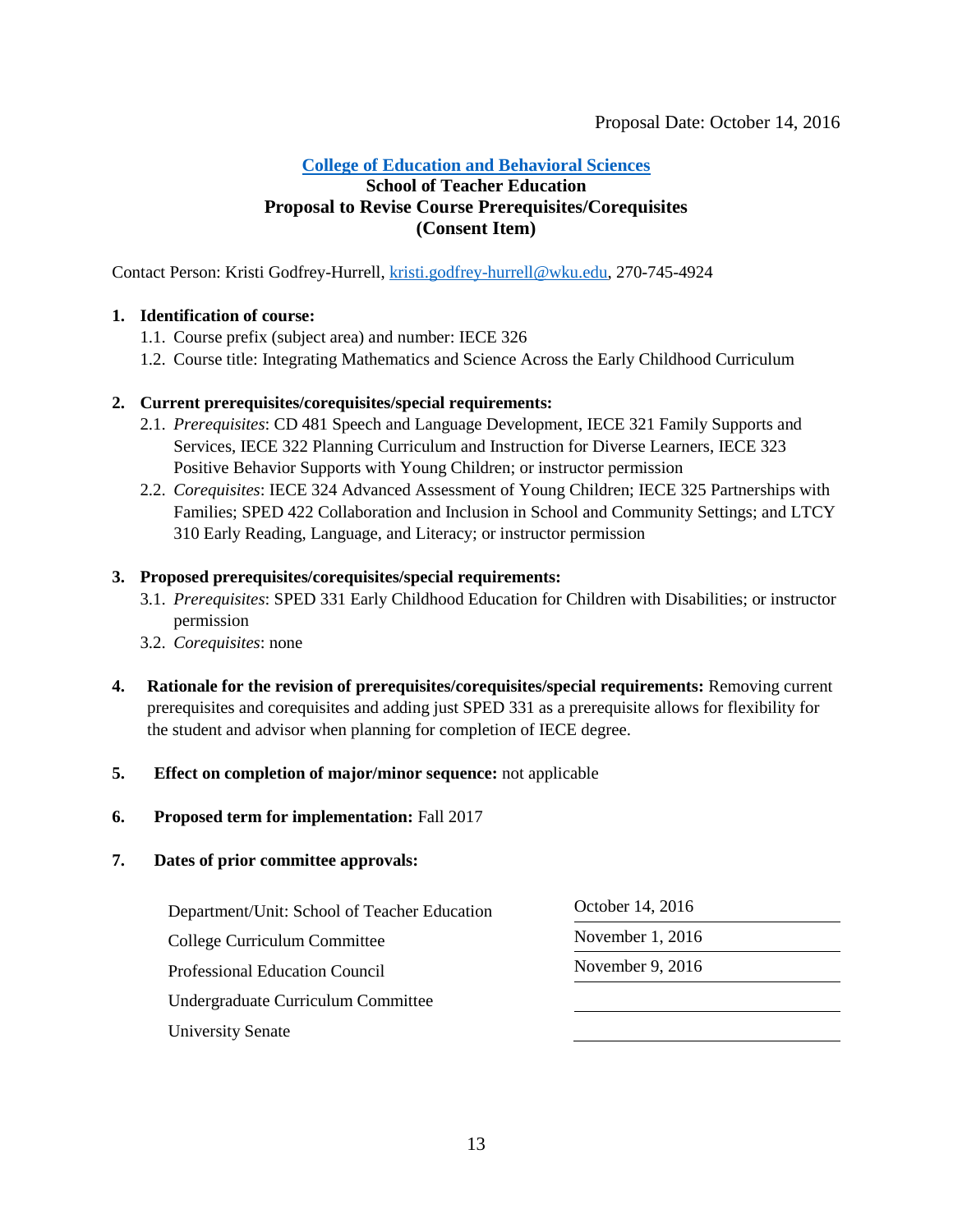#### <span id="page-13-0"></span>**[College of Education and Behavioral Sciences](#page-1-0)**

#### **School of Teacher Education Proposal to Revise Course Prerequisites/Corequisites (Consent Item)**

Contact Person: Kristi Godfrey-Hurrell, [kristi.godfrey-hurrell@wku.edu,](mailto:kristi.godfrey-hurrell@wku.edu) 270-745-4924

#### **1. Identification of course:**

- 1.1. Course prefix (subject area) and number: IECE 421
- 1.2. Course title: Advanced Curriculum and Instruction for Infants and Toddlers

#### **2. Current prerequisites/corequisites/special requirements:**

- 2.1. *Prerequisites*: IECE 324 Advanced Assessment of Young Children, IECE 325 Partnerships with Families, IECE 326 Integrating Mathematics and Science Across the Early Childhood Curriculum, SPED 422 Collaboration and Inclusion in School and Community Settings; or instructor permission
- 2.2. *Corequisites*: IECE 422 Advanced Curriculum and Instruction for Young Children, SPED 422 Collaboration and Inclusion in School and Community Settings, SPED 419 Assistive Technology, SPED 432 Applied Behavior Analysis; or instructor permission

#### **3. Proposed prerequisites/corequisites/special requirements:**

- 3.1. *Prerequisites*: FACS 295 Curriculum Development for Infants and Toddlers; or instructor permission
- 3.2. *Corequisites*: none
- **4. Rationale for the revision of prerequisites/corequisites/special requirements:** Removing current prerequisites and corequisites and adding just FACS 295 as a prerequisite allows for flexibility for the student and advisor when planning for completion of IECE degree.

#### **5. Effect on completion of major/minor sequence:** not applicable

**6. Proposed term for implementation:** Fall 2017

| Department/ Unit: School of Teacher Education | October 14, 2016  |  |
|-----------------------------------------------|-------------------|--|
| College Curriculum Committee                  | November $1,2016$ |  |
| <b>Professional Education Council</b>         | November 9, 2016  |  |
| Undergraduate Curriculum Committee            |                   |  |
| <b>University Senate</b>                      |                   |  |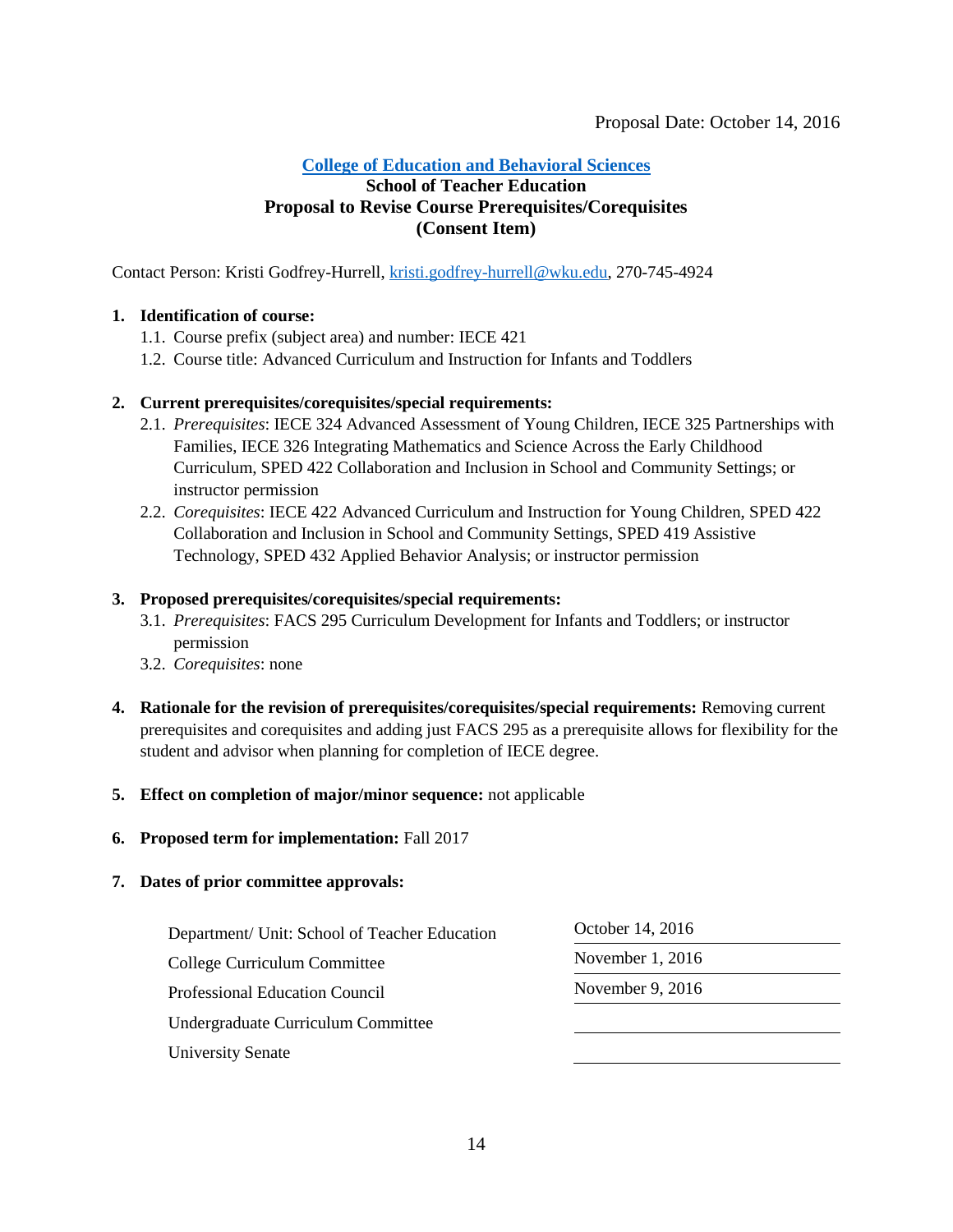#### <span id="page-14-0"></span>**[College of Education and Behavioral Sciences](#page-1-0)**

#### **School of Teacher Education Proposal to Revise Course Prerequisites/Corequisites (Consent Item)**

Contact Person: Kristi Godfrey-Hurrell, [kristi.godfrey-hurrell@wku.edu,](mailto:kristi.godfrey-hurrell@wku.edu) 270-745-4924

#### **1. Identification of course:**

- 1.1. Course prefix (subject area) and number: IECE 422
- 1.2. Course title: Advanced Curriculum and Instruction for Young Children

#### **2. Current prerequisites/corequisites/special requirements:**

- 2.1. *Prerequisites*: IECE 324 Advanced Assessment of Young Children, IECE 325 Partnerships with Families, IECE 326 Integrating Mathematics and Science Across the Early Childhood Curriculum, SPED 422 Collaboration and Inclusion in School and Community Settings; or instructor permission
- 2.2. *Corequisites*: IECE 421 Advanced Curriculum and Instruction for Infants and Toddlers, SPED 419 Assistive Technology, SPED 432 Applied Behavior Analysis; or instructor permission

#### **3. Proposed prerequisites/corequisites/special requirements:**

- 3.1. *Prerequisites*: FACS 296 Curriculum Development for Preschoolers and Kindergarten Children; or instructor permission
- 3.2. *Corequisites*: none
- **4. Rationale for the revision of prerequisites/corequisites/special requirements:** Removing current prerequisites and corequisites and adding just FACS 296 as a prerequisite allows for flexibility for the student and advisor when planning for completion of IECE degree.
- **5. Effect on completion of major/minor sequence:** not applicable
- **6. Proposed term for implementation:** Fall 2017

| Department/Unit: School of Teacher Education | October 14, 2016   |
|----------------------------------------------|--------------------|
| College Curriculum Committee                 | November $1, 2016$ |
| <b>Professional Education Council</b>        | November 9, 2016   |
| Undergraduate Curriculum Committee           |                    |
| <b>University Senate</b>                     |                    |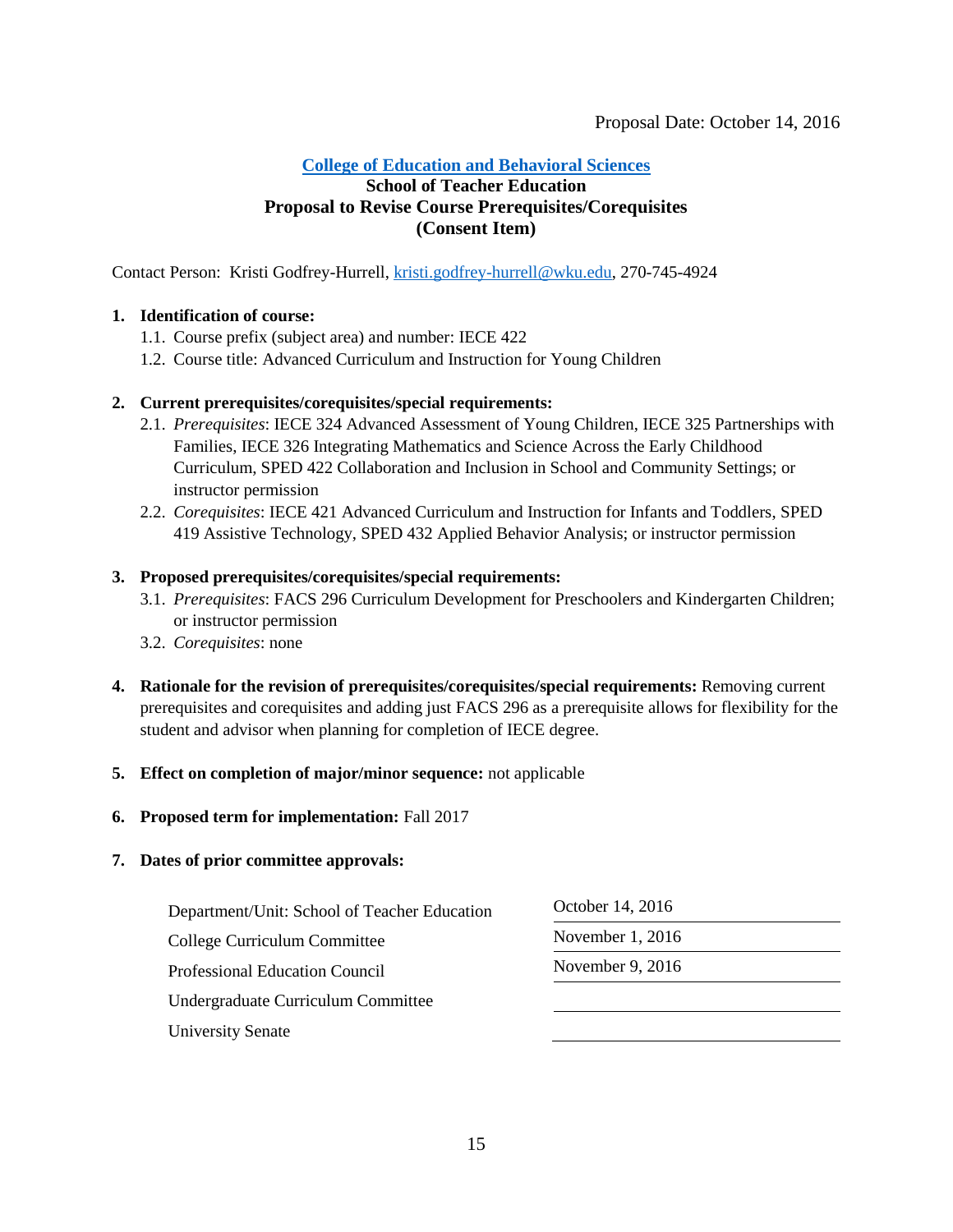## **[College of Education and Behavioral Sciences](#page-1-0)**

## <span id="page-15-0"></span>**School of Teacher Education Proposal to Revise Course Prerequisites (Consent Item)**

Contact Person: Kristi Godfrey-Hurrell, [kristi.godfrey-hurrell@wku.edu,](mailto:kristi.godfrey-hurrell@wku.edu) 270-745-4924

#### **1. Identification of course:**

- 1.1. Course prefix (subject area) and number: IECE 423
- 1.2. Course title: Interdisciplinary Services for Young Children with Low Incidence Disabilities

#### **2. Current prerequisites/special requirements:**

2.1. *Prerequisites*: IECE 321 Family Supports and Services, IECE 322 Planning Curriculum and Instruction for Diverse Learners, and IECE 323 Positive Behaviors Supports with Young Children; or instructor permission

#### **3. Proposed prerequisites/special requirements:**

- 3.1. *Prerequisites*: SPED 331 Early Childhood Education for Children with Disabilities; or instructor permission
- **4. Rationale for the revision of prerequisites/corequisites/special requirements:** Removing current prerequisites and adding just SPED 331 as a prerequisite allows for flexibility for the student and advisor when planning for completion of IECE degree.
- **5. Effect on completion of major/minor sequence:** not applicable

#### **6. Proposed term for implementation:** Fall 2017

| Department/Unit: School of Teacher Education | October 14, 2016 |  |
|----------------------------------------------|------------------|--|
| College Curriculum Committee                 | November 1, 2016 |  |
| Professional Education Council               | November 9, 2016 |  |
| Undergraduate Curriculum Committee           |                  |  |
| <b>University Senate</b>                     |                  |  |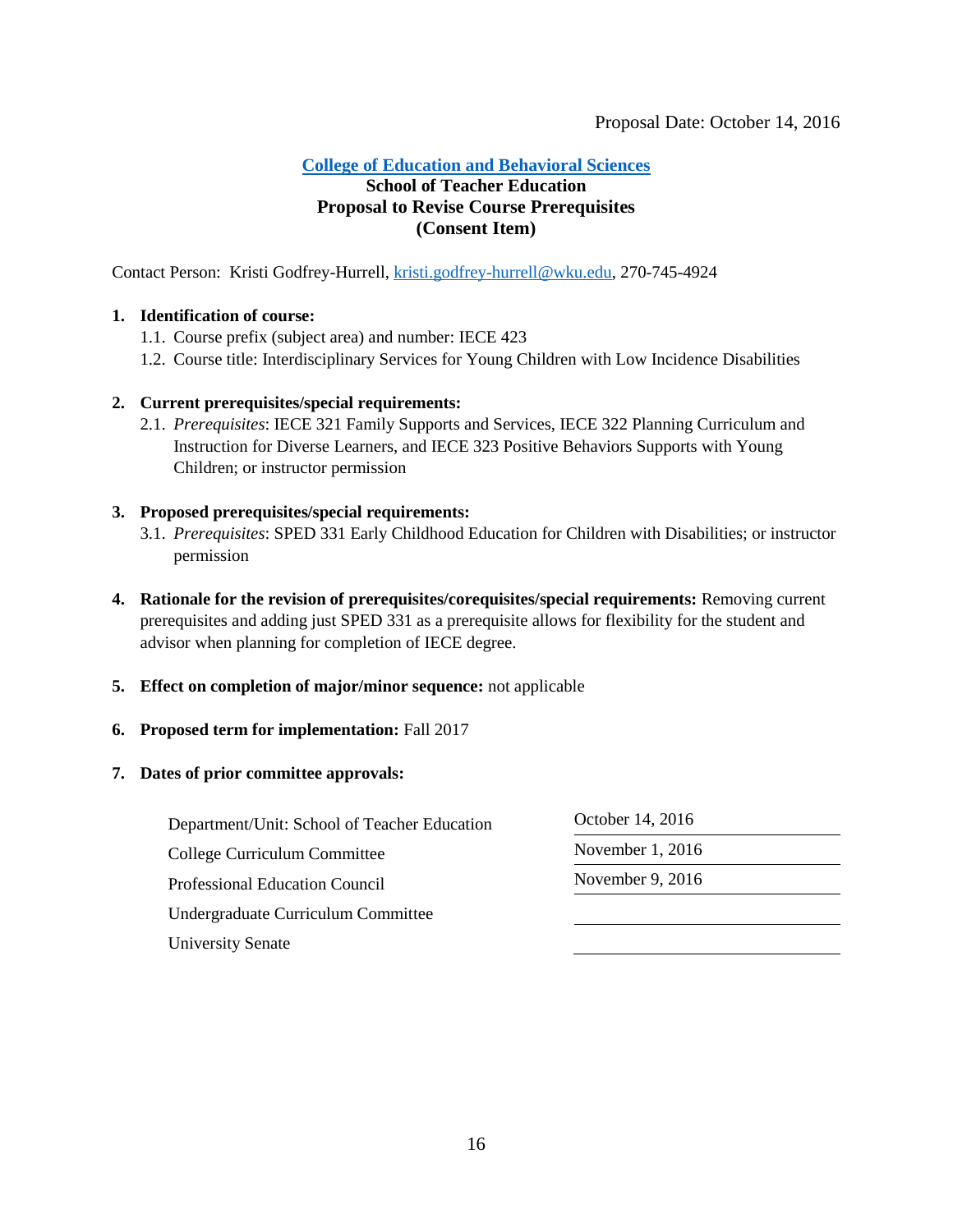#### <span id="page-16-0"></span>**[College of Education and Behavioral Sciences](#page-1-0)**

## **School of Teacher Education Proposal to Revise Course Prerequisites/Corequisites (Consent Item)**

Contact Person: Kristi Godfrey-Hurrell, [kristi.godfrey-hurrell@wku.edu,](mailto:kristi.godfrey-hurrell@wku.edu) 270-745-4924

#### **1. Identification of course:**

- 1.1. Course prefix (subject area) and number: IECE 489
- 1.2. Course title: Practicum Seminar in Interdisciplinary Early Childhood Education

#### **2. Current prerequisites/corequisites/special requirements:**

- 2.1. *Prerequisites*: IECE 421 Advanced Curriculum and Instruction for Infants and Toddlers and IECE 422 Advanced Curriculum and Instruction with Young Children with grades of "C" or higher
- 2.2. *Corequisites*: IECE 491 Practicum in Interdisciplinary Early Childhood Education

#### **3. Proposed prerequisites/corequisites/special requirements:**

- 3.1. *Prerequisites*: Completion of all coursework within the IECE major; or instructor approval
- 3.2. *Corequisites*: IECE 491 Practicum in Interdisciplinary Early Childhood Education
- **4. Rationale for the revision of prerequisites/corequisites/special requirements:** This course is taken in the last semester of senior year where students conduct student teaching in non-certified placements. It is required that all coursework within in IECE be completed.
- **5. Effect on completion of major/minor sequence:** not applicable

#### **6. Proposed term for implementation:** Fall 2017

| Department/Unit: School of Teacher Education | October 14, 2016   |  |
|----------------------------------------------|--------------------|--|
| College Curriculum Committee                 | November $1, 2016$ |  |
| Professional Education Council               | November 9, $2016$ |  |
| Undergraduate Curriculum Committee           |                    |  |
| <b>University Senate</b>                     |                    |  |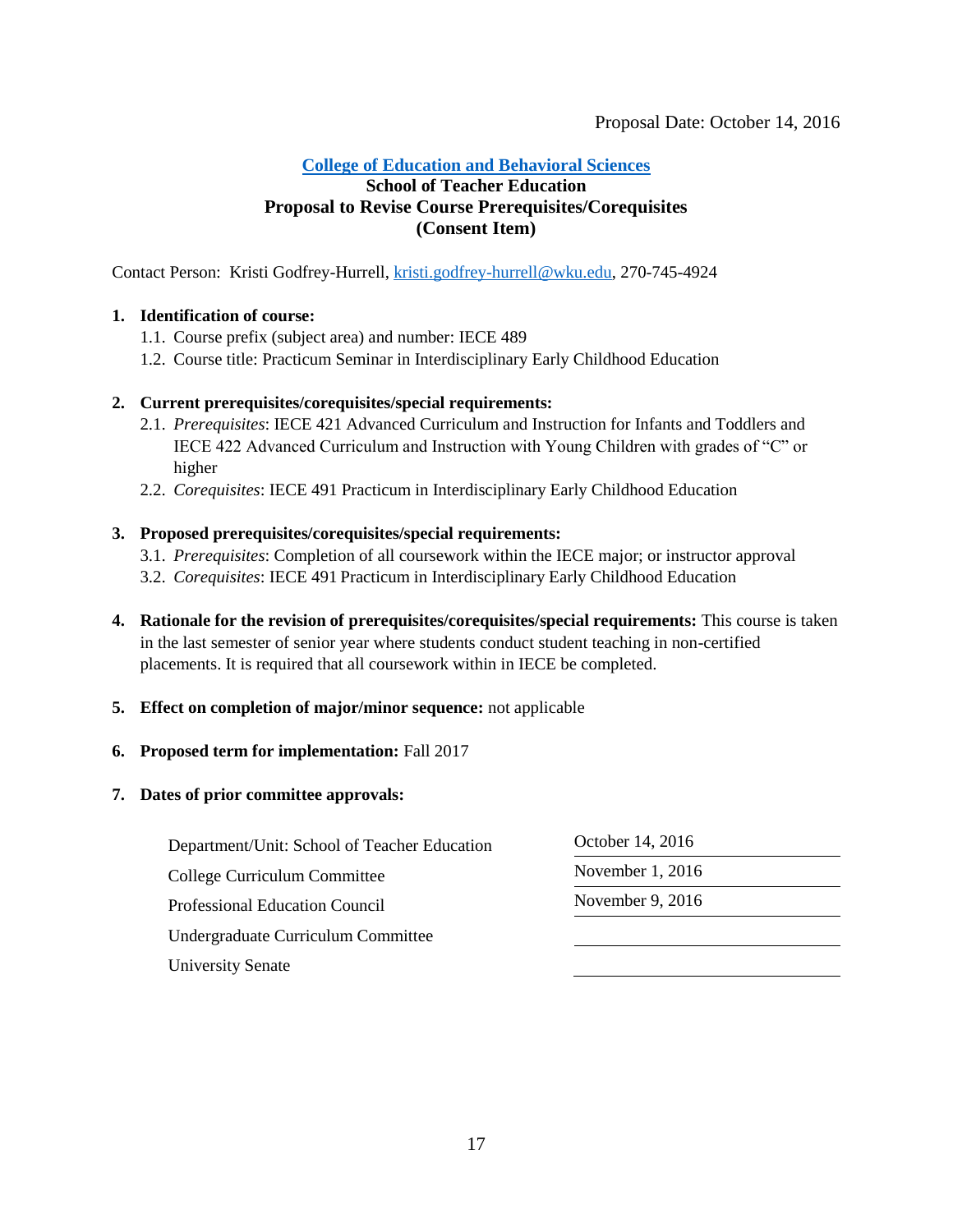#### <span id="page-17-0"></span>**[College of Education and Behavioral Sciences](#page-2-0)**

#### **School of Teacher Education Proposal to Revise Course Prerequisites/Corequisites (Consent Item)**

Contact Person: Kristi Godfrey-Hurrell, [kristi.godfrey-hurrell@wku.edu,](mailto:kristi.godfrey-hurrell@wku.edu) 270-745-4924

#### **1. Identification of course:**

- 1.1. Course prefix (subject area) and number: IECE 490
- 1.2. Course title: Student Teaching Practicum (Infant and Toddler or Kindergarten), Student Teaching Practicum (Preschool)

#### **2. Current prerequisites/corequisites/special requirements:**

- 2.1. *Prerequisites*: IECE 421 Advanced Curriculum and Instruction for Infants and Toddlers, IECE 422 Advanced Curriculum and Instruction for Young Children with grades of "C" or higher
- 2.2. *Corequisites*: IECE 489 Practicum Seminar in Interdisciplinary Early Childhood Education

#### **3. Proposed prerequisites/corequisites/special requirements:**

- 3.1. *Prerequisites*: Admission to student teaching
- 3.2. *Corequisites*: IECE 489
- **4. Rationale for the revision of prerequisites/corequisites/special requirements:** IECE 490 is the student teaching experience for IECE majors who are seeking teacher certification. Admission to student teaching is required.

#### **5. Effect on completion of major/minor sequence:** not applicable

#### **6. Proposed term for implementation:** Fall 2017

| Department/Unit: School of Teacher Education | October 14, 2016 |  |
|----------------------------------------------|------------------|--|
| College Curriculum Committee                 | November 1, 2016 |  |
| <b>Professional Education Council</b>        | November 9, 2016 |  |
| Undergraduate Curriculum Committee           |                  |  |
| <b>University Senate</b>                     |                  |  |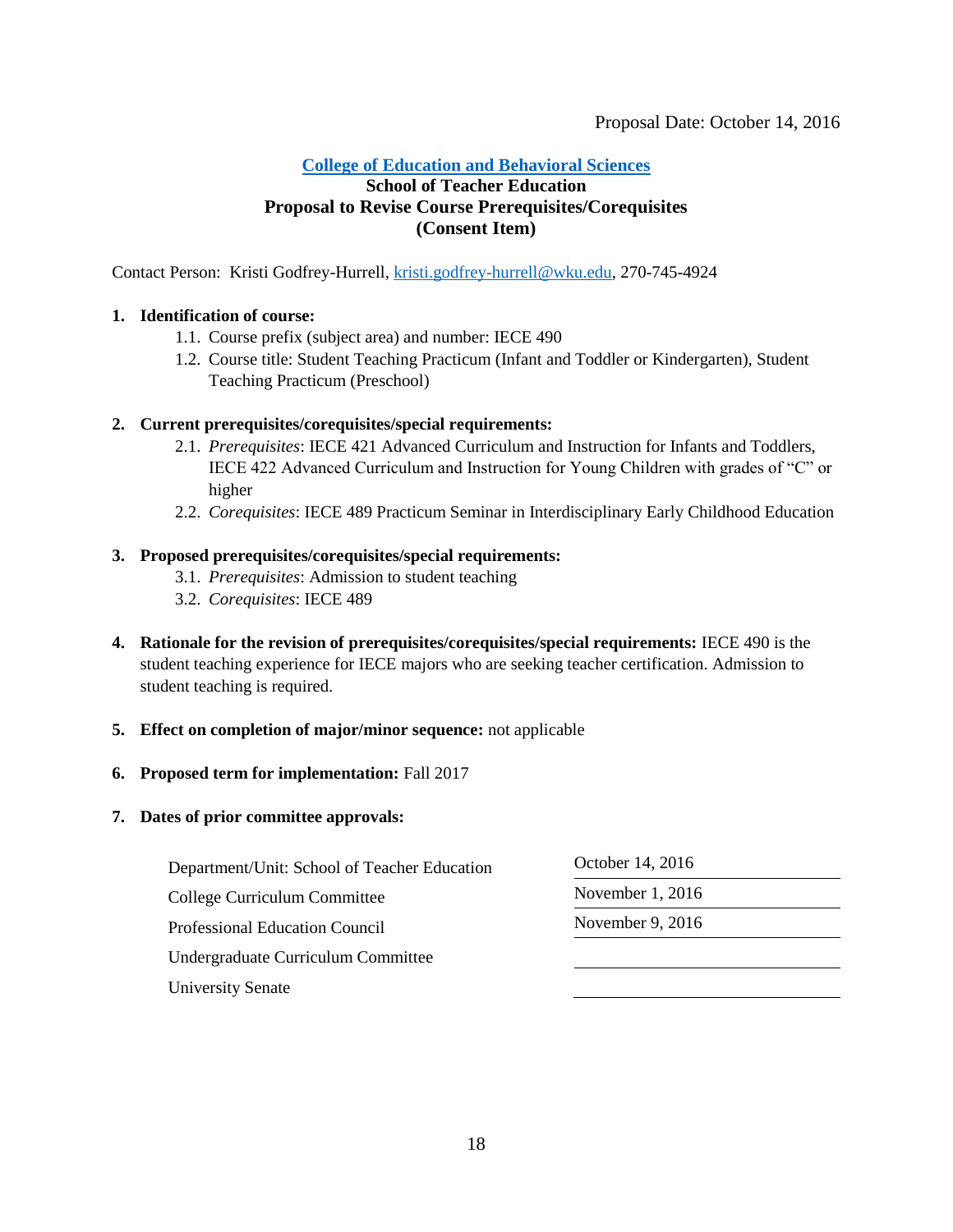#### <span id="page-18-0"></span>**College of [Education and Behavioral Sciences](#page-2-0)**

## **School of Teacher Education Proposal to Revise Course Prerequisites/Corequisites (Consent Item)**

Contact Person: Kristi Godfrey-Hurrell, [kristi.godfrey-hurrell@wku.edu,](mailto:kristi.godfrey-hurrell@wku.edu) 270-745-4924

#### **1. Identification of course:**

- 1.1. Course prefix (subject area) and number: IECE 491
- 1.2. Course title: Practicum in Interdisciplinary Early Childhood Education

#### **2. Current prerequisites/corequisites/special requirements:**

- 2.1. *Prerequisites:* IECE 421 Advanced Curriculum and Instruction for Infants and Toddlers, IECE 422 Advanced Curriculum and Instruction for Young Children with grades of "C" or higher.
- 2.2. *Corequisites*: IECE 489 Practicum Seminar in Interdisciplinary Early Childhood Education

#### **3. Proposed prerequisites/corequisites/special requirements:**

- 3.1. *Prerequisites*: Completion of all coursework within the IECE major; or instructor approval
- 3.2. *Corequisites*: IECE 489
- **4. Rationale for the revision of prerequisites/corequisites/special requirements:** It is required that students have completed all required coursework within the IECE major before taking this course. Students will complete an 8-week practicum experience that requires 150 clock hours.
- **5. Effect on completion of major/minor sequence:** not applicable

#### **6. Proposed term for implementation:** Fall 2017

| Department/Unit: School of Teacher Education<br>College Curriculum Committee | October 14, 2016<br>November $1, 2016$ |  |
|------------------------------------------------------------------------------|----------------------------------------|--|
|                                                                              |                                        |  |
| Undergraduate Curriculum Committee                                           |                                        |  |
| <b>University Senate</b>                                                     |                                        |  |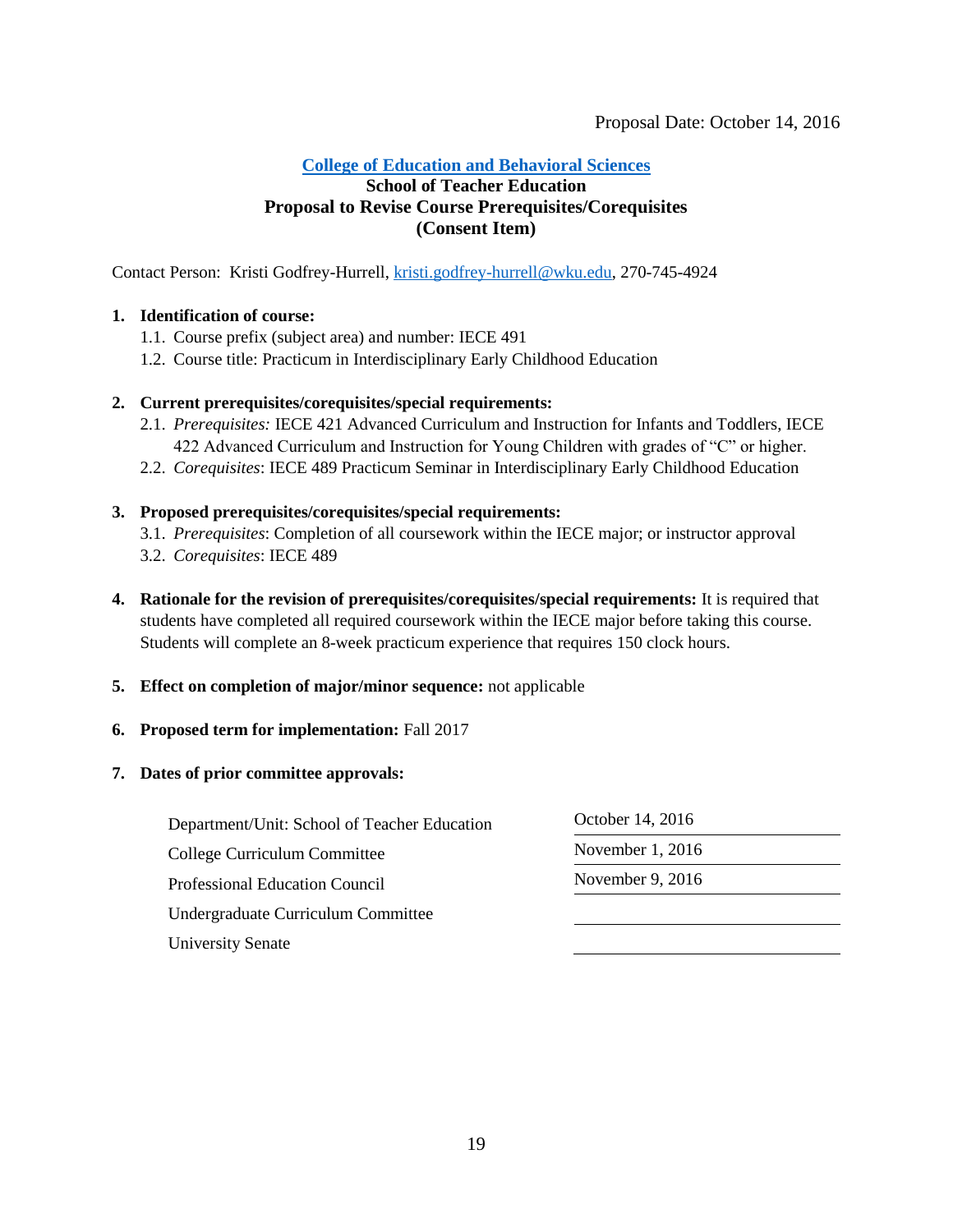## <span id="page-19-0"></span>**School of Teacher Education Proposal to Create a New Course (Action Item)**

**Contact Person:** Kristi Godfrey-Hurrell, [kristi.godfrey-hurrell@wku.edu,](mailto:kristi.godfrey-hurrell@wku.edu) 270-745-4924

#### **1. Identification of proposed course:**

- 1.1. Course prefix and number: IECE 320
- 1.2. Course title: Introduction to Early Childhood Assessment
- 1.3. Abbreviated course title: Intro to Early Child Assess.
- 1.4. Credit hours: 3 Variable credit: No
- 1.5. Grade type: Standard letter grade
- 1.6. Prerequisite: SPED 331 Corequisites: None
- 1.7. Course description: Develop knowledge and skills of assessment with young children with and without disabilities and their families. Minimum of 30 hours of field experience required.

#### **2. Rationale:**

2.1. **Reason for developing the proposed course:** The Interdisciplinary Early Childhood Education (IECE) program is based on personnel preparation standards of the Council for Exceptional Children (CEC), Division of Early Childhood (DEC), National Association for the Education of Young Children (NAEYC), and the Kentucky IECE Teacher Standards in order to meet accreditation requirements. The CEC, NAEYC, and DEC standards have been revised since the previous IECE program revisions and have subsequently included greater emphasis on assessment of young children and the role of families in assessment. For example, the most recent version of the *DEC Recommended Practices* (2014) provides guidance regarding evidence-based practices in assessment. Additionally, the IECE program is required to address Kentucky certification requirements and regulations in emphasizing the role of assessment with regard to research and practice.

Currently, the FACS 294 course, Assessment for Young Children, is the required introductory assessment course for IECE majors, however, based on updates in standards, recommended practices, and state and national legislative mandates, the course content and 12 hours of unsupervised field experience no longer meets the needs of the IECE program. The IECE program prepares students to understand and administer screening assessment, use assessment results for further evaluation, and involve families in the assessment process. The proposed new course, IECE 320, will address new updates and requirements at both the state and national level. For example, the current state policy requires that children from birth to kindergarten (B-K) in Kentucky be screened for the purpose of identifying children at-risk of developmental delays, which may lead to further assessment or early intervention under the Kentucky System of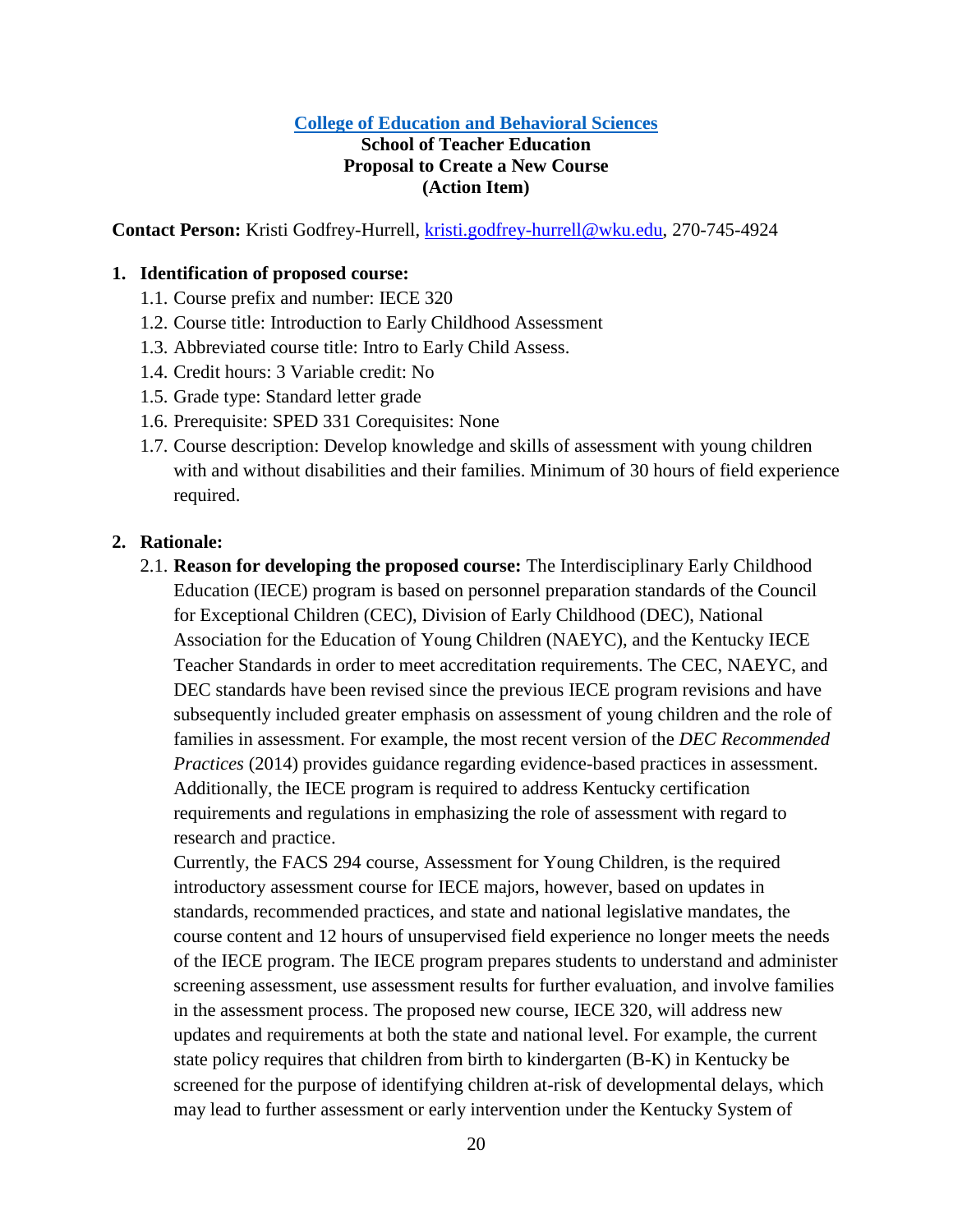Intervention – Response to Intervention (KSI-RTI); an additional area discussed in the new course.

- 2.2. **Projected enrollment in the proposed course:** Based on current enrollment, a total of 15 students per academic year is projected.
- 2.3. **Relationship of the proposed course to courses now offered by the department:** The School of Teacher Education (STE) offers several teacher education courses that address assessment for students from kindergarten through twelfth grade. The Special Education Program offers at least three courses for their majors (e.g., SPED 350 - Assessment in Special Education, SPED 318 - Assessment of Curriculum for Students with Moderate/Severe Disabilities, & SPED 430 - Diagnosis for Instructional Planning: Students with Mild Disabilities). Further, the IECE program offers IECE 324 - Advanced Assessment of Young Children for IECE majors who have completed an introductory course on assessment. The proposed IECE 320 course will address children B-K and will emphasis both typical and atypical development and the role of families while building on foundational content with diagnostic assessment, curriculum and assessment models, curriculum-based assessment, performance monitoring, and program evaluation. The proposed new course will serve as a building block for the current IECE 324 course.
- 2.4. **Relationship of the proposed course to courses offered in other departments:** The Communication Disorders program offers two courses for their major (e.g., CD 433 - Communication Evaluation in Autism Spectrum Disorders, CD 485 - Introduction to Assessment in Communication Disorders) focusing on language diagnostics and screenings. FACS 294 - Assessment for Young Children, currently taken by IECE undergraduate students, is an introductory assessment course covering children birth through five years of age; however, this course does not place emphasis on the legislative requirements for assessment in First Steps, public school preschool and kindergarten programs (essentially, Part B and Part C under Individuals with Disabilities Education Act). The proposed new course will address components that apply to the most recent state (e.g., KAR 3:410) and national legislation mandates (e.g., Part B  $\&$ Part C), and policies (e.g., DEC & NAEYC) required in preparation for the IECE students. Lastly, students are required to have 200 field hours and students taking the new course will be expected to have 30 supervised field hours instead of the 12 unsupervised field hours required in the FACS 294 course.
- 2.5. **Relationship of the proposed course to courses offered in other institutions:**  Kentucky universities which have an accredited IECE undergraduate degree program are identified in the chart below. Similar to WKU's program, IECE students are regularly evaluated on their teaching performance using a performance rubric aligned with the KY IECE Teacher Standards, CEC Initial Level Special Educator Preparation Standards, DEC Initial Special Education Early Childhood Specialty Set, and NAEYC Initial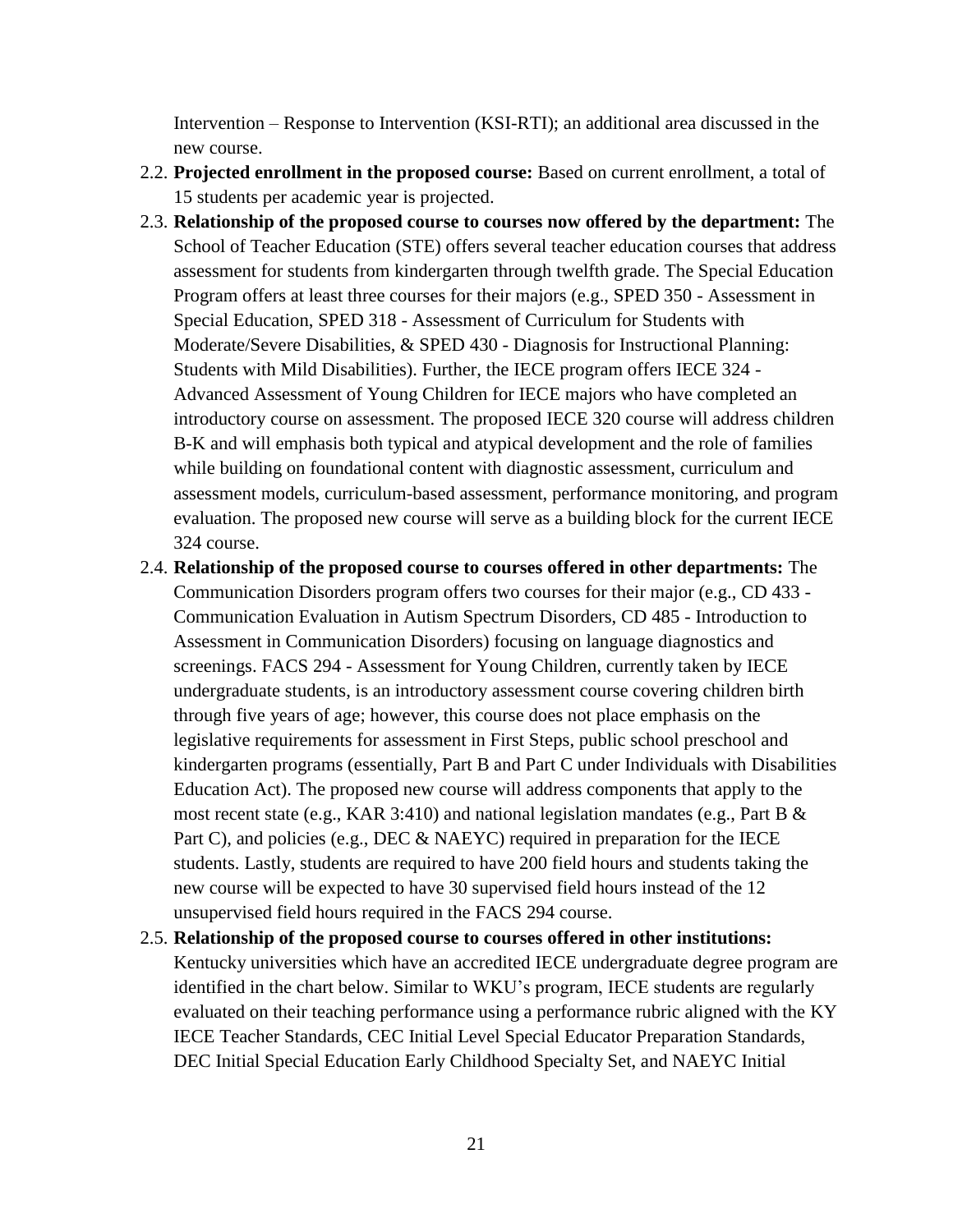Standards for Early Childhood Professional Preparation Standards as pertains to assessment.

| <b>Courses</b>                                                            | <b>Benchmark Schools</b>       |
|---------------------------------------------------------------------------|--------------------------------|
| EDU 308 - Infant/Toddler/Preschool Assessment                             | <b>Brescia University</b>      |
| ELE 439 - Early Childhood Assessment and Program                          | <b>Murray State University</b> |
| Development                                                               |                                |
| IEC 507 - Assessment of Young Children                                    | University of Kentucky         |
| EDEC 255 - Assessment of Young Children                                   | Morehead University            |
| CDF 346 - Assessment, Creative Materials, and Concept                     | <b>Eastern Kentucky</b>        |
| Development                                                               | University                     |
| SED 352 - Special Education Early Childhood                               | Eastern Kentucky               |
| Assessment                                                                | University                     |
| Note: IEC 507 and EDU 565 courses are taken by undergraduate and graduate |                                |
| students in the respective benchmark schools                              |                                |

## **3. Discussion of proposed course:**

## 3.1. **Schedule type:** L

- 3.2. **Learning Outcomes:** Upon completion of this course, students will…
	- 3.2.1.Examine the federal and state regulations related to eligibility, Child Find, and screening for children, birth through kindergarten, with developmental delays, disabilities, and who are at-risk for delays.
		- KY IECE Teacher Standards 4b
		- DEC/CEC Initial Preparation Standards 4.3
		- NAEYC Standards for Initial Early Childhood Professional Preparation 3a
		- $\bullet$  InTASC 6
	- 3.2.2. Demonstrate knowledge of state initiatives related to Child Find and screening (e.g., First Steps, Kentucky System of Intervention, school readiness).
		- KY IECE Teacher Standards 4b
		- DEC/CEC Initial Preparation Standards 4.3
		- NAEYC Standards for Initial Early Childhood Professional Preparation 3d
		- $\bullet$  InTASC 6
	- 3.2.3. Support self-sufficiency of families in assessment by being culturally sensitive and family-centered.
		- KY IECE Teacher Standards 4c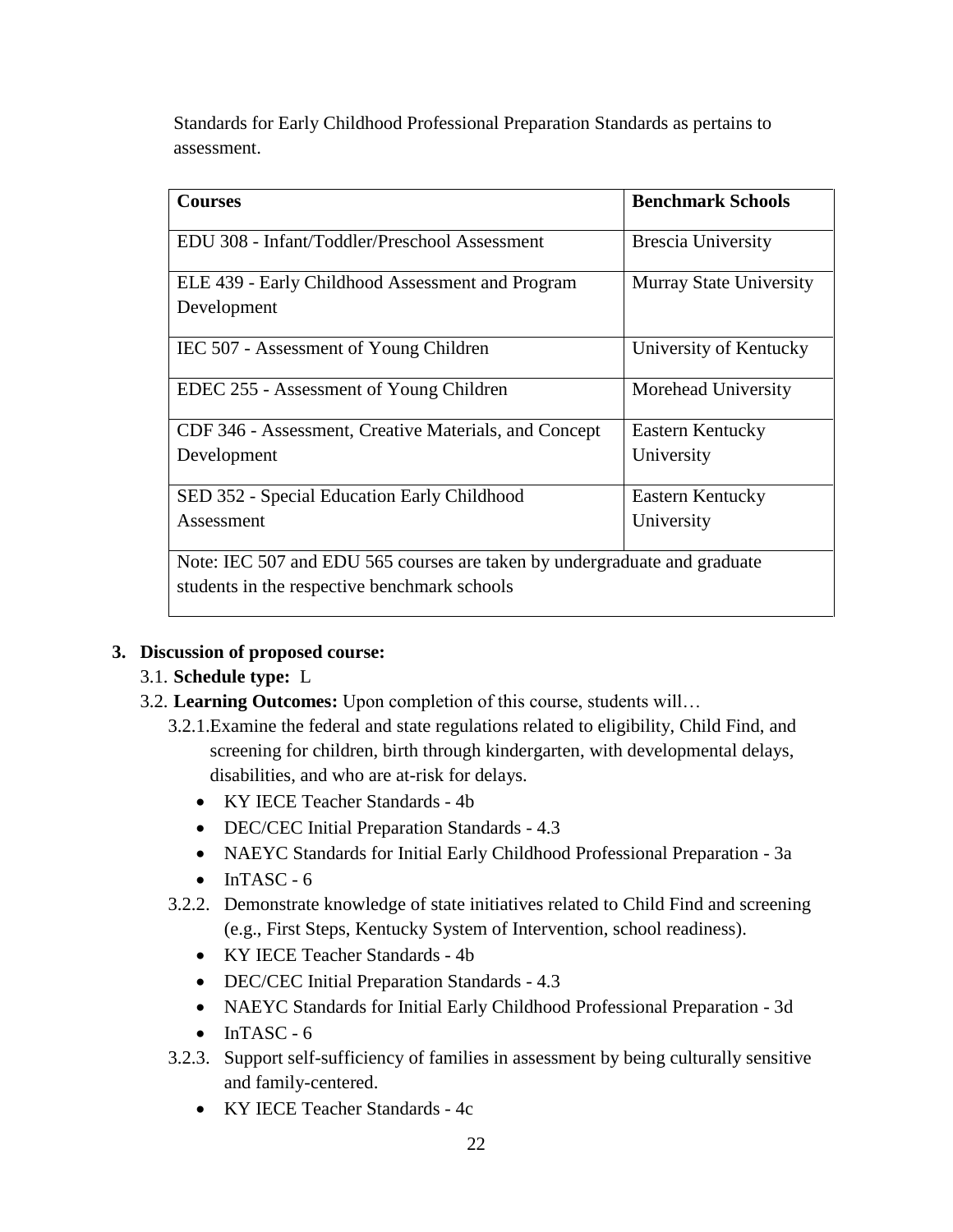- DEC/CEC Initial Preparation Standards 4.3
- NAEYC Standards for Initial Early Childhood Professional Preparation 3d
- $\bullet$  InTASC 6
- 3.2.4. Demonstrate knowledge of team roles and models of professionals, paraprofessionals, and family members in planning and conducting Child Find and screening.
	- KY IECE Teacher Standards 4c, 4d
	- DEC/CEC Initial Preparation Standards 4.3
	- NAEYC Standards for Initial Early Childhood Professional Preparation 3d
	- $\bullet$  InTASC 6
- 3.2.5. Demonstrate an understanding of psychometric properties of norm-referenced screening instruments for young children.
	- KY IECE Teacher Standards 4a, 4e
	- DEC/CEC Initial Preparation Standards 4.2
	- NAEYC Standards for Initial Early Childhood Professional Preparation 3c
	- $\bullet$  InTASC 6
- 3.2.6. Develop observation techniques for assessing children B-K.
	- KY IECE Teacher Standards 1c, 4b, 4c
	- DEC/CEC Initial Preparation Standards 4.1
	- NAEYC Standards for Initial Early Childhood Professional Preparation 3b, 3c
	- $\bullet$  InTASC 6
- 3.2.7. Select, administer, score, and interpret screening measures including the use of computer scoring for initial assessment.
	- KY IECE Teacher Standards 4c, 4f
	- DEC/CEC Initial Preparation standards 4.2
	- NAEYC Standards for Initial Early Childhood Professional Preparation 3b
	- $\bullet$  InTASC 6

## 3.3. **Content outline:**

- Assessment process and evidence-based practices for early childhood assessment
- Purpose of screening and Kentucky System of Intervention Response to Intervention (KSI-RTI), First Steps (e.g., early intervention)
- State and national legislation, regulations, and assessment initiatives
- Involvement of family members and caregivers including those from culturally and linguistically diverse backgrounds in Child Find and screening processes (IDEA 2004, Part B & C)
- Team roles and collaboration in early childhood assessment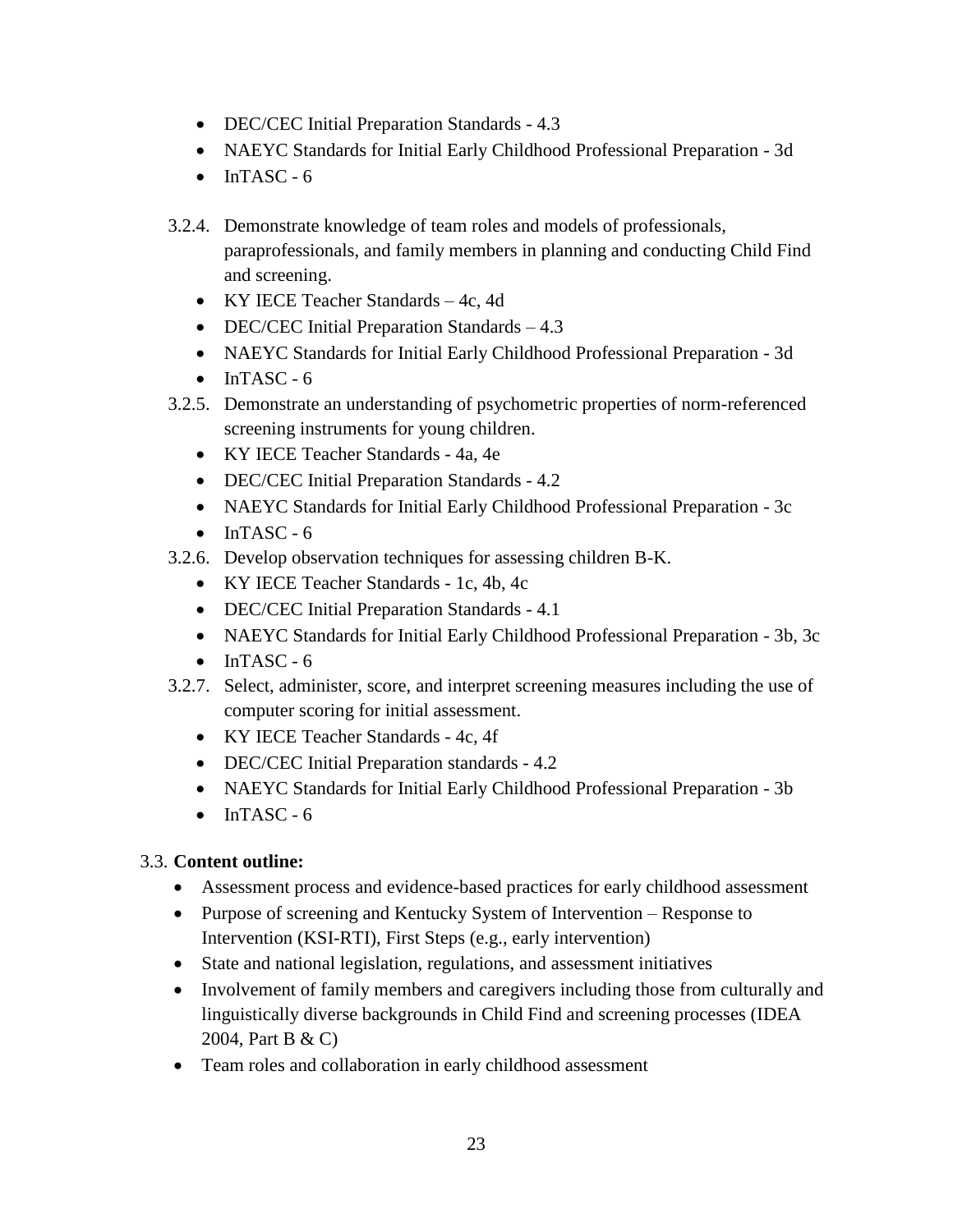- Psychometric properties of norm-reference assessment instruments (i.e. reliability, validity, standard scores)
- Administration and interpretation of screening measures
- Interpretation of screening results and written report using case study
- Communication by presentation to peers of screening results
- 3.4. **Student expectations and requirements:** Student learning will be evaluated through exams or quizzes; course readings; field experience; observation, administration, and scoring of screening instruments using protocol; presentations; and video recordings.

## 3.5. **Tentative texts and course materials:**

Division for Early Childhood. (2014). *DEC recommended practices in early intervention/early childhood special education 2014.* Retrieved from <http://www.dec-sped/recommendedpractices>

Mindes, G. & Yung, L. (2014). *Assessing young children* (5<sup>th</sup> ed.). Boston: Pearson/Allyn & Bacon.

## **4. Resources:**

- 4.1. Library resources: Library resources are adequate for the needs of this course.
- 4.2. Computer resources: Computer resources are adequate for the needs of this course.

## **5. Budget implications:**

- 5.1. Proposed method of staffing: Current IECE faculty
- 5.2. Special equipment needed: N/A
- 5.3. Expendable materials needed: N/A
- 5.4. Laboratory materials needed: N/A

## **6. Proposed term for implementation:** Fall 2017

| <b>School of Teacher Education</b><br><b>College of Education Curriculum Committee</b> | October 14, 2016 |  |
|----------------------------------------------------------------------------------------|------------------|--|
|                                                                                        | November 1, 2016 |  |
| <b>Professional Education Council</b>                                                  | November 9, 2016 |  |
| Undergraduate Curriculum Committee                                                     |                  |  |
| University Senate                                                                      |                  |  |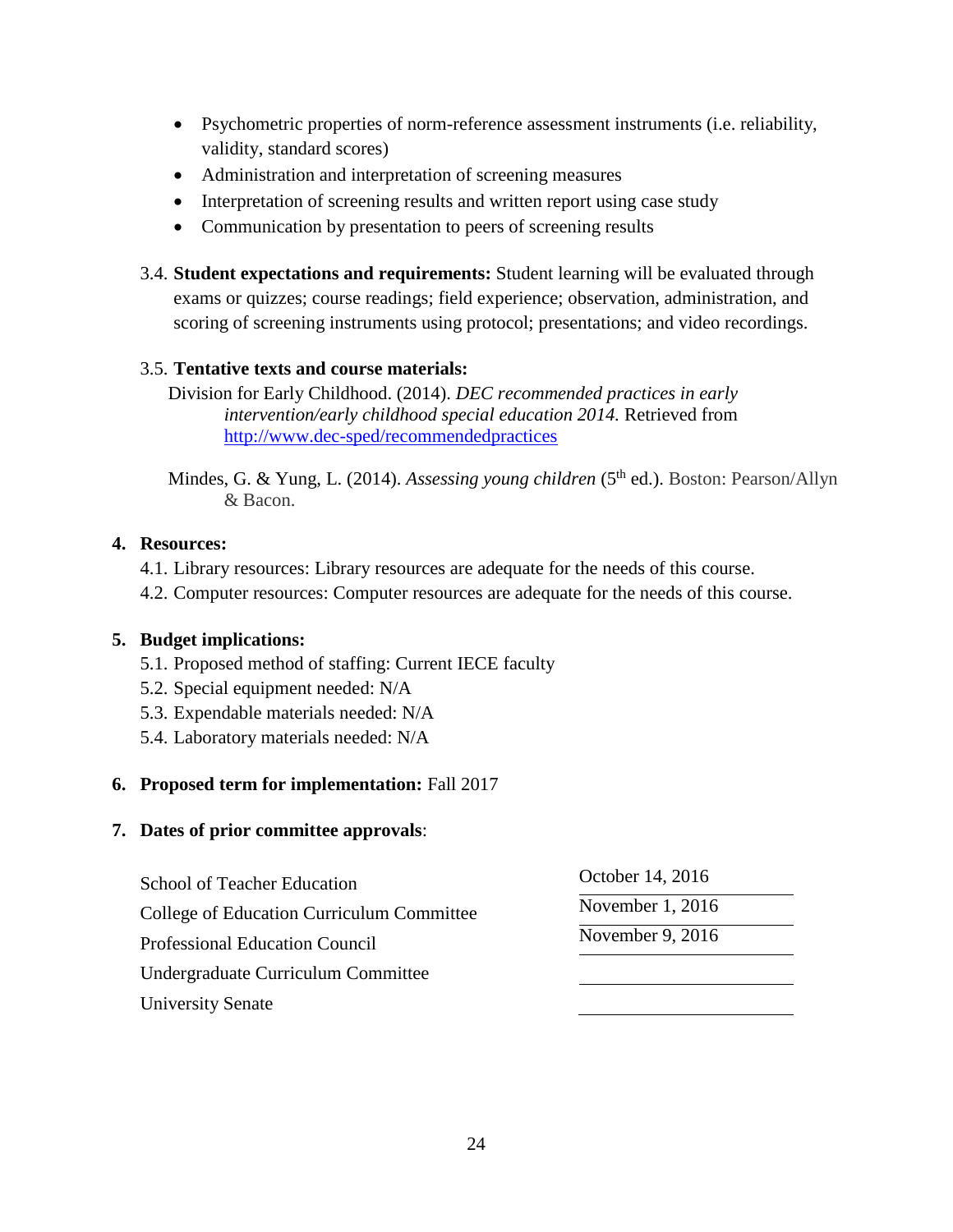#### <span id="page-24-0"></span>**School of Teacher Education Proposal to Revise Interdisciplinary Early Childhood Education (IECE) (Action Item)**

Contact Person: Kristi Godfrey-Hurrell, [kristi.godfrey-hurrell@wku.edu,](mailto:krist.godfrey-hurrell@wku.edu) 270-745-4924

## **1. Identification of program:**

- 1.1. Current program reference number: 526
- 1.2. Current program title: Major in Interdisciplinary Early Childhood Education
- 1.3. Credit hours: 120

## **2. Identification of the proposed program changes:**

- 2.1. Change program sequence to offer students IECE major courses earlier
- 2.2. Add new course IECE 320 Introduction to Assessment
- 2.3. Add an existing course SPED 331 Early Childhood Education for Children with **Disabilities**
- 2.4. Add an existing course IECE 423 Low Incidence Disabilities
- 2.5. Remove FACS 294 Assessment of Young Children
- 2.6. Remove LME 318 Children's Literature
- 2.7. Remove PE 313 Motor Development

#### **Current Program** *Bachelor of Science Interdisciplinary Early Childhood Education Certification Concentration Non-Certification Concentration* **Proposed Program** *Bachelor of Science Interdisciplinary Early Childhood Education Certification Concentration Non-Certification Concentration* The major in Interdisciplinary Early Childhood Education (IECE) requires 68-75 hours and leads to a Bachelor of Science degree. The major is designed to prepare early childhood educators to work with children, both with and without disabilities, ages birth through kindergarten, and their families. A grade of "C" or higher must be earned for all courses required for this major. No minor or second major is required. Students select either the teacher certification concentration (75 hours, which leads to initial certification for Birth-5 years) or the non-certification concentration (68 hours). Graduates of the certification concentration are eligible to apply for certification in IECE, The major in Interdisciplinary Early Childhood Education (IECE) requires 68-75 hours and leads to a Bachelor of Science degree. The major is designed to prepare early childhood educators to work with children, both with and without disabilities, ages birth through kindergarten, and their families. A grade of "C" or higher must be earned for all courses required for this major. No minor or second major is required. Students select either the teacher certification concentration (75 hours, which leads to initial certification for Birth-5 years) or the non-certification concentration (68 hours). Graduates of the certification concentration are eligible to apply for certification in IECE,

## **3. Detailed program description:**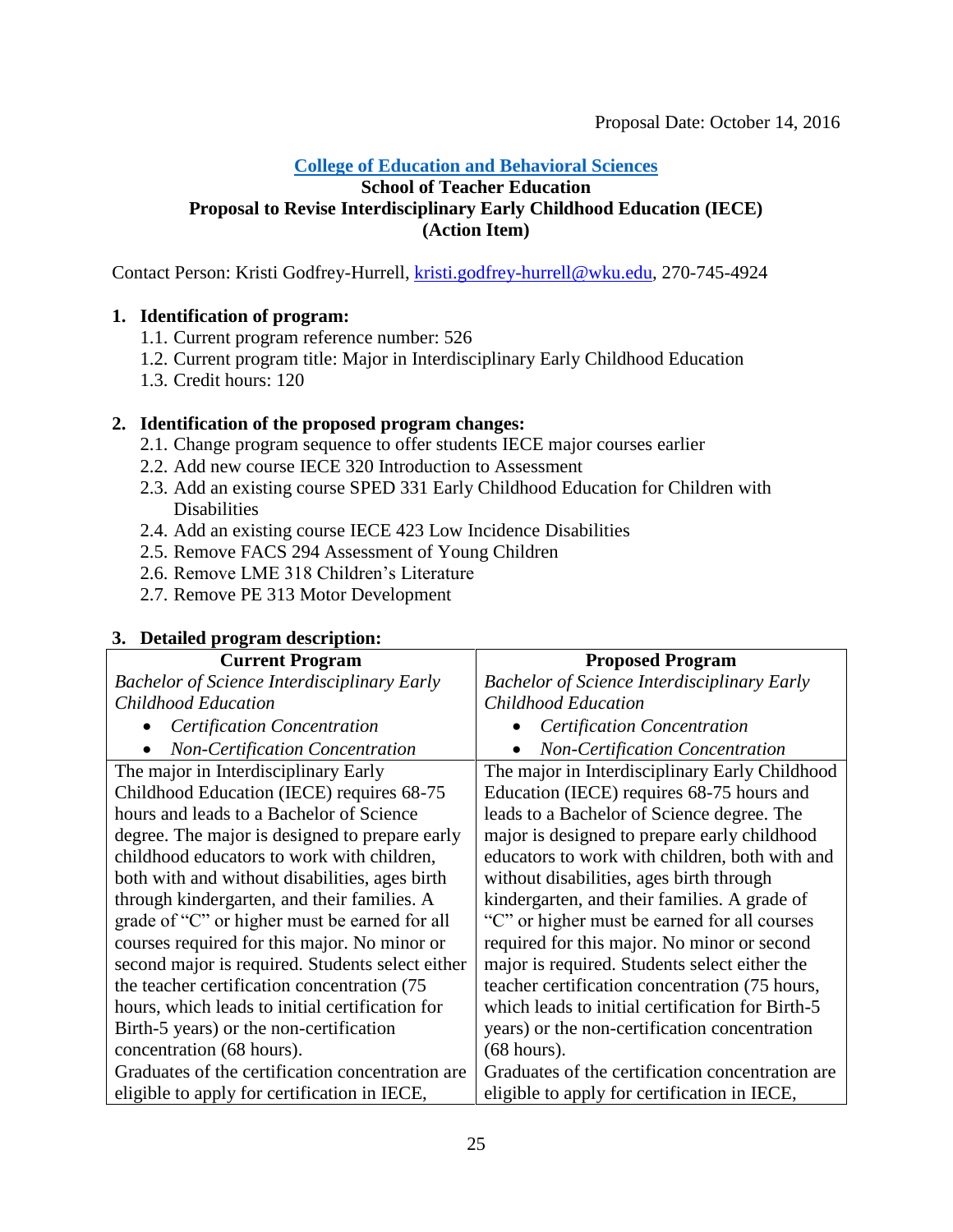Birth to Primary. Graduates of this concentration are prepared for preschool and kindergarten positions in public schools, First Steps, Head Start, and other public and private agencies serving young children and families. Graduates of the non-certification concentration are prepared for preschool and kindergarten positions in private schools, Head Start, and other public and private agencies serving young children and families; or as a First Steps Service Coordinator.

Birth to Primary. Graduates of this concentration are prepared for preschool and kindergarten positions in public schools, **early intervention programs (i.e., First Steps)**, Head Start **programs**, and other public and private agencies serving young children and families. Graduates of the non-certification concentration are prepared for preschool and kindergarten positions in private schools, Head Start **programs**, and other public and private agencies serving young children and families; or as a First Steps Service Coordinator.

**The IECE program will prepare and engage learners:**

> ● **in current research and recommended practices in early childhood/early childhood special education (EC/ECSE) that emphasizes performance-based standards;**

● **as lifelong learners who actively engage in the learning process through coursework, field experiences, and research;**

● **to support and engage young children and families in a variety of settings through collaborative efforts with an array of professionals;**

● **with knowledge, skills, and dispositions in working with young children with and without disabilities, delays, or risks across all settings;** 

● **to partner with families through family-centered approaches;**

● **in culturally and linguistically responsive practices that addresses the diverse needs of children and families through individual and community engagement; and**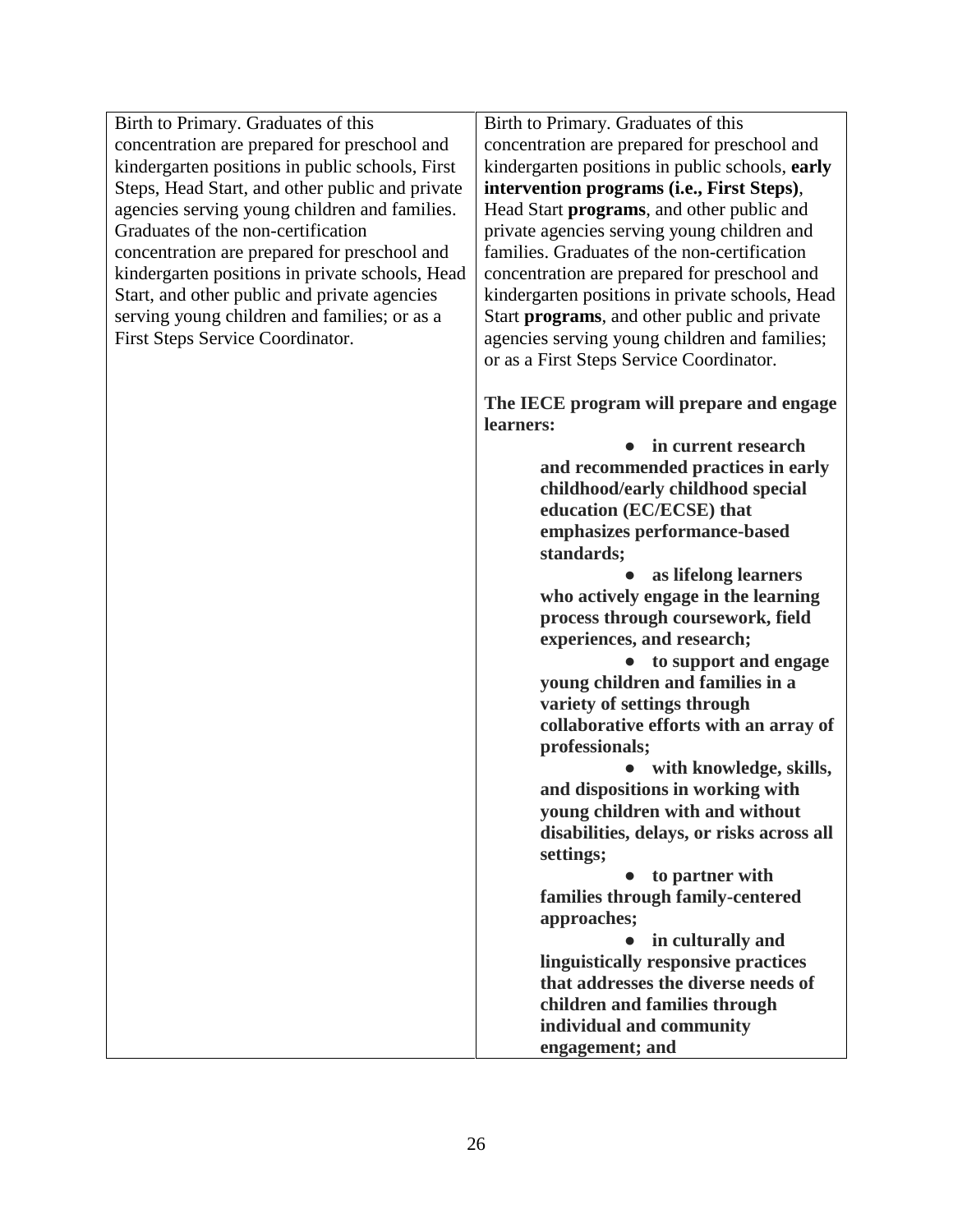|                                                                                                                                               | in leadership<br>$\bullet$<br>opportunities and activities within<br>the EC/ECSE field.                                                       |
|-----------------------------------------------------------------------------------------------------------------------------------------------|-----------------------------------------------------------------------------------------------------------------------------------------------|
| Courses in the Major (68 - 75 hours)<br>The following courses are required for both<br>Certification and Non-Certification<br>Concentrations: | Courses in the Major (68 - 75 hours)<br>The following courses are required for both<br>Certification and Non-Certification<br>Concentrations: |
| FACS 191 Child Development (3)                                                                                                                | FACS 191 Child Development (3)                                                                                                                |
| FACS 192 Working with Young Children and<br>Families (3)                                                                                      | FACS 192 Working with Young Children and<br>Families (3)                                                                                      |
| FACS 295 Curriculum Development for<br>Infants $&$ Toddlers (3)                                                                               | FACS 295 Curriculum Development for<br>Infants $&$ Toddlers (3)                                                                               |
| FACS 296 Curriculum Development for<br>Preschool & Kindergarten Children (3)                                                                  | FACS 296 Curriculum Development for<br>Preschool & Kindergarten Children (3)                                                                  |
| FACS 294 Assessment of Young Children (3)                                                                                                     | <b>IECE 320 Introduction to Assessment of</b><br><b>Young Children (3)</b>                                                                    |
| CD 481 Speech and Language Development<br>(3)                                                                                                 | CD 481 Speech and Language Development<br>(3)                                                                                                 |
| PE 313 Motor Development (3)                                                                                                                  | <b>IECE 423 Interdisciplinary Services for</b>                                                                                                |
| SPED 330 Introduction to Exceptional Child<br>Education (3)                                                                                   | <b>Young Children with Low Incidence</b><br>Disabilities (3)                                                                                  |
| SPED 419 Assistive Technology (3)                                                                                                             | SPED 330 Introduction to Exceptional Child                                                                                                    |
| SPED 422 Collaboration & Inclusion in                                                                                                         | Education (3)                                                                                                                                 |
| School & Community Settings (3)                                                                                                               | SPED 419 Assistive Technology (3)                                                                                                             |
| SPED 432 Applied Behavior Analysis (3)                                                                                                        | SPED 422 Collaboration & Inclusion in<br>School & Community Settings (3)                                                                      |
| LME 318 Children's Literature (3)                                                                                                             | SPED 432 Applied Behavior Analysis (3)                                                                                                        |
| IECE 321 Family Supports & Services (3)                                                                                                       | <b>SPED 331 Early Childhood Education for</b><br><b>Children with Disabilities (3)</b>                                                        |
| IECE 322 Planning Curriculum & Instruction<br>for Diverse Learners (3)                                                                        | IECE 321 Family Supports & Services (3)                                                                                                       |
| IECE 323 Positive Behavioral Supports with<br>Young Children (3)                                                                              | IECE 322 Planning Curriculum & Instruction<br>for Diverse Learners (3)                                                                        |
| IECE 324 Advanced Assessment of Young<br>Children (3)                                                                                         | IECE 323 Positive Behavioral Supports with<br>Young Children (3)                                                                              |
| IECE 325 Partnerships with Families (3)                                                                                                       | IECE 324 Advanced Assessment of Young<br>Children (3)                                                                                         |
| IECE 326 Integrating Mathematics & Science<br>Across the Early Childhood<br>Curriculum (3)                                                    | IECE 325 Partnerships with Families (3)                                                                                                       |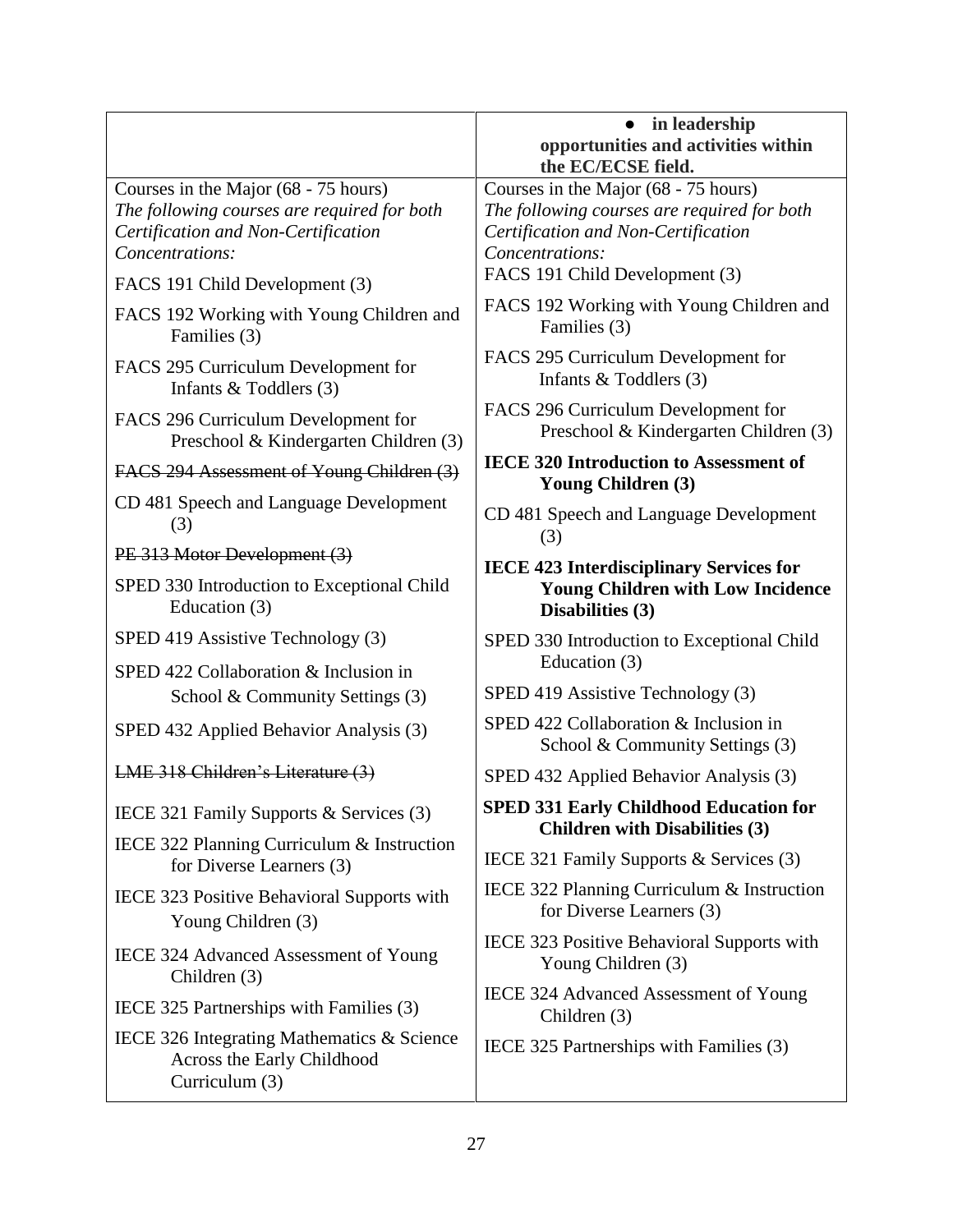| IECE 421 Advanced Curriculum & Instruction<br>for Infants $&$ Toddlers (3)<br><b>IECE 422 Advanced Curriculum Development</b><br>for Young Children (3)<br>LTCY 310 Early Reading, Language, and<br>Literacy $(3)$           | IECE 326 Integrating Mathematics & Science<br>Across the Early Childhood<br>Curriculum (3)<br>IECE 421 Advanced Curriculum & Instruction<br>for Infants $&$ Toddlers (3)<br><b>IECE 422 Advanced Curriculum Development</b><br>for Young Children (3)                                 |
|------------------------------------------------------------------------------------------------------------------------------------------------------------------------------------------------------------------------------|---------------------------------------------------------------------------------------------------------------------------------------------------------------------------------------------------------------------------------------------------------------------------------------|
| <b>Certification Concentration</b><br>IECE 490 Student Teaching (Preschool) (5)<br>IECE 490 Student Teaching (Infant/Toddler)<br>(5)<br>EDU 489 Practicum Seminar in<br>Interdisciplinary early Childhood<br>Education $(3)$ | LTCY 310 Early Reading, Language, and<br>Literacy $(3)$<br><b>Certification Concentration</b><br>IECE 490 Student Teaching (Preschool) (5)<br>IECE 490 Student Teaching (Infant/Toddler)<br>(5)<br>EDU 489 Practicum Seminar in<br>Interdisciplinary early Childhood<br>Education (3) |
| <b>Non-Certification Concentration</b>                                                                                                                                                                                       |                                                                                                                                                                                                                                                                                       |
| IECE 491 Practicum in Interdisciplinary Early<br>Childhood Education (5)                                                                                                                                                     | <b>Non-Certification Concentration</b>                                                                                                                                                                                                                                                |
| IECE 489 Practicum in Interdisciplinary early<br>Childhood Education (1)                                                                                                                                                     | IECE 491 Practicum in Interdisciplinary Early<br>Childhood Education (5)                                                                                                                                                                                                              |
|                                                                                                                                                                                                                              | IECE 489 Practicum in Interdisciplinary early<br>Childhood Education (1)                                                                                                                                                                                                              |

## **4. Rationale for the proposed program change:**

The proposed revisions to the IECE undergraduate degree reflects the most recent updates from recommended practices and guidelines required under Individuals with Disabilities Education Act (IDEA; 2004) legislation noted in the 2012 guidelines contained in the Division of Early Childhood (DEC), a subdivision of the Council for Exceptional Children (CEC), and the National Association for the Education of Young Children (NAEYC). Additionally, proposed revisions address and align with Kentucky's IECE Teacher Standards, The InTASC Model of Core Teaching Standards (2013), community stakeholder needs, and recent graduate feedback.

- Change program sequence to allow student exposure to IECE courses earlier than the junior year; this will allow for IECE faculty to work on retention with students and begin to prepare students for student teaching.
- Add new course IECE 320 Introduction to Assessment
	- o This course specifically addresses correlated national and state standards and practices in assessment with young children birth to kindergarten (B-K) with and without disabilities, delays, or risks. This is required preparation for students who will work in the field of early intervention and thus students are required to understand the assessment process beginning with Child Find and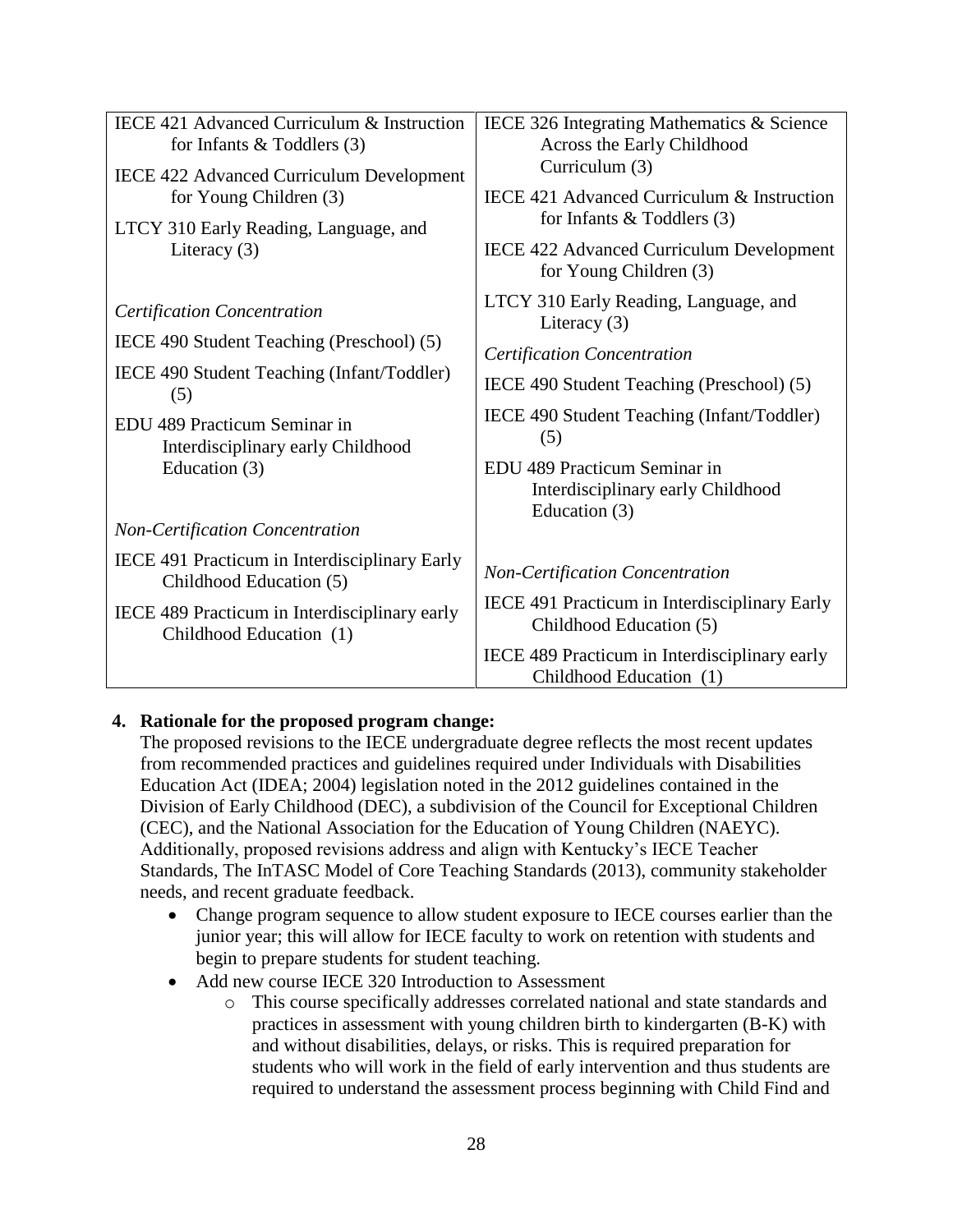also address assessment legislation that relate to KY First Steps, preschool and IDEA Law.

- Add SPED 331 Early Childhood Education for Children with Disabilities
	- o This course will complement the IECE program and build upon *FACS 192 - Working with Young Children and Families*. IECE faculty will use this course to emphasize atypical development and early intervention with students and create the foundation needed for future courses.
- Add IECE 423 Interdisciplinary Services for Young Children with Low Incidence Disabilities
	- o This course is currently being offered as an elective for IECE students and we would like to require this course within the IECE degree path. Recent conversations with community stakeholders and graduates emphasized a gap in knowledge and skill of graduates when working with children who may have low incidence disability (e.g., autism spectrum disorder, orthopedic impairments) and their families. Additionally, per conversations and school/early intervention enrollment information, there has been an increase in children being referred for special education services in First Steps (e.g., early intervention) and preschool who may fit within this disability category within the area in which WKU serves.
- Remove FACS 294 Assessment of Young Children, LME 318 Children's Literature, and PE 313 Motor Development. Removal of these courses allows the IECE program sequence to maintain the required 120 hours for degree completion. Content of these courses will be embedded within IECE coursework. Removal of these courses will not affect the requirements set forth by our standards.

## **5. Proposed term for implementation and special provisions (if applicable):** Fall 2017

| Department/Unit: School of Teacher Education   | October 14, 2016   |
|------------------------------------------------|--------------------|
| College Curriculum Committee                   | November 1, 2016   |
| Professional Education Council (if applicable) | November 9, $2016$ |
| Undergraduate Curriculum Committee             |                    |
| <b>University Senate</b>                       |                    |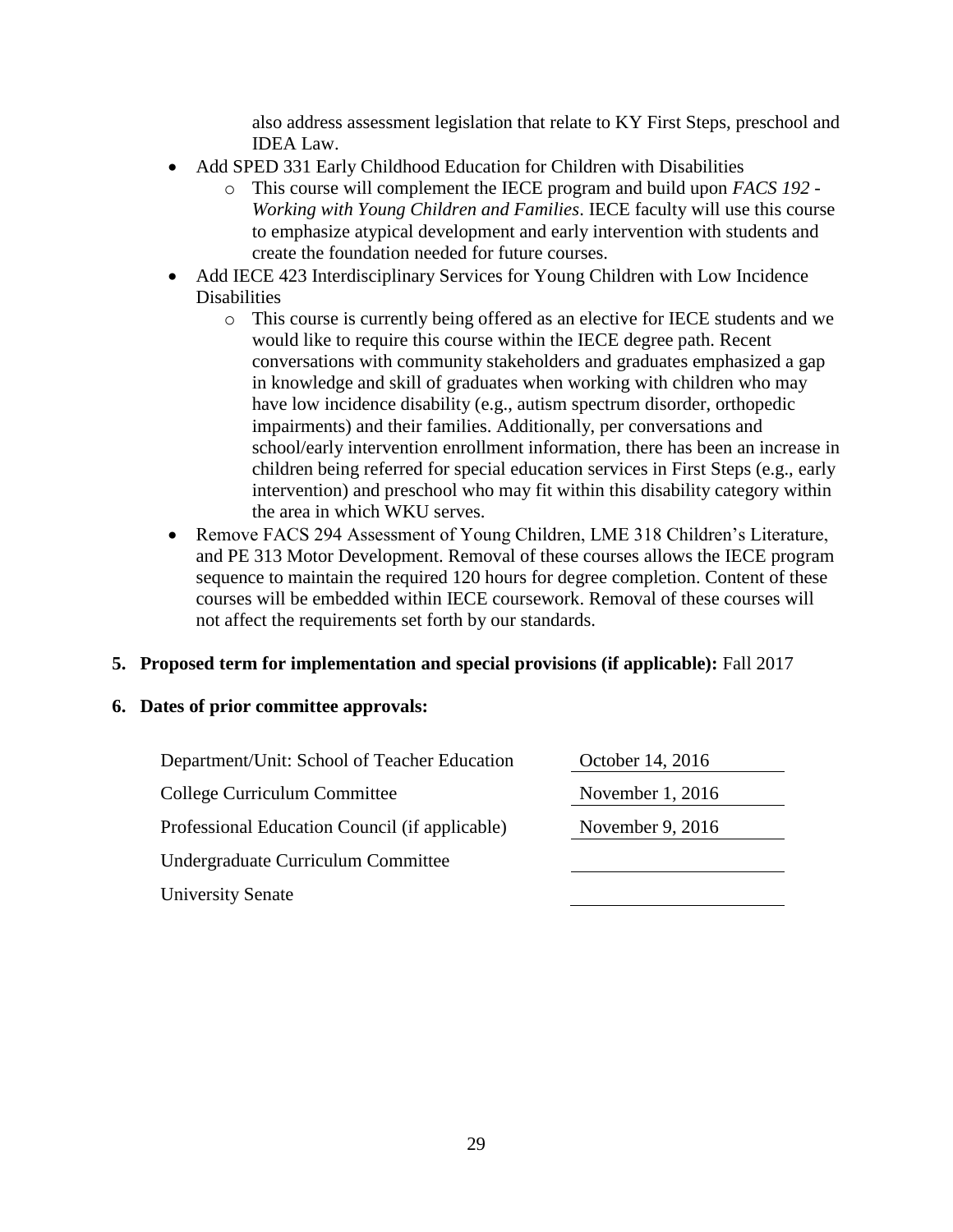**[Ogden College of Science and Engineering](#page-2-1)**

#### <span id="page-29-0"></span>**Department of Mathematics Proposal to Revise Course Prerequisites (Consent Item)**

Contact Person: Molly Dunkum, molly.dunkum@wku.edu, 5.6235

## **1. Identification of course:**

- 1.1 Course prefix (subject area) and number: MATH 240 **(This course is equivalent to HUM 240)**
- 1.2 Course title: Geometry in Art and Architecture

**2. Current prerequisites:** Any Colonnade MATH course with a B or better or a MATH ACT of at least 24 or an MPE of 20; 21 hours of Foundations and Explorations courses, or junior status.

**3. Proposed prerequisites:** Any Colonnade Foundations MATH course with a B or better; 21 hours of Foundations and Explorations courses, or junior status.

**4. Rationale for the revision of prerequisites:** Colonnade courses must be open to ALL students, and any prerequisites for Connections courses must fall within the Colonnade Plan. An MPE score (which has an expiration date) may preclude some students from taking the course. Additionally, any future Connections courses with a MATH prefix should not serve as a prerequisite for MATH 240.

**5. Effect on completion of major/minor sequence:** None.

#### **6. Proposed term for implementation:** Fall 2017.

#### **7. Dates of prior committee approvals:**

Mathematics Department 10.21.2016 Ogden College Curriculum Committee **11/3/2016** Undergraduate Curriculum Committee University Senate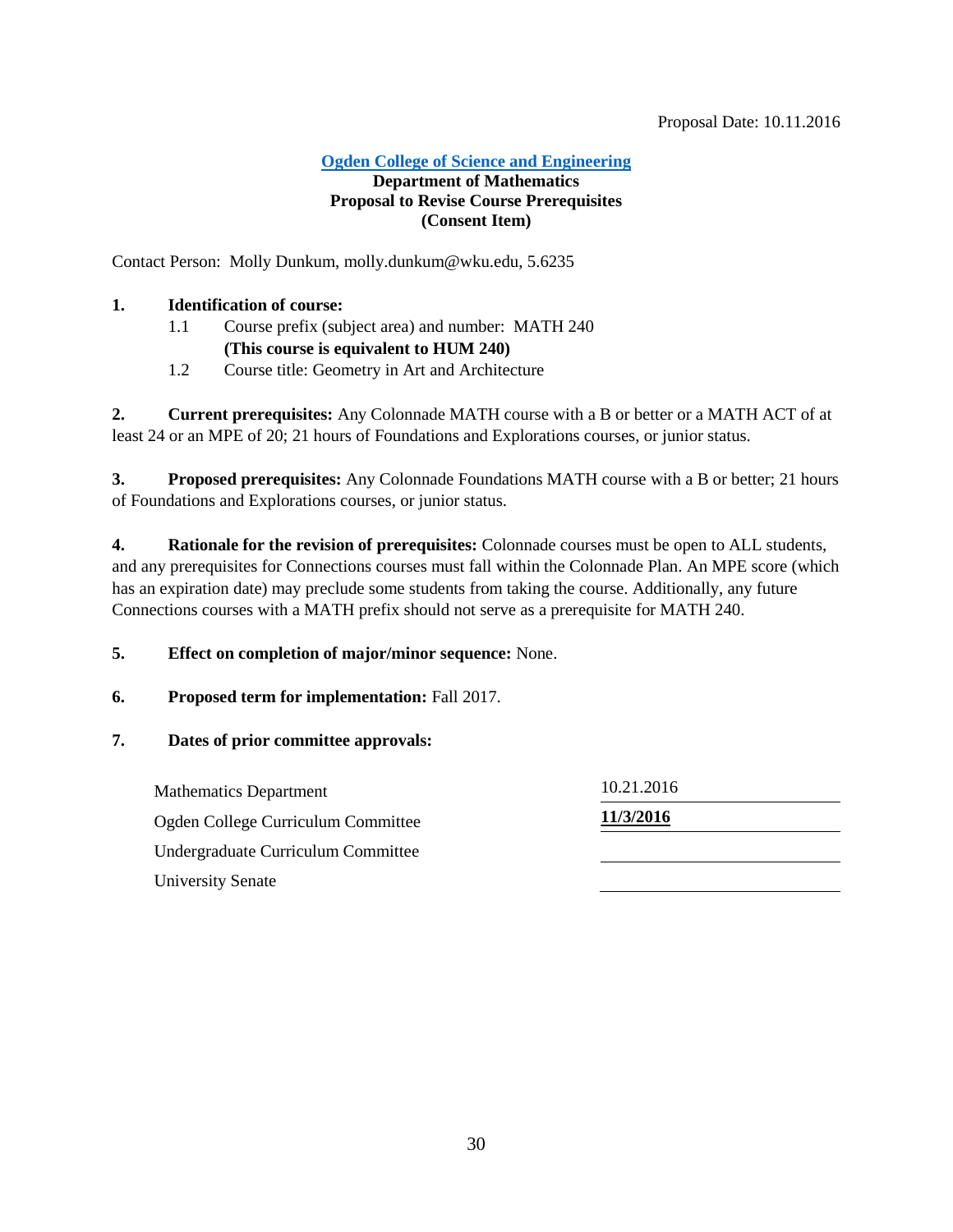#### <span id="page-30-0"></span>**[Ogden College of Science and Engineering](#page-2-1) Architectural and Manufacturing Sciences Proposal to Create a New Course (Action Item)**

Contact Person: Dr. Mark Doggett, mark.doggett@wku.edu, (270) 745-6951

#### **1. Identification of proposed course:**

- 1.1 Course prefix (subject area) and number: AMS 368 M1
- 1.2 Course title: Problem Solving Module One
- 1.3 Abbreviated course title: Prob Solv Mod 1 (maximum of 30 characters or spaces)
- 1.4 Credit hours: 1 Variable credit No
- 1.5 Grade type: Standard letter grades.
- 1.6 Prerequisites: Junior status
- 1.7 Course description: An application oriented introduction to basic research of practical industrial problems. Development, information gathering, data collection, and literature review on real technological problems.

#### **2. Rationale:**

- 2.1 Reason for developing the proposed course: The AMS department wishes to offer the existing AMS 368 within a three modular, competency-based sequence, offered off-load through distance learning. This three-module format will make AMS 368 similar to, and compatible with, other three-module competency-based courses already existing in the department. These modules are to be taken sequentially. Success in all three will be equivalent to the existing AMS 368. AMS 368 M1 is the first of the three modules.
- 2.2 Projected enrollment in the proposed course: As this course is offered off-load, a maximum of 20 students will be allowed.
- 2.3 Relationship of the proposed course to courses now offered by the department: Content is approximately the same as the first third of AMS 368: Problem Solving.
- 2.4 Relationship of the proposed course to courses offered in other departments: There is some similarity with undergraduate research methods courses offered in the curriculum; however, this course concentrates on the selection and data collection for problems found in technological and industrial settings.
- 2.5 Relationship of the proposed course to courses offered in other institutions: Most universities offer basic research methods and some offer problem solving strategies, but few offer it using a competency-based, online format.

#### **3. Discussion of proposed course:**

- 3.1 Schedule type: L
- 3.2 Learning Outcomes: Upon completion, a student will be able to:
	- Perform basic research and data collection using library resources
	- Gather scholarly and non-scholarly articles and written resources from a range of diverse viewpoints
	- Draft review of literature on the selected problem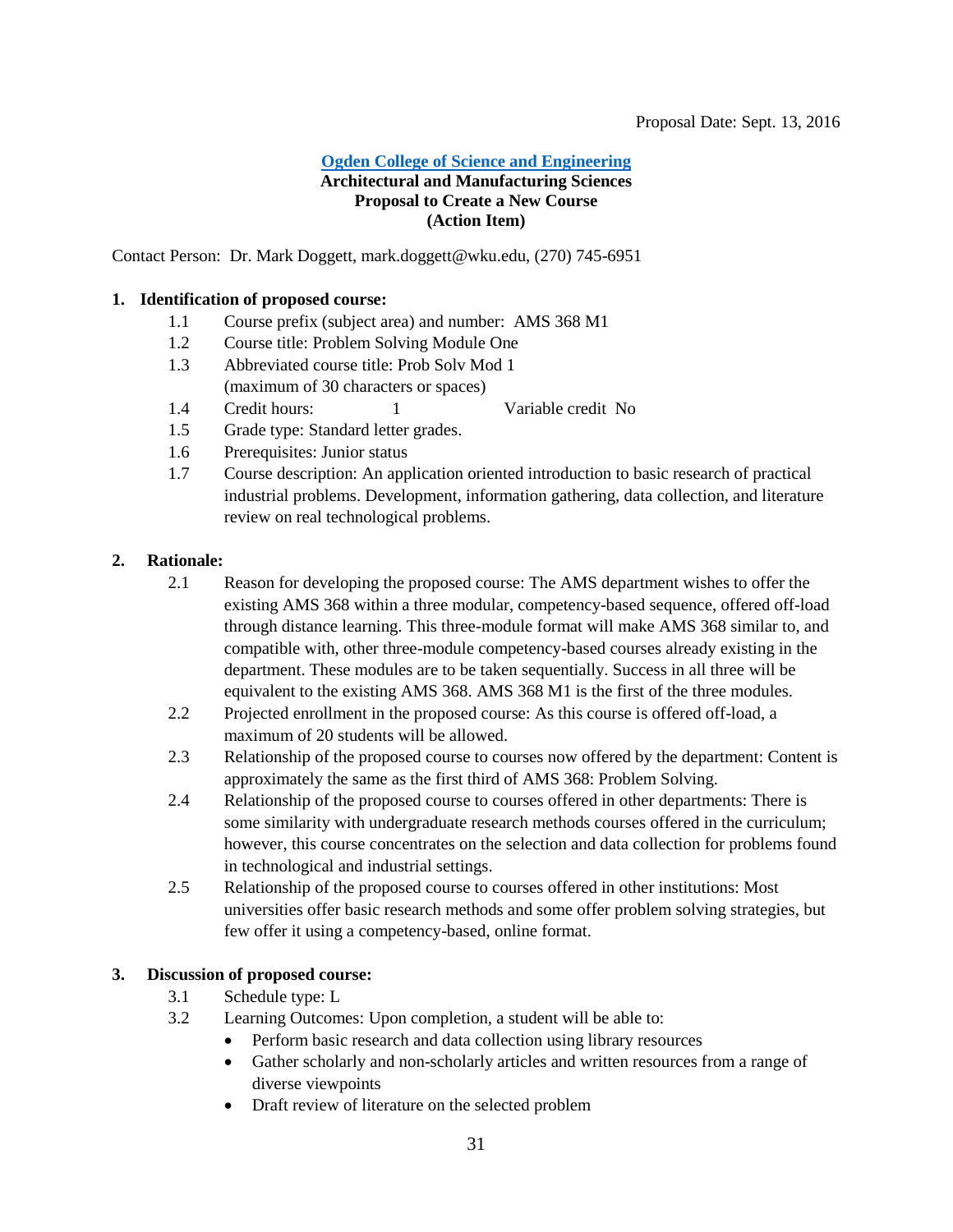- 3.3 Content outline:
	- Introduction to basic research and data collection Library resources Databases Reference librarian Preliminary reference list Bibliographies
	- Gathering scholarly and non-scholarly resources Source materials Core idea maps Tables, charts, and graphs
	- Reviews of literature on a selected program Prelim topic or problem statement Knowledge of current local/regional technological issues Annotated bibliography Literature map
- 3.4 Student expectations and requirements: Complete a prescribed series of tasks, assignments, and tests to satisfy the required level of competency with course material. Student must earn a B or better to pass the course.
- 3.5 Tentative texts and course materials: *Lawrence, L. A., Machi, A., & NcEvoy, B. T. (2012). The literature review: Six steps to success (2nd ed.). Thousand Oaks, CA*

#### **4. Resources:**

- 4.1 Library resources: None required.
- 4.2 Computer resources: Standard PC or Mac with Word and Excel.

#### **5. Budget implications:**

- 5.1 Proposed method of staffing: No additional staff would be required.
- 5.2 Special equipment needed: None.
- 5.3 Expendable materials needed: None.
- 5.4 Laboratory materials needed: None.

#### **6. Proposed term for implementation:** Spring 2017

| <b>AMS</b> Department              | 9/16/16   |
|------------------------------------|-----------|
| <b>OCSE Curriculum Committee</b>   | 11/3/2016 |
| Undergraduate Curriculum Committee |           |
| <b>University Senate</b>           |           |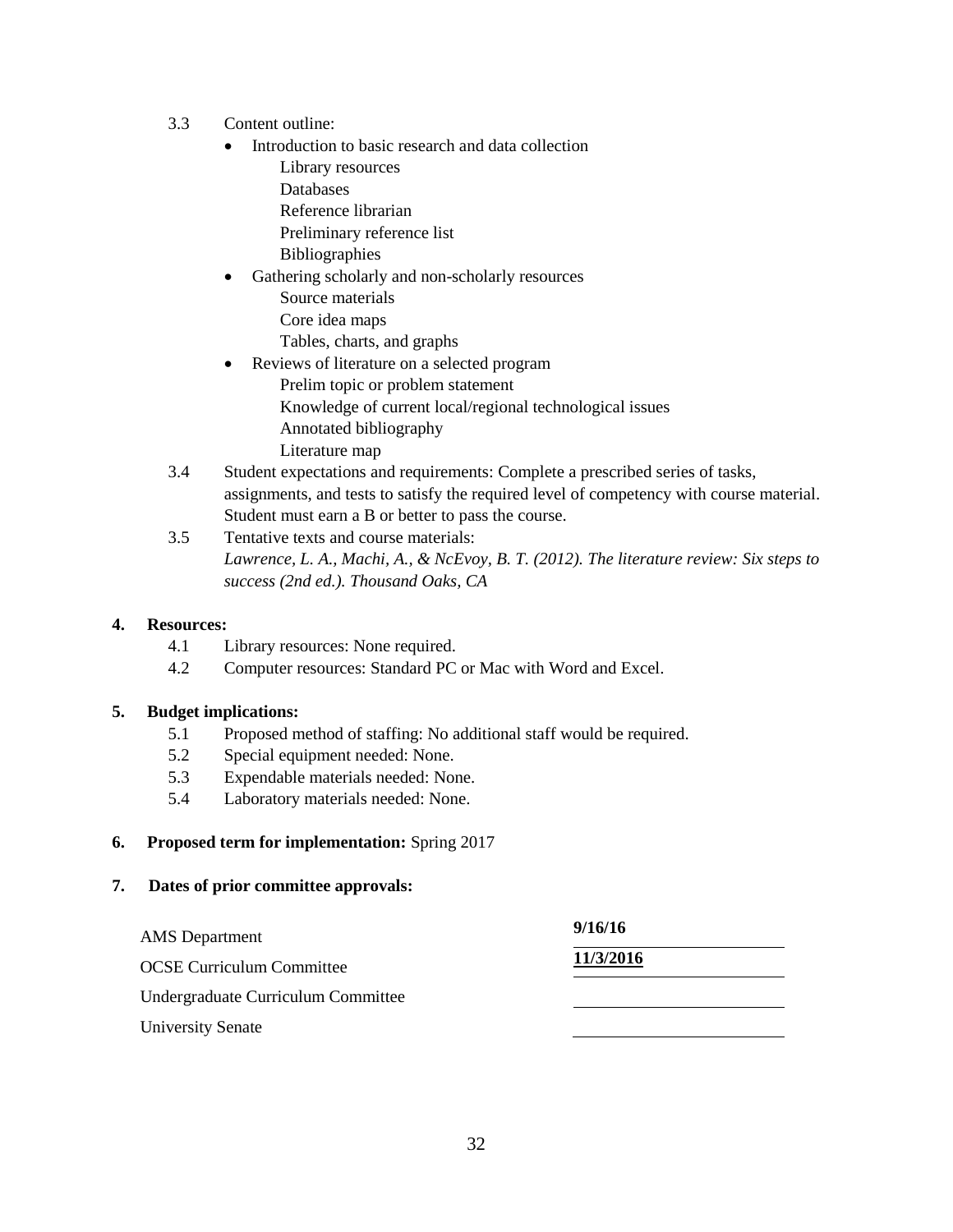#### <span id="page-32-0"></span>Proposal Date: Sept. 13, 2016

#### **[Ogden College of Science and Engineering](#page-2-1) Architectural and Manufacturing Sciences Proposal to Create a New Course (Action Item)**

Contact Person: Dr. Mark Doggett, mark.doggett@wku.edu, (270) 745-6951

#### **1. Identification of proposed course:**

- 1.1 Course prefix (subject area) and number: AMS 368 M2
- 1.2 Course title: Problem Solving Module Two
- 1.3 Abbreviated course title: Prob Solv Mod 2 (maximum of 30 characters or spaces)
- 1.4 Credit hours: 1 Variable credit No
- 1.5 Grade type: Standard letter grades.
- 1.6 Prerequisites: AMS 368 M1 with a grade of B or better.
- 1.7 Course description: Introduction to basic analytical tools applied to practical industrial problems. Critical evaluation, assessment, scientific analysis, graphical representation and root cause exploration of real technological problems.

#### **2. Rationale:**

- 2.1 Reason for developing the proposed course: The AMS department wishes to offer the existing AMS 368 within a three modular, competency-based sequence, offered off-load through distance learning. This three-module format will make AMS 368 similar to, and compatible with, other three-module competency-based courses already existing in the department. These modules are to be taken sequentially. Success in all three will be equivalent to the existing AMS 368. AMS 368 M2 is the second of the three modules.
- 2.2 Projected enrollment in the proposed course: As this course is offered off-load, a maximum of 20 students will be allowed.
- 2.3 Relationship of the proposed course to courses now offered by the department: Content is approximately the same as the middle third of AMS 368: Problem Solving.
- 2.4 Relationship of the proposed course to courses offered in other departments: There is some similarity with data analysis and evaluation courses in the university's curriculum. However, this course concentrates on those problem-solving approaches applied in industrial settings.
- 2.5 Relationship of the proposed course to courses offered in other institutions: Most universities offer some form of problem solving. Similar departments at other institutions typically cover this content, but few offer it using a competency-based, online format.

#### **3. Discussion of proposed course:**

- 3.1 Schedule type: L
- 3.2 Learning Outcomes: Upon completion, a student will be able to:
	- Critically assess gathered information and determine its quality and validity
	- Perform rudimentary analysis on a problem using the scientific approach with justification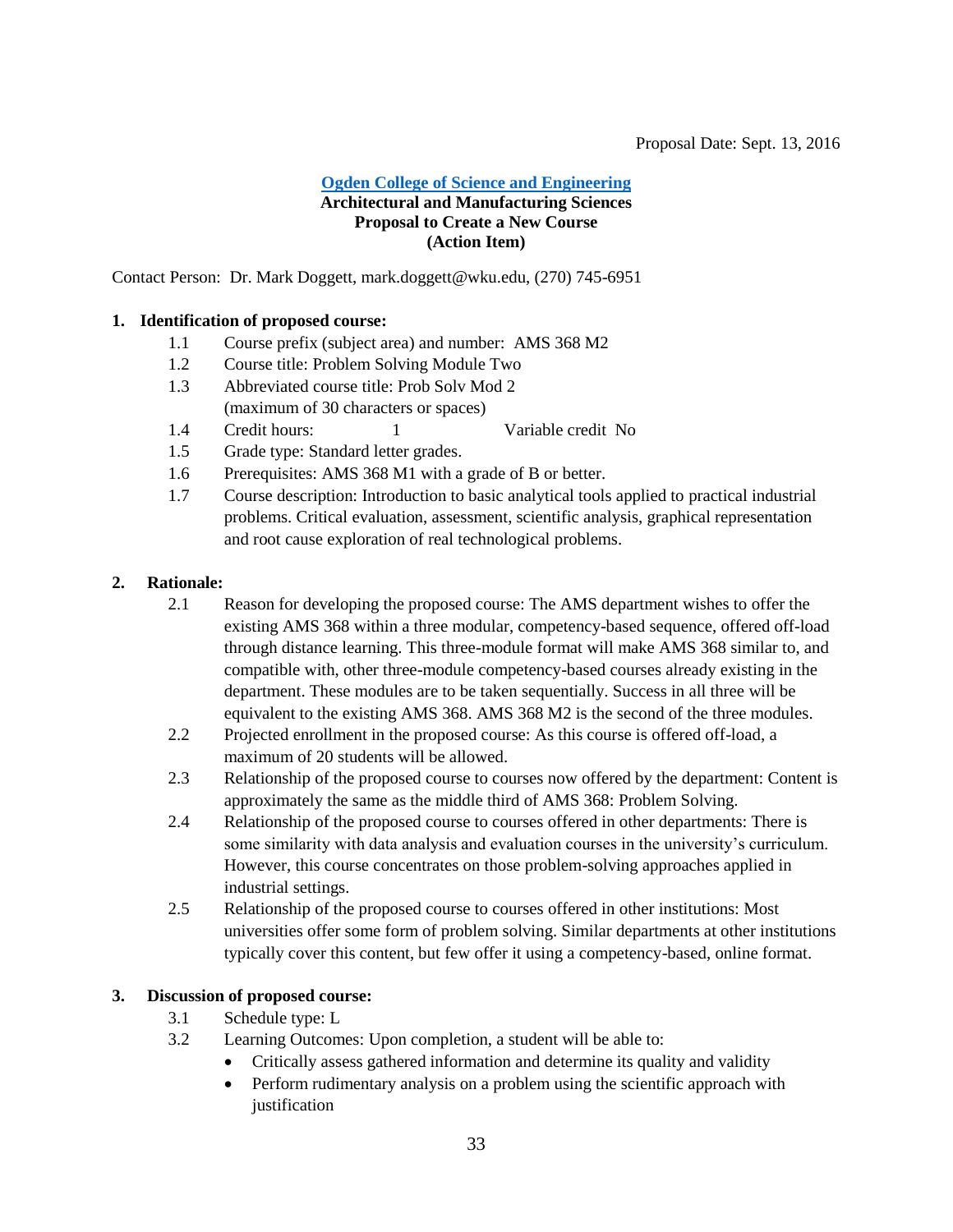- Develop critical thinking skills using a variety of structured methods
- 3.3 Content outline:
	- Critical assessment and evaluation Interpretation of sources Claims, premises, and conclusions
	- Scientific analysis and justification Patterning and reasoning analysis Data collection and root cause analysis tools Knowledge of discovery statements Argument of advocacy statements
- 3.4 Student expectations and requirements: Complete a prescribed series of tasks, assignments, and tests to satisfy the required level of competency with course material. Students must earn a B or better to pass the course.
- 3.5 Tentative texts and course materials: *Machi, L. A., & McEvoy, B. T. (2012). The literature review: Six steps to success. Thousand Oaks, CA: Corwin Press. ISBN 9781452240886/ 1452240884*

*GOAL/QPC. (2011). The problem solving memory jogger: 7 steps to improved processes. Salem, NH: GOAL (Growth Opportunity Alliance of Lawrence) QPC. ISBN 9781576811351/ 1576811352*

## **4. Resources:**

- 4.1 Library resources: None required.
- 4.2 Computer resources: Standard PC or Mac with Word and Excel.

#### **5. Budget implications:**

- 5.1 Proposed method of staffing: No additional staff required.
- 5.2 Special equipment needed: None.
- 5.3 Expendable materials needed: None.
- 5.4 Laboratory materials needed: None.

#### **6. Proposed term for implementation:** Spring 2017

| <b>AMS</b> Department              | 9/16/16   |  |
|------------------------------------|-----------|--|
| <b>OCSE Curriculum Committee</b>   | 11/3/2016 |  |
| Undergraduate Curriculum Committee |           |  |
| <b>University Senate</b>           |           |  |
|                                    |           |  |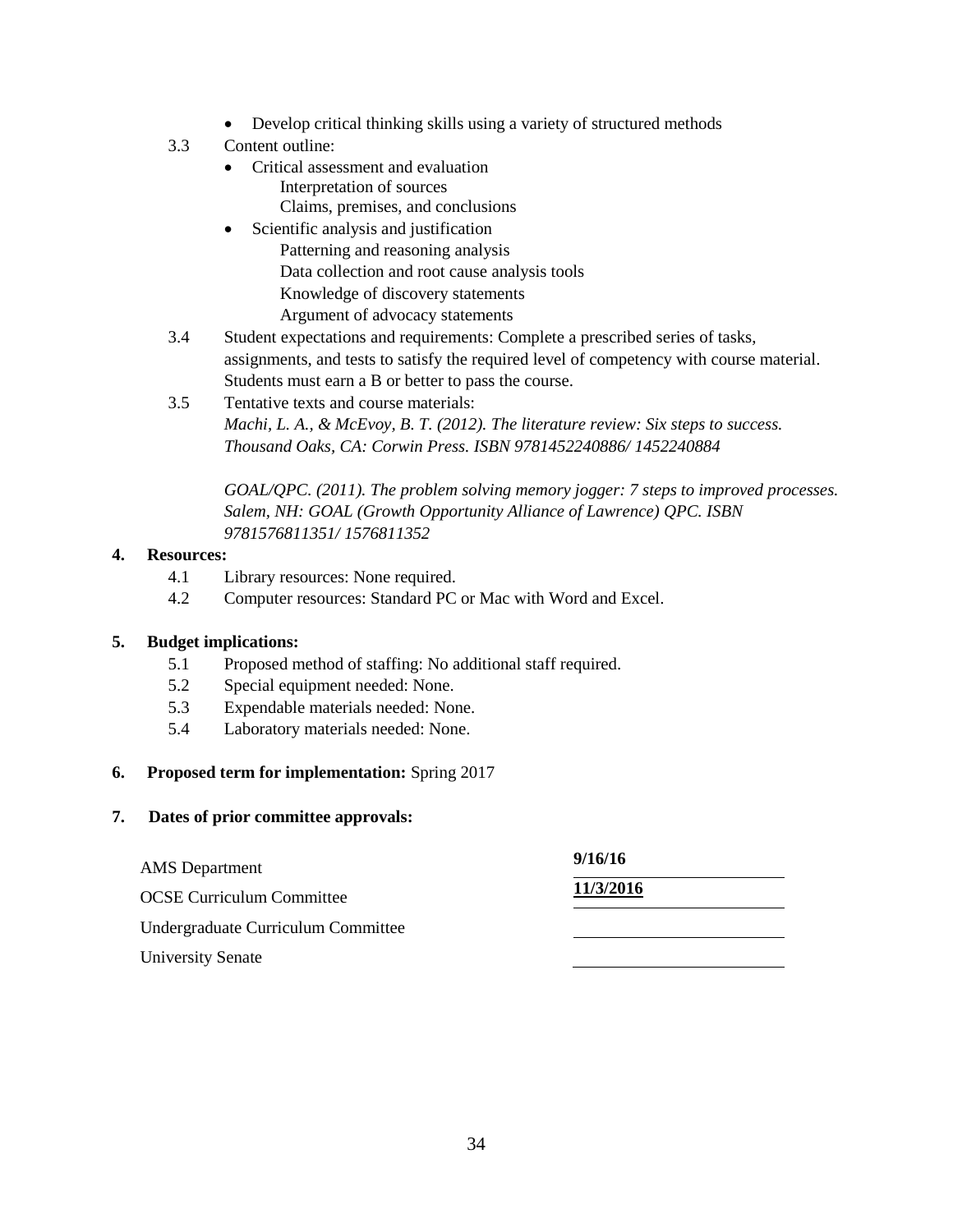#### <span id="page-34-0"></span>**[Ogden College of Science and Engineering](#page-2-1) Architectural and Manufacturing Sciences Proposal to Create a New Course (Action Item)**

Contact Person: Dr. Mark Doggett, mark.doggett@wku.edu, (270) 745-6951

#### **1. Identification of proposed course:**

- 1.1 Course prefix (subject area) and number: AMS 368 M3
- 1.2 Course title: Problem Solving Module Three
- 1.3 Abbreviated course title: Prob Solv Mod 3 (maximum of 30 characters or spaces)
- 1.4 Credit hours: 1 Variable credit: No
- 1.5 Grade type: Standard letter grades.
- 1.6 Prerequisites: AMS 368 M2 with a grade of B or better.
- 1.7 Course description: Presentation of solutions for practical industrial problems. Comprehensive reporting and presentation of multiple approaches to real technological problems using scientific justification.

#### **2. Rationale:**

- 2.1 Reason for developing the proposed course: The AMS department wishes to offer the existing AMS 368 within a three modular, competency-based sequence, offered off-load through distance learning. This three-module format will make AMS 368 similar to, and compatible with, other three-module competency-based courses already existing in the department. These modules are to be taken sequentially. Success in all three will be equivalent to the existing AMS 368. AMS 368 M3 is the third of the three modules.
- 2.2 Projected enrollment in the proposed course: As this course is offered off-load, a maximum of 20 students will be allowed.
- 2.3 Relationship of the proposed course to courses now offered by the department: Content is approximately the same as the final third of AMS 368: Problem Solving.
- 2.4 Relationship of the proposed course to courses offered in other departments: There is some similarity with other courses offered throughout the university's curriculum. However, this course concentrates on presenting information and recommendations for problems found in industrial settings.
- 2.5 Relationship of the proposed course to courses offered in other institutions: Most universities offer similar content, but few offer it using a competency-based, online format.

#### **3. Discussion of proposed course:**

- 3.1 Schedule type: L
- 3.2 Learning Outcomes: Upon completion, students will be able to:
	- Demonstrate competency in developing solutions using multiple problem solving approaches
	- Refine and polish their professional presentation skills
- 3.3 Content outline: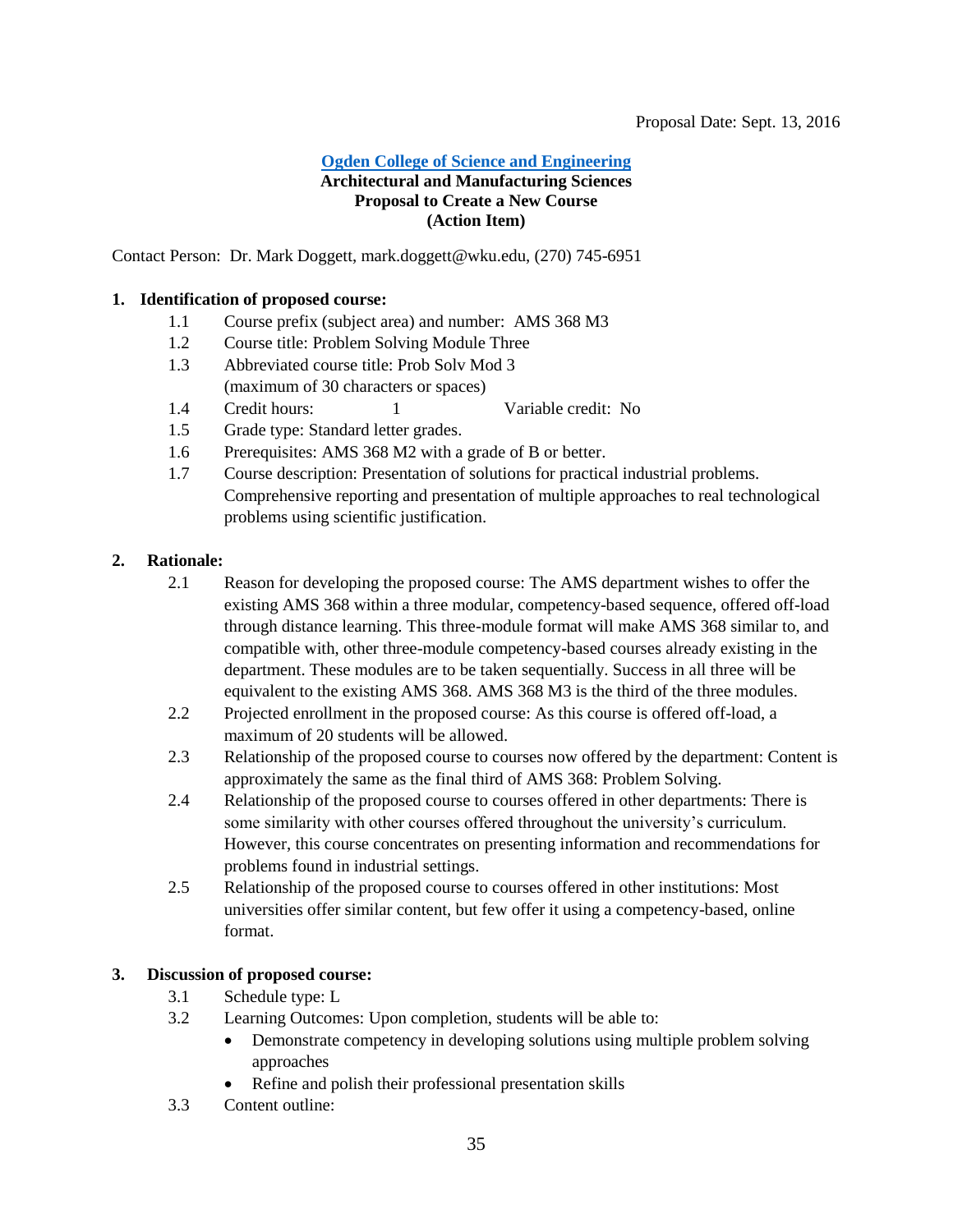- Inductive and deductive techniques Morphological box Tree diagram Brainstorming
- Solution tables Matrix Diagram Prioritization Matrices PDPC Chart
- Action plans and storyboards
	- Comprehensive final report Introduction Updated review of literature Analysis of the problem or issue using the visual tools Recommended solutions and actions using the tools Summary results Conclusion
- Professional presentation
- 3.4 Student expectations and requirements: Complete a prescribed series of tasks, assignments, and tests to satisfy the required level of competency with course material. Students must earn a B or better to pass the course.
- 3.5 Tentative texts and course materials: *Machi, L. A., & McEvoy, B. T. (2012). The literature review: Six steps to success. Thousand Oaks, CA: Corwin Press. ISBN 9781452240886/ 1452240884*

*GOAL/QPC. (2011). The problem solving memory jogger: 7 steps to improved processes. Salem, NH: GOAL (Growth Opportunity Alliance of Lawrence) QPC. ISBN 9781576811351/ 1576811352*

#### **4. Resources:**

- 4.1 Library resources: None required.
- 4.2 Computer resources: Standard PC or Mac with Word and Excel.

#### **5. Budget implications:**

- 5.1 Proposed method of staffing: No additional staff required
- 5.2 Special equipment needed: None.
- 5.3 Expendable materials needed: None.
- 5.4 Laboratory materials needed: None.

#### **6. Proposed term for implementation:** Spring 2017

## **7. Dates of prior committee approvals:** AMS Department **9/16/16** OCSE Curriculum Committee **11/3/2016** Undergraduate Curriculum Committee University Senate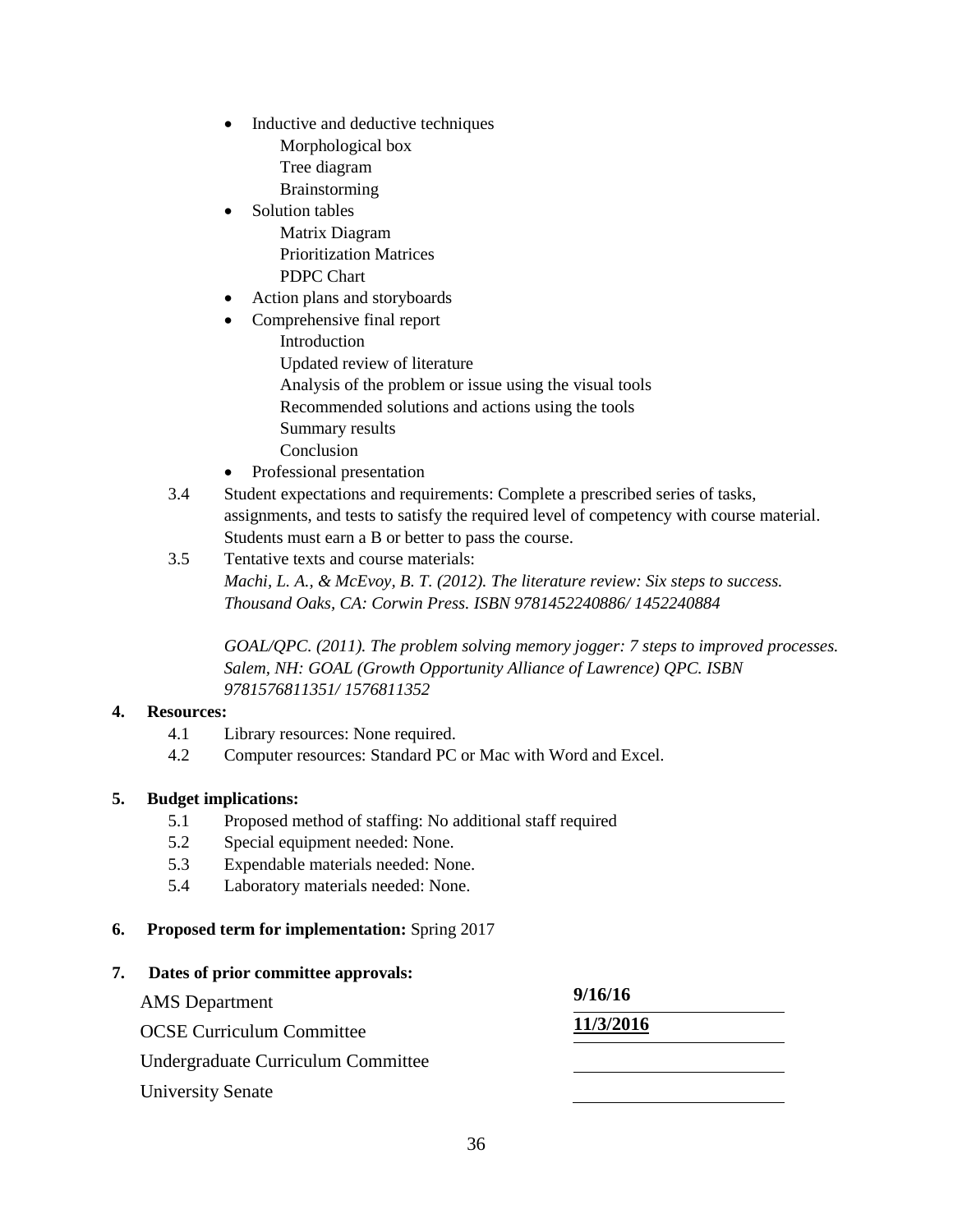#### <span id="page-36-0"></span>Proposal Date: August 29, 2016

**[Ogden College of Science and Engineering](#page-2-1)**

## **Department of Computer Science Proposal to Revise Course Credit Hours (Action Item)**

Contact Person: Huanjing Wang, Huanjing.wang@wku.edu, 745-2672

## **1. Identification of course:**

- 1.1 Current course prefix (subject area) and number: CS 175
- 1.2 Course title: University Experience CS
- 1.3 Credit hours: 2
- **2. Proposed course credit hours:**

3 credit hours

## **3. Rationale for the revision of course credit hours:**

The CS Department has determined that the current two-hour course is not thorough enough to prepare students to be successful at the university and as CS majors. There is a need to increase practice (or hands-on) time on computer. Moreover, the WKU university experience course (UC 175) also has been changed to a three-hour course.

**4. Proposed term for implementation:** Fall 2017

## **5. Dates of prior committee approvals:**

Department of Computer Science **September 27, 2016** Ogden College Curriculum Committee **November 3, 2016** Undergraduate Curriculum Committee University Senate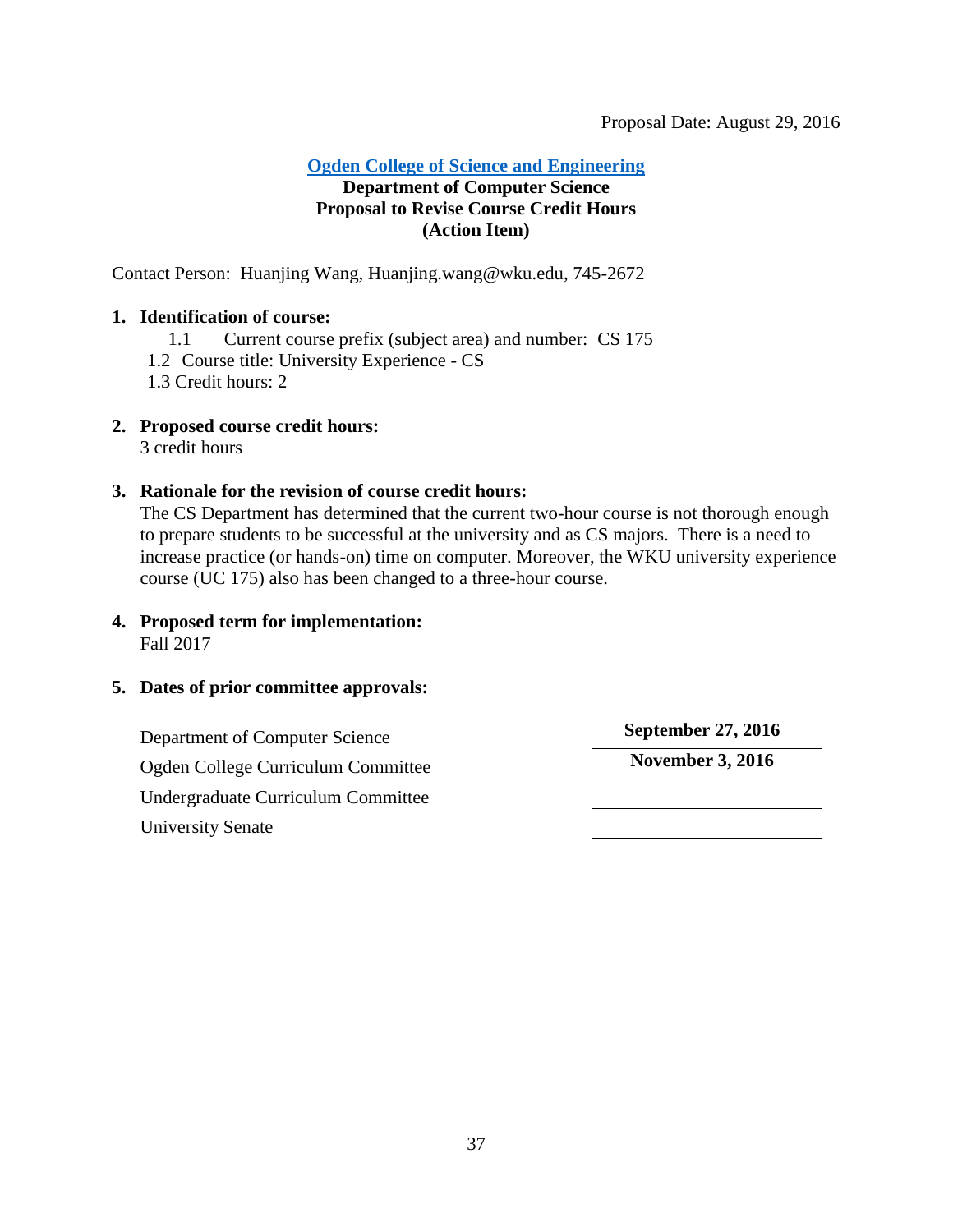#### **[Department of Computer Science](#page-2-1) Proposal to Revise a Program (Action Item)**

Contact Person: Huanjing Wang, [huanjing.wang@wku.edu,](mailto:huanjing.wang@wku.edu) 745-2672

## <span id="page-37-0"></span>**1. Identification of program:**

- 1.1 Current program reference number: 629P (seeking admission) 629 (officially admitted)
- **1.2** Current program title: Major in Computer Science
- 1.3 Credit hours: 44-50

## **2. Identification of the proposed program changes:**

 Update general description of the 200-level hours requirement to make it consistent with current degree requirements.

#### **3. Detailed program description:**

| The major in computer science requires a          | The major in computer science requires a          |
|---------------------------------------------------|---------------------------------------------------|
| minimum of 44 semester hours. To be admitted to   | minimum of 44 semester hours. To be admitted to   |
| the computer science major, students must         | the computer science major, students must         |
| complete CS 180, 221, and CS 339 with grades of   | complete CS 180, 221, and CS 339 with grades of   |
| C or better. In addition, all CS courses counting | C or better. In addition, all CS courses counting |
| toward the CS program major must be completed     | toward the CS program major must be completed     |
| with a grade of "C" or better. Computer Science   | with a grade of "C" or better. Computer Science   |
| electives may include from 0-6 hours of 200-level | electives may include from 0-3 hours of 200-level |
| courses. Students must adhere to all University   | courses. Students must adhere to all University   |
| Policies as indicated in the WKU catalog section  | Policies as indicated in the WKU catalog section  |
| "Academic Information." Additional requirements   | "Academic Information." Additional requirements   |
| are as follows:                                   | are as follows:                                   |
| Systems/Scientific Applications Concentration     | Systems/Scientific Applications Concentration     |
| 1.50 hours are required including 47 hours of     | 1.50 hours are required including 47 hours of     |
| computer science courses and 3 hours of           | computer science courses and 3 hours of           |
| <b>STAT 301.</b>                                  | <b>STAT 301.</b>                                  |
| 2. ENG 307, MATH 136, and PHIL 215 are            | 2. ENG 307, MATH 136, and PHIL 215 are            |
| required.                                         | required.                                         |
| 3. Completion of these 11 CS core courses         | 3. Completion of these 11 CS core courses         |
| (35 credit hours): CS 180, 221, 339, 325,         | (35 credit hours): CS 180, 221, 339, 325,         |
| 351, 360, 382, 396, 421, 425, and 496.            | 351, 360, 382, 396, 421, 425, and 496.            |
| 4. Completion of 12 hours of CS electives         | 4. Completion of 12 hours of CS electives         |
| from the following courses: CS 370, 381,          | from the following courses: CS 370, 381,          |
| 443, 445, 446, 450, and 456.                      | 443, 445, 446, 450, and 456.                      |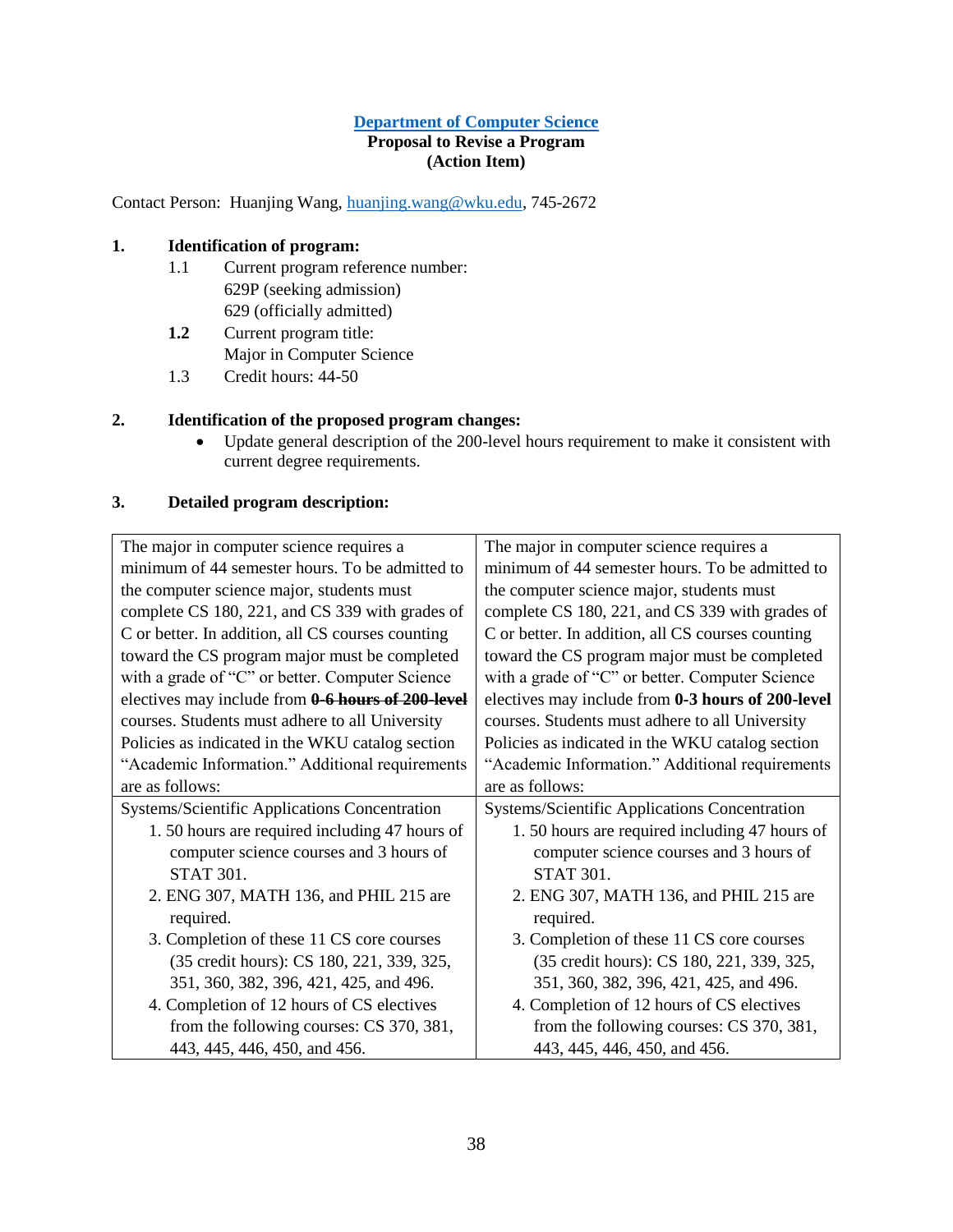| 5. Completion of 2 courses from the following   | 5. Completion of 2 courses from the following   |
|-------------------------------------------------|-------------------------------------------------|
| list: MATH 127, 137, 305, 307, 331, 405,        | list: MATH 127, 137, 305, 307, 331, 405,        |
| 406, 470 and 473.                               | 406, 470 and 473.                               |
| 6. Completion of one year of a laboratory       | 6. Completion of one year of a laboratory       |
| science (a two semester sequence of the         | science (a two semester sequence of the         |
| same science) and one additional science        | same science) and one additional science        |
| course. All must be designed for                | course. All must be designed for                |
| Science/Engineering majors.                     | Science/Engineering majors.                     |
| 7. One additional course from the above list    | 7. One additional course from the above list of |
| of Mathematics courses (this course may         | Mathematics courses (this course may not        |
| not be used to satisfy any other CS major       | be used to satisfy any other CS major           |
| degree requirement) or one additional           | degree requirement) or one additional           |
| science course designed for                     | science course designed for                     |
| science/engineering majors.                     | science/engineering majors.                     |
| Any Minor Option                                | Any Minor Option                                |
| 1.44 hours of computer science courses are      | 1.44 hours of computer science courses are      |
| required.                                       | required.                                       |
| 2. ENG 307, MATH 136, STAT 301, and             | 2. ENG 307, MATH 136, STAT 301, and             |
| PHIL 215 are required.                          | PHIL 215 are required.                          |
| 3. Completion of these 11 CS core courses       | 3. Completion of these 11 CS core courses       |
| (35 credit hours): CS 180, 221, 339, 325,       | (35 credit hours): CS 180, 221, 339, 325,       |
| 351, 360, 382, 396, 421, 425, and 496.          | 351, 360, 382, 396, 421, 425, and 496.          |
| 4. Completion of an additional 9 hours of CS    | 4. Completion of an additional 9 hours of CS    |
| electives at the 200-level or above             | electives at the 200-level or above             |
| (excluding CS 226 and 257) including 3          | (excluding CS 226 and 257) including 3          |
| hours at the 400-level and another 3 hours      | hours at the 400-level and another 3 hours      |
| at the 300-level or higher. Note: At most       | at the 300-level or higher. Note: At most       |
| 1.5 hours of credit for CS 239 may count        | 1.5 hours of credit for CS 239 may count        |
|                                                 | towards the major. At most 3 hours of           |
| towards the major. At most 3 hours of           |                                                 |
| credit for CS 239 and 245 (only for             | credit for CS 239 and 245 (only for             |
| languages for which credit is not received      | languages for which credit is not received      |
| through another course) may count               | through another course) may count               |
| towards the major.                              | towards the major.                              |
| 5. Completion of any additional minor/major.    | 5. Completion of any additional minor/major.    |
| <b>Specialty Concentration</b>                  | <b>Specialty Concentration</b>                  |
| 1.50 hours of computer science courses are      | 1.50 hours of computer science courses are      |
| required.                                       | required.                                       |
| 2. ENG 307, MATH 136, STAT 301, and             | 2. ENG 307, MATH 136, STAT 301, and             |
| PHIL 215 are required.                          | PHIL 215 are required.                          |
| 3. Completion of these 13 CS core courses       | 3. Completion of these 13 CS core courses       |
| (41 credit hours): CS 180, 221, 339, 325,       | (41 credit hours): CS 180, 221, 339, 325,       |
| 351, 360, 381, 382, 396, 421, 425, 443,         | 351, 360, 381, 382, 396, 421, 425, 443,         |
| and 496.                                        | and 496.                                        |
| 4. An additional 18 hours of specialty courses, | 4. An additional 18 hours of specialty courses, |
| selected in consultation with a CS advisor,     | selected in consultation with a CS advisor,     |
| not used to satisfy specific other              | not used to satisfy specific other              |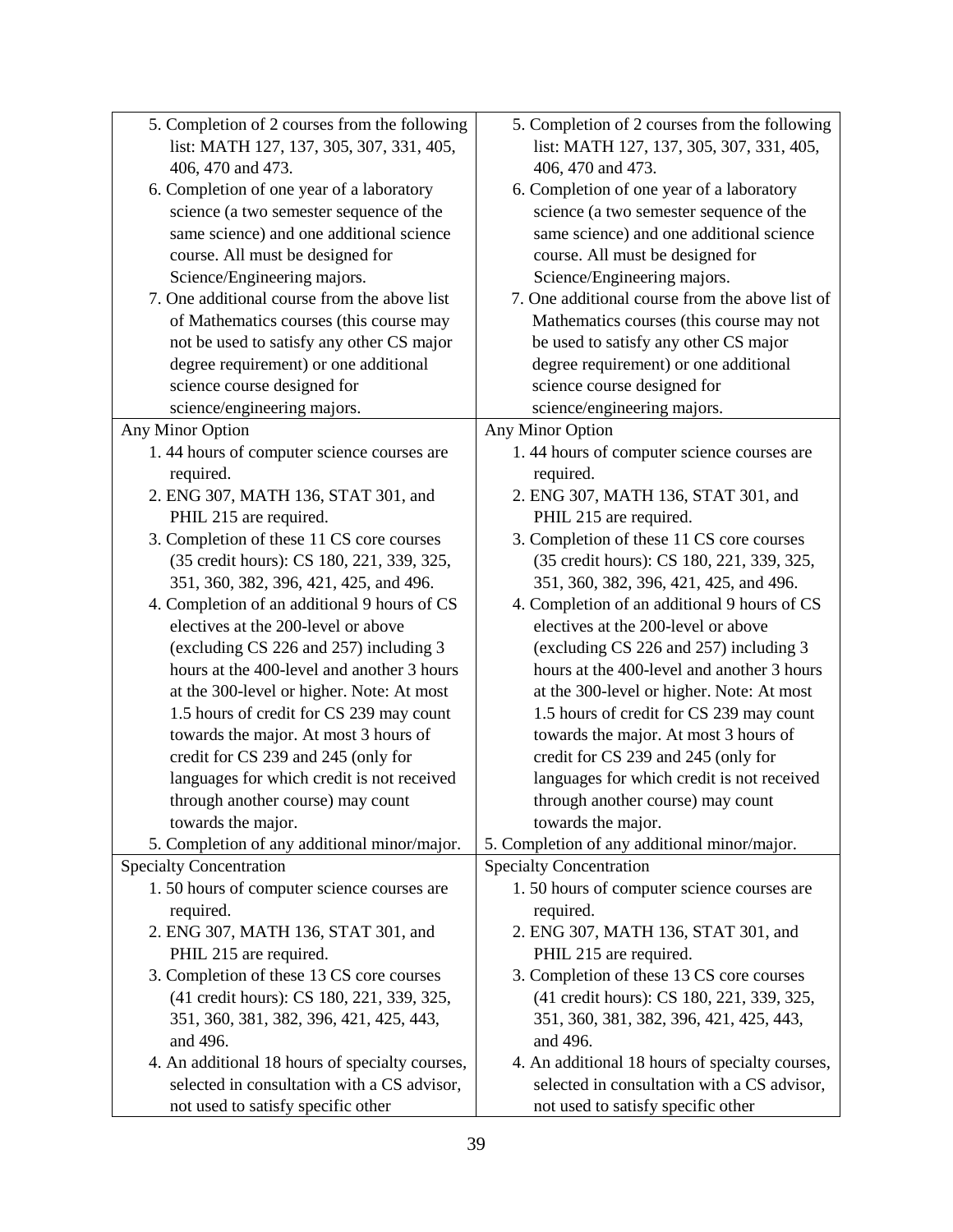graduation requirements for the CS major or for the Colonnade Program, including 9 hours of which are at the 300 level or above.

5. Completion of an additional 9 hours of CS electives at the 200 level or above (excluding CS 226 and 257) including 3 hours at the 400 level and another 3 hours at the 300 level or higher. Note: At most 1.5 hours of credit for CS 239 may count towards the major. At most 3 hours of credit for CS 239 and 245 (only for languages for which credit is not received through another course) may count towards the major.

graduation requirements for the CS major or for the Colonnade Program, including 9 hours of which are at the 300 level or above.

5. Completion of an additional 9 hours of CS electives at the 200 level or above (excluding CS 226 and 257) including 3 hours at the 400 level and another 3 hours at the 300 level or higher. Note: At most 1.5 hours of credit for CS 239 may count towards the major. At most 3 hours of credit for CS 239 and 245 (only for languages for which credit is not received through another course) may count towards the major.

**4. Rationale for the proposed program change:** Make the program description consistent with current degree requirements.

- **5. Proposed term for implementation and special provisions (if applicable):** Fall 2017
- **6. Dates of prior committee approvals:**

Department of Computer Science **September 27, 2016** Ogden College Curriculum Committee **November 3, 2016** Undergraduate Curriculum Committee University Senate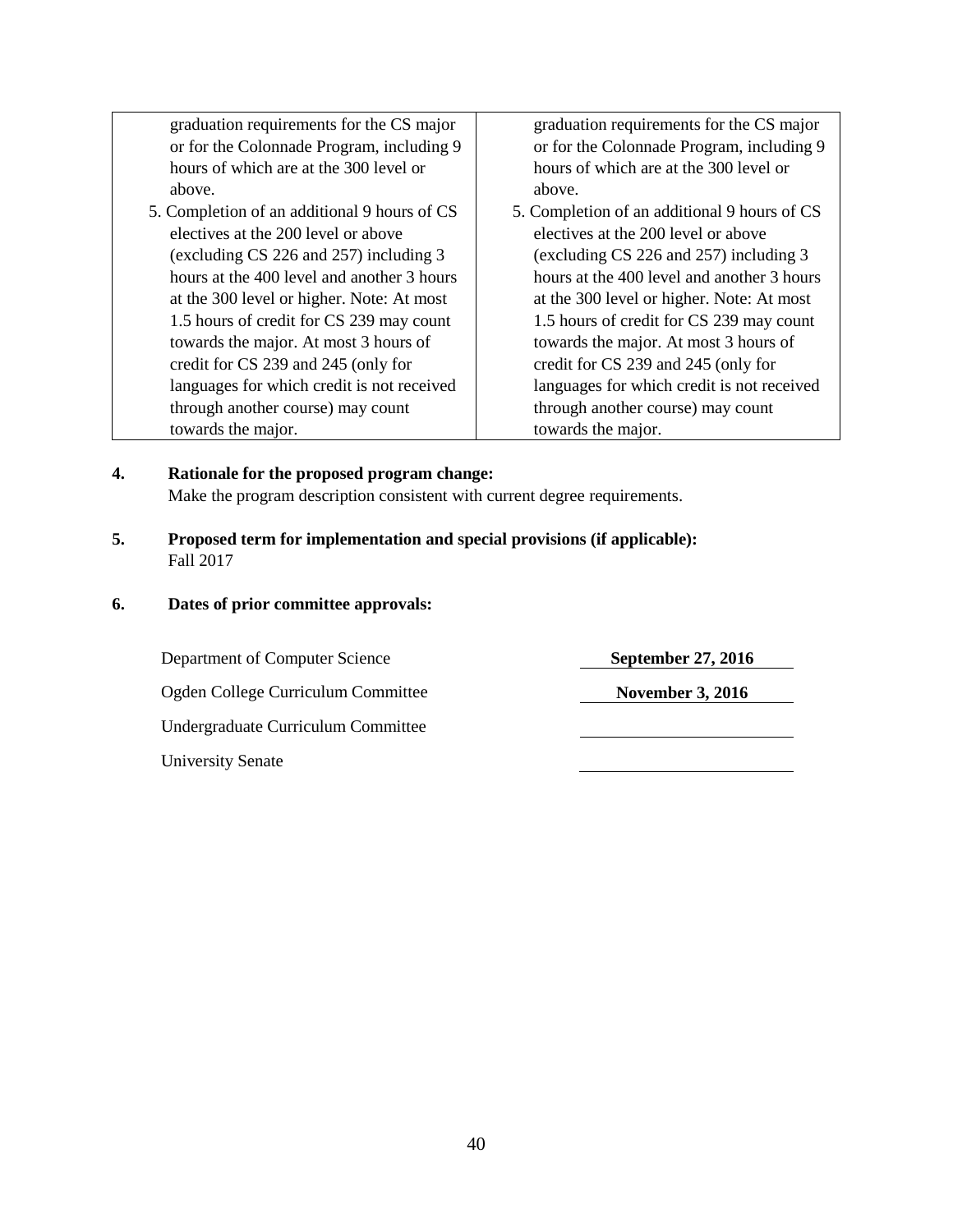#### **[College of Health and Human Services](#page-3-1) Department of Family and Consumer Sciences Proposal to Revise Course Prerequisites**

## <span id="page-40-0"></span>**(Consent Item)**

Contact Person: Adam West, adam.west@wku.edu, 270-745-5138

## **1. Identification of course:**

- 1.1 Course prefix and number: FACS 399
- 1.2 Course title: Implications of Research in FCS

## **2. Current prerequisites:**

SOCL 300 or permission of instructor

## **3. Proposed prerequisites:**

Junior standing or higher

## **4. Rationale for the revision of prerequisites:**

SOCL 300 has been used as a prerequisite for FACS 399 (Implications of Research in FCS). A review of the curriculum revealed that the content in SOCL 300 needed to be successful in FACS 399 was also being taught during the early portions of the FACS 399 course. Removing SOCL 300 as a prerequisite will allow for students to continue to take FACS 399 and add another course relevant to their major. Students required to take FACS 399 (i.e., Child Studies and Family Studies majors) will be sufficiently prepared with foundational coursework by the time they reach junior standing. Thus the prerequisite of junior standing will be added.

#### **5. Effect on completion of major/minor sequence:** Not applicable

**6. Proposed term for implementation:** Fall 2017

#### **7. Dates of prior committee approvals:**

Department of Family and Consumer Sciences 3 November 2016 CHHS College Curriculum Committee Nov. 18, 2016 Undergraduate Curriculum Committee University Senate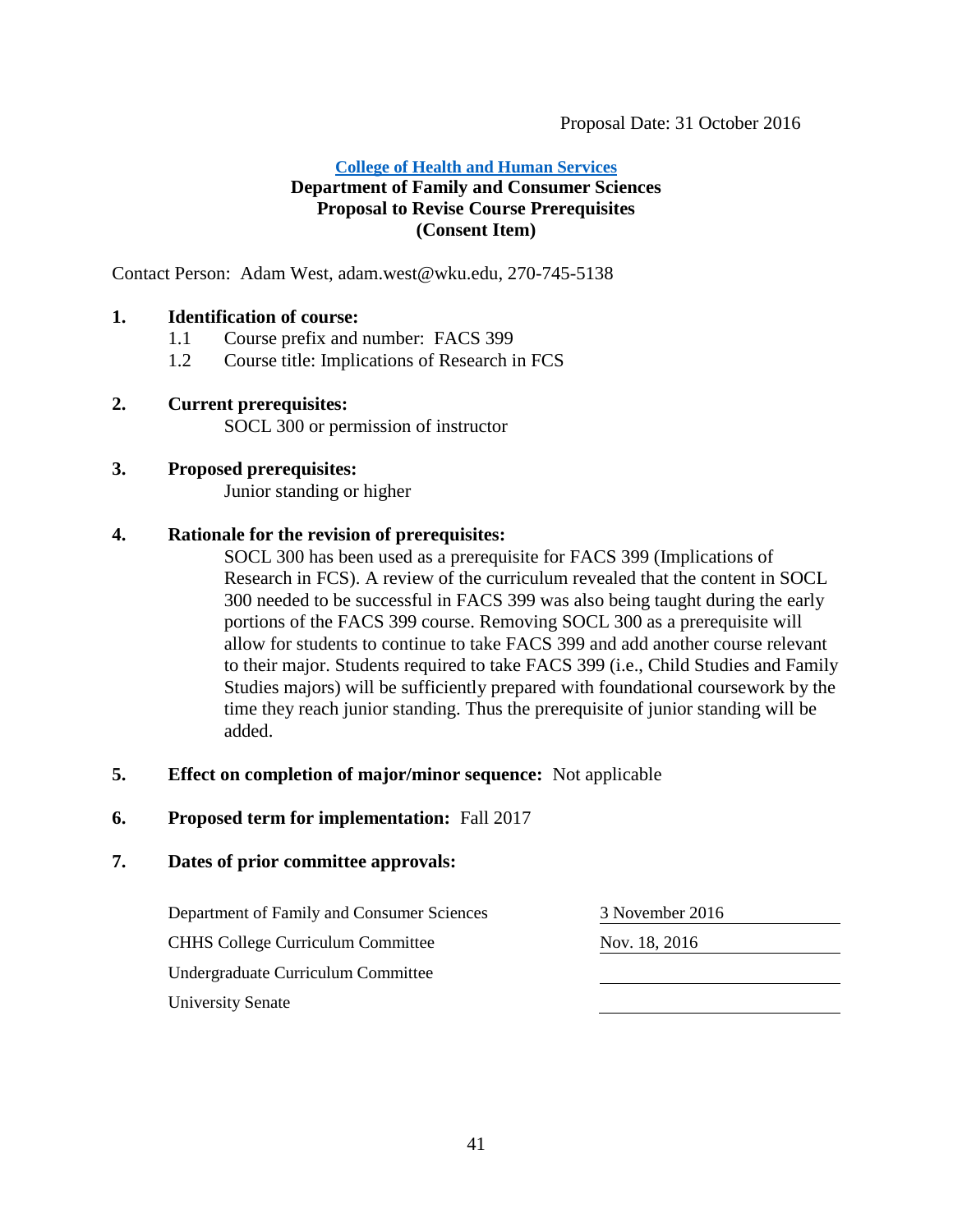#### **College of [Health and Human Services](#page-3-1)**

## **Department of Family and Consumer Sciences Proposal to Revise Course Prerequisites (Consent Item)**

Contact Person: Adam West, adam.west@wku.edu, 270-745-5138

#### **1. Identification of course:**

- 1.1 Course prefix and number: FACS 496
- 1.2 Course title: Challenging Behaviors in Young Children

#### **2. Current prerequisites:**

FACS 492 or permission of instructor

## **3. Proposed prerequisites:**

FACS 191 or permission of instructor

## **4. Rationale for the revision of prerequisites:**

After a thorough review of the curriculum, it was determined that the majority of the content of FACS 492 was duplicated in numerous other FACS courses, many of which are taken before FACS 492. Instead, students are sufficiently prepared to be successful in FACS 496 by completing FACS 191 (Child Development). As FACS 191 is a prerequisite for FACS 492, this change will not affect students as they progress through the FACS major or minor in Child Studies.

#### **5. Effect on completion of major/minor sequence:** Not applicable

#### **6. Proposed term for implementation:** Fall 2017

#### **7. Dates of prior committee approvals:**

Department of Family and Consumer Sciences 3 November 2016 CHHS College Curriculum Committee Nov. 18, 2016 Undergraduate Curriculum Committee University Senate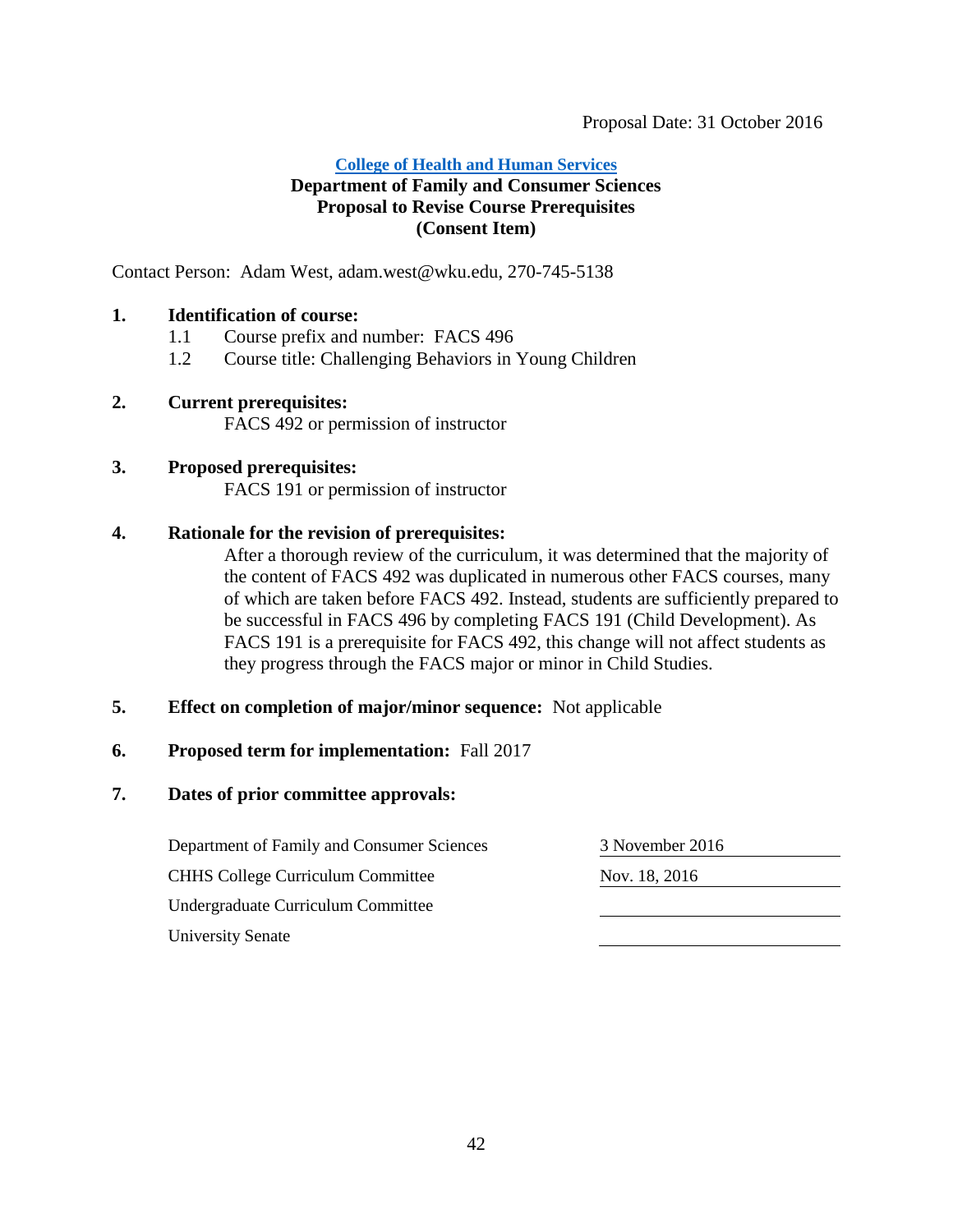## **[College of Health and Human Services](#page-3-1) Department of Family and Consumer Sciences Proposal to Revise A Program (Action Item)**

Contact Person: Adam West, adam.west@wku.edu, 270-745-5138

## **1. Identification of program:**

- 1.1 Current program reference number: 336
- 1.2 Current program title: Minor in Child Studies
- 1.3 Credit hours: 21 hours

## **2. Identification of the proposed program changes:**

- <span id="page-42-0"></span>• Remove FACS 492 (Growth and Guidance of Children)
- Add 3-hour approved elective
- Add list of approved electives
	- o FACS 311 Family Relations
	- o FACS 391 Risk and Resilience
	- o FACS 393 Role of Play in Child Development
	- o FACS 395 Child and Family Stress
	- o FACS 422 Adolescent Psychology
	- o FACS 495 Family and Relationship Violence
	- o FACS 496 Addressing Challenging Behaviors in Young Children
	- o FACS 497 Family Home Visiting
	- o FACS 499 Family Policy Analysis

## **3. Detailed program description:**

| <b>Current Program</b>                        | <b>Proposed Program</b>                             |
|-----------------------------------------------|-----------------------------------------------------|
| The minor in child studies requires a minimum | The minor in child studies requires a minimum of    |
| of 21 semester hours. A grade of "C" or above | 21 semester hours. A grade of "C" or above must     |
| must be earned in the following courses       | be earned in the following courses required for the |
| required for the minor: FACS 191, FACS 297,   | minor:                                              |
| FACS 395, FACS 492, FACS 494, and 6 hours     | FACS 191, FACS 297, FACS 395, FACS 494, and         |
| of approved electives chosen in consultation  | <b>9</b> hours of approved electives chosen in      |
| with departmental advisor. Students majoring  | consultation with departmental advisor. Students    |
| in the child studies concentration may not    | majoring in the child studies concentration may not |
| minor in child studies.                       | minor in child studies.                             |

| FACS 191 Child Development            |  | FACS 191 Child Development            |  |
|---------------------------------------|--|---------------------------------------|--|
| FACS 297 Family, Community, and Early |  | FACS 297 Family, Community, and Early |  |
| <b>Childhood Programs</b>             |  | <b>Childhood Programs</b>             |  |
| FACS 395 Child and Family Stress      |  | FACS 395 Child and Family Stress      |  |
| FACS 494 Parenting Strategies         |  | FACS 494 Parenting Strategies         |  |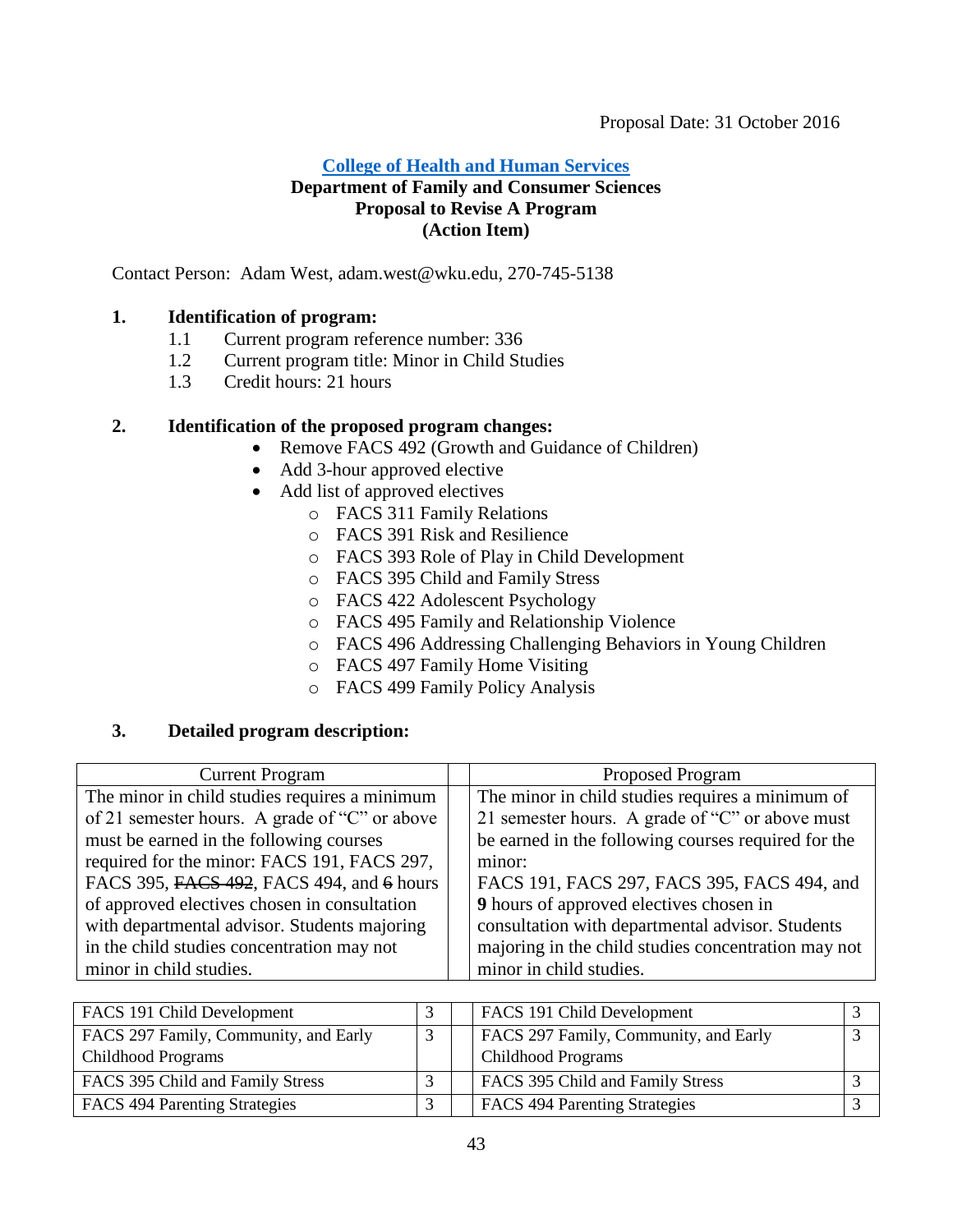| <b>EACS</b> 492 Growth & Guidance of Children | $\overline{3}$ |                                                     |    |
|-----------------------------------------------|----------------|-----------------------------------------------------|----|
| Approved Electives (see list below)           |                | <b>Approved Electives (see list below)</b>          |    |
| <b>FACS 391</b>                               | 6              | <b>9 Hours Approved Electives:</b>                  | -9 |
| <b>FACS 393</b>                               |                | <b>FACS 311 Family Relations</b>                    |    |
| FACS 396                                      |                | <b>FACS 391 Risk and Resilience</b>                 |    |
| HMD <sub>211</sub>                            |                | FACS 393 Role of Play in Child Development          |    |
|                                               |                | <b>FACS 395 Child and Family Stress</b>             |    |
|                                               |                | <b>FACS 422 Adolescent Psychology</b>               |    |
|                                               |                | <b>FACS 495 Family and Relationship Violence</b>    |    |
|                                               |                | <b>FACS 496 Addressing Challenging Behaviors in</b> |    |
|                                               |                | <b>Young Children</b>                               |    |
|                                               |                | <b>FACS 497 Family Home Visiting</b>                |    |
|                                               |                | <b>FACS 499 Family Policy Analysis</b>              |    |
| Total                                         | 21             | Total                                               | 21 |

## **4. Rationale for the proposed program change:**

After a thorough review of the curriculum, it was determined that the majority of the content of FACS 492 was duplicated in numerous other FACS courses, including FACS 191 and FACS 297 in the child studies minor. Instead, students can now take an additional elective, providing students options to tailor the child studies minor to their professional and educational needs.

The minor in child studies includes the choice of 9 hours of approved FACS electives. Previously, no list of approved electives was approved through the curriculum process. Subsequently, unapproved courses are displayed on students' iCAP audit reports as available courses that have not been reviewed in a formal process. To correct students from completing unapproved electives, the only courses that are accepted as electives are FACS 311, FACS 391, FACS 393, FACS 395, FACS 422, FACS 495, FACS 496, FACS 497, and FACS 499. The approved elective courses support the program student learning outcomes. An academic advisor may also approve an elective after consulting with a FACS departmental advisor, but this should only happen in rare situations.

## **5. Proposed term for implementation:** Fall 2017

| Department of Family and Consumer Sciences | 3 November 2016 |
|--------------------------------------------|-----------------|
| College of Health and Human Services       | Nov. 18, 2016   |
| Undergraduate Curriculum Committee         |                 |
| <b>University Senate</b>                   |                 |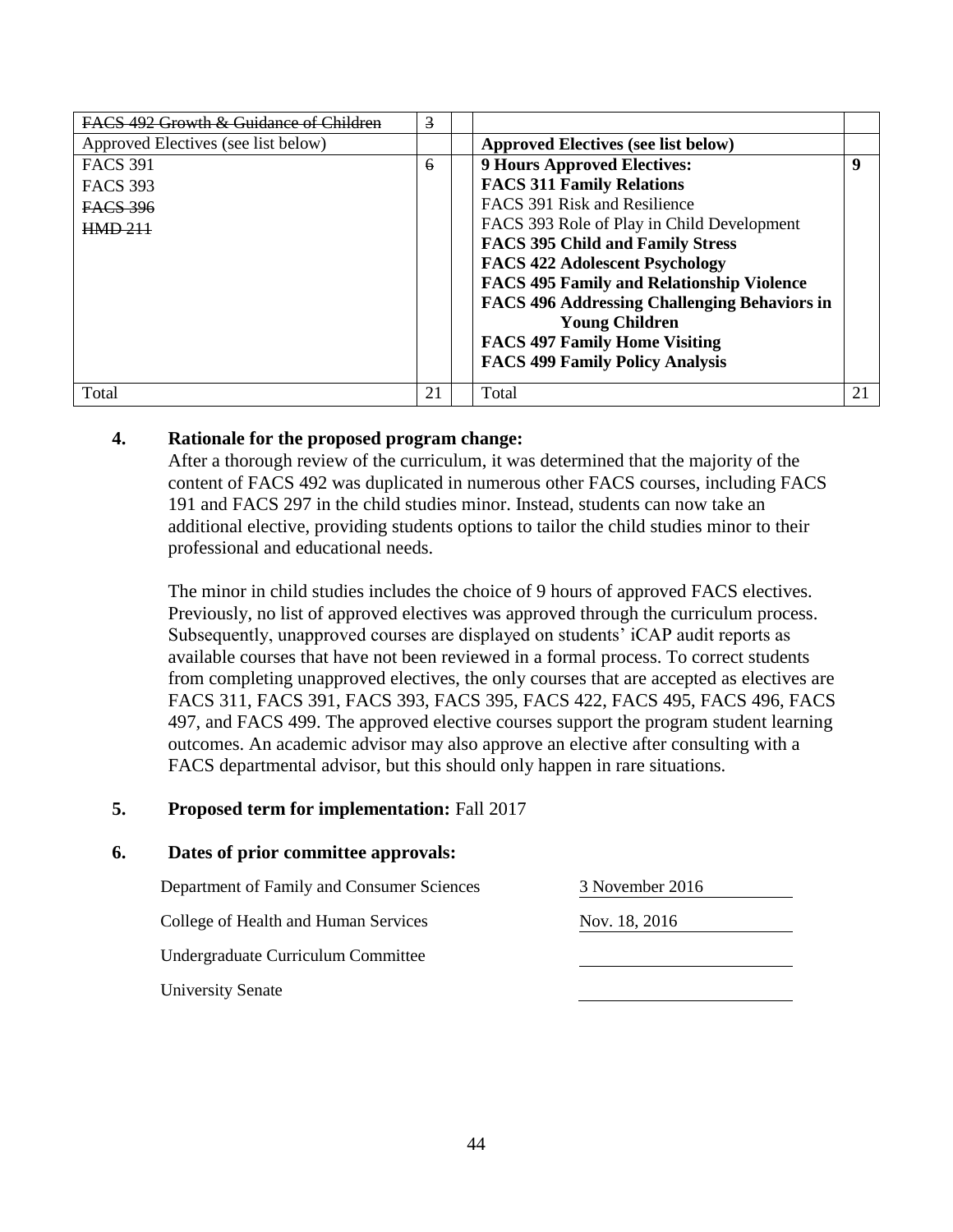## **[College of Health and Human Services](#page-3-1) Department of Family and Consumer Sciences Proposal to Revise A Program (Action Item)**

Contact Person: Adam West, adam.west@wku.edu, 270-745-5138

## **1. Identification of program:**

- 1.4 Current program reference number: 338
- 1.5 Current program title: Minor in Family Studies
- 1.6 Credit hours: 21 hours

## **2. Identification of the proposed program changes:**

- <span id="page-44-0"></span> Add list of approved electives
	- o FACS 312 Professional Ethics in Family Life
	- o FACS 391 Risk and Reliance
	- o FACS 395 Child and Family Stress
	- o FACS 422 Adolescent Psychology
	- o FACS 497 Family Home Visiting
	- o FACS 499 Family Policy Analysis

#### **3. Detailed program description:**

| <b>Current Program</b>                         | <b>Proposed Program</b>                        |
|------------------------------------------------|------------------------------------------------|
| The minor in family studies requires a         | The minor in family studies requires a         |
| minimum of 21 semester hours. A grade of       | minimum of 21 semester hours. A grade of       |
| "C" or above must be earned in the following   | "C" or above must be earned in the following   |
| courses required for this minor: FACS 191,     | courses required for this minor: FACS 191,     |
| FACS 310, FACS 311, FACS                       | FACS 310, FACS 311, FACS 494, FACS 495         |
| 494, FACS 495 and 6 hours of restricted        | and 6 hours of restricted electives chosen in  |
| electives chosen in consultation with          | consultation with departmental advisor.        |
| departmental advisor. Students majoring in the | Students majoring in the family studies        |
| family studies concentration may not minor in  | concentration may not minor in family studies. |
| family studies.                                |                                                |

| FACS 191 Child Development                |   | FACS 191 Child Development                |  |
|-------------------------------------------|---|-------------------------------------------|--|
| FACS 310 Management of Family Resources   | 3 | FACS 310 Management of Family Resources   |  |
| FACS 311 Family Relations                 |   | FACS 311 Family Relations                 |  |
| FACS 494 Parenting Strategies             |   | <b>FACS 494 Parenting Strategies</b>      |  |
| FACS 495 Family and Relationship Violence | 3 | FACS 495 Family and Relationship Violence |  |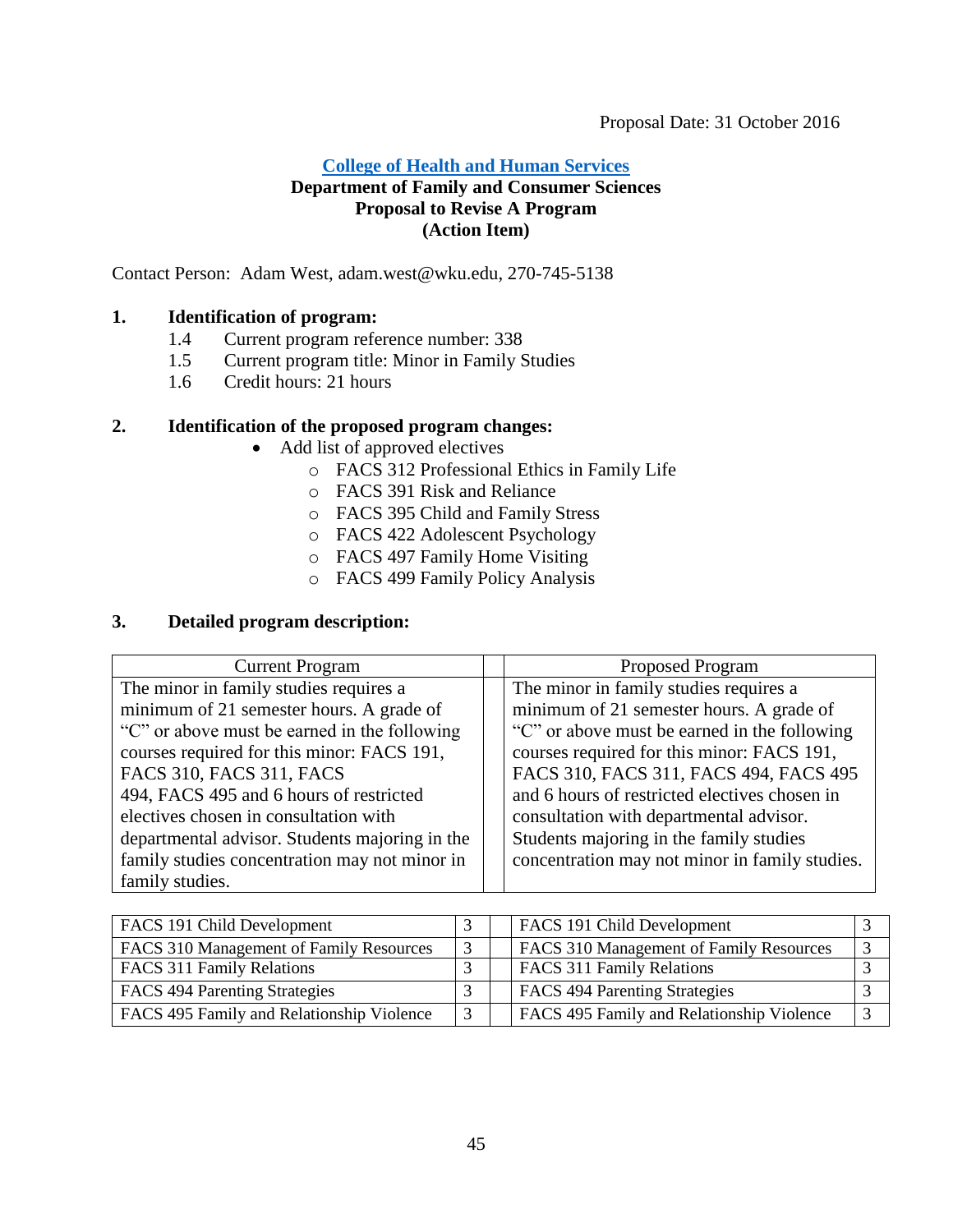| 6 Hours Approved Electives                  | 6  | 6 Hours Approved Electives:                        | 6  |
|---------------------------------------------|----|----------------------------------------------------|----|
| Currently listed in iCAP audit report:      |    | <b>FACS 312 Professional Ethics in Family Life</b> |    |
| FACS 391 Risk and Resilience                |    | FACS 391 Risk and Resilience                       |    |
| FACS 393 Role of Play in Child Development  |    | FACS 395 Child and Family Stress                   |    |
| FACS 395 Child and Family Stress            |    | <b>FACS 422 Adolescent Psychology</b>              |    |
| FACS 396 Adoption Theories and Research     |    | <b>FACS 497 Family Home Visiting</b>               |    |
| <b>IDFM 431 Clothing and Human Behavior</b> |    | <b>FACS 499 Family Policy Analysis</b>             |    |
| PSY 350 Social Psychology                   |    |                                                    |    |
| PSY 421 Early Adolescence                   |    |                                                    |    |
| PSY 422 Adolescent Psychology               |    |                                                    |    |
| PSYS 423 Psychology of Adult Life and Aging |    |                                                    |    |
| <b>PSYS 482 Psychology of Sexuality</b>     |    |                                                    |    |
| <b>PH 365 Human Sexuality</b>               |    |                                                    |    |
| PH 444 Death, Dying, and Bereavement        |    |                                                    |    |
| <b>CRIM 332 Juvenile Delinquency</b>        |    |                                                    |    |
| SOCL 355 Sociology of Gender                |    |                                                    |    |
| <b>SOCL 359 Sexuality and Society</b>       |    |                                                    |    |
| Total                                       | 21 | Total                                              | 21 |

## **4. Rationale for the proposed program change:**

The minor in family studies includes the choice of 6 hours of approved FACS electives. Previously, no list of approved electives was approved through the curriculum process. Subsequently, unapproved courses are displayed on students' iCAP audit reports as available courses that have not been reviewed in a formal process. To correct students from completing unapproved electives, the only courses that are accepted as electives are FACS 312, FACS 391, FACS 395, FACS 422, FACS 497, and FACS 499. The approved elective courses support the program student learning outcomes. An academic advisor may also approve an elective after consulting with a FACS departmental advisor, but this should only happen in rare situations.

#### **5. Proposed term for implementation:** Fall 2017

| Department of Family and Consumer Sciences | 3 November 2016 |  |
|--------------------------------------------|-----------------|--|
| College of Health and Human Services       | Nov. 18, 2016   |  |
| Undergraduate Curriculum Committee         |                 |  |
| <b>University Senate</b>                   |                 |  |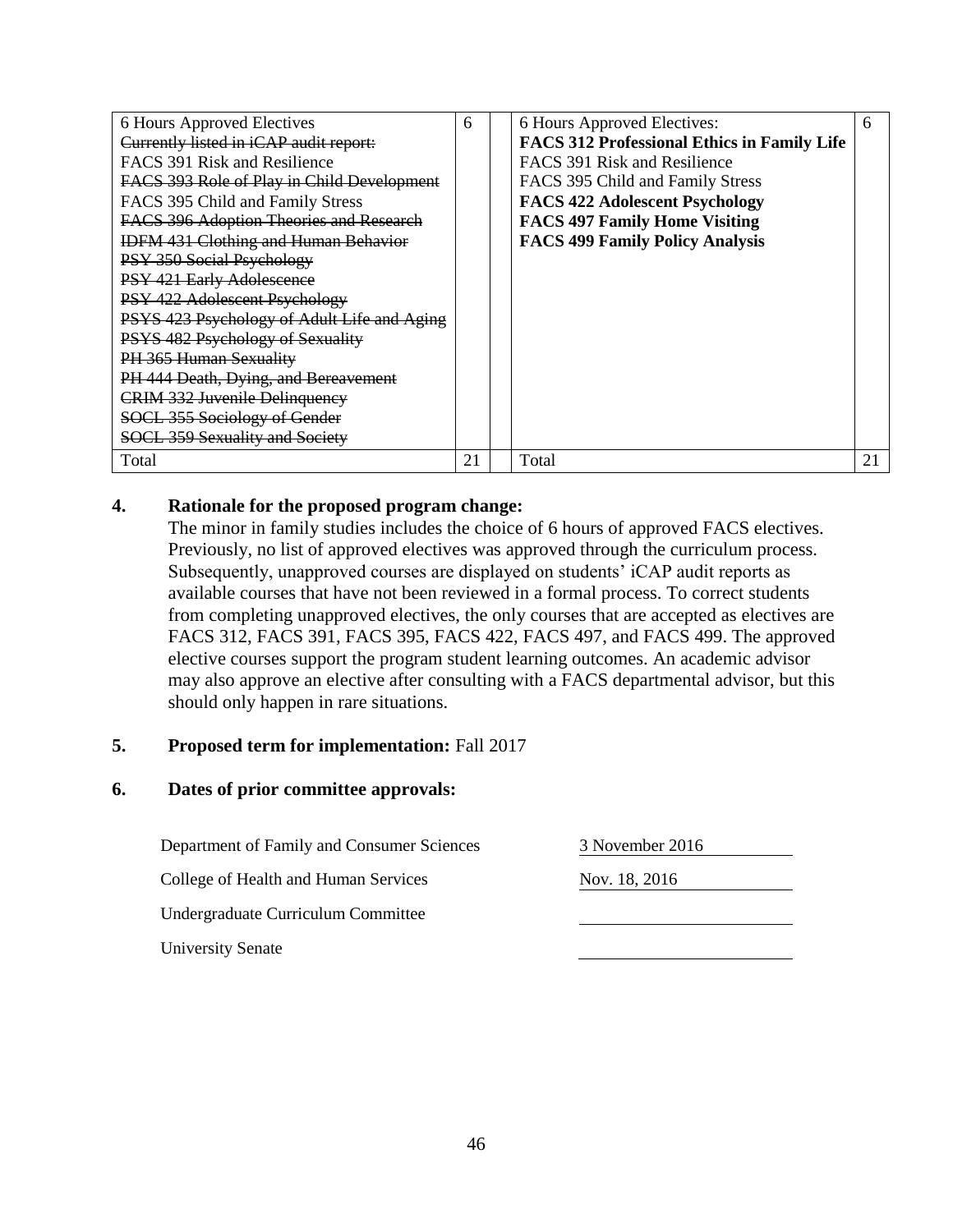## <span id="page-46-0"></span>**[University College](#page-3-2) School of Professional Studies Proposal to Revise Course Credit Hours (Action Item)**

Contact Person: Merrall Price; [merrall.price@wku.edu;](mailto:merrall.price@wku.edu) 5-4200

#### **1. Identification of course:**

- 1.1 Current course prefix (subject area) and number: IDST 250
- 1.2 Course title: Prior Learning Portfolio Development
- 1.3 Credit hours: 3
- **2. Proposed course credit hours:** 1-3 (variable and repeatable up to twice for a maximum of 3 hours)

#### **3. Rationale for the revision of course credit hours:**

This is the course used to help students prepare portfolios for Prior Learning Assessment. The course is not currently repeatable. As such, students have one shot only to complete prior learning assessment, which means that the portfolio projects become prohibitively large for a single semester, and students are obliged to take incompletes. In addition, students are currently limited by policy to two discipline areas per portfolio; repeating a one credit course would open up the possibility of petitioning for fewer hours in more disciplines, which would be more useful overall than the current arrangement.

#### **4. Proposed term for implementation: Fall 2017**

| Department/ Unit School of Professional Studies | 10/25/16 |
|-------------------------------------------------|----------|
| University College Curriculum Committee         | 11/10/16 |
| Professional Education Council (if applicable)  |          |
| General Education Committee (if applicable)     |          |
| Undergraduate Curriculum Committee              |          |
| <b>University Senate</b>                        |          |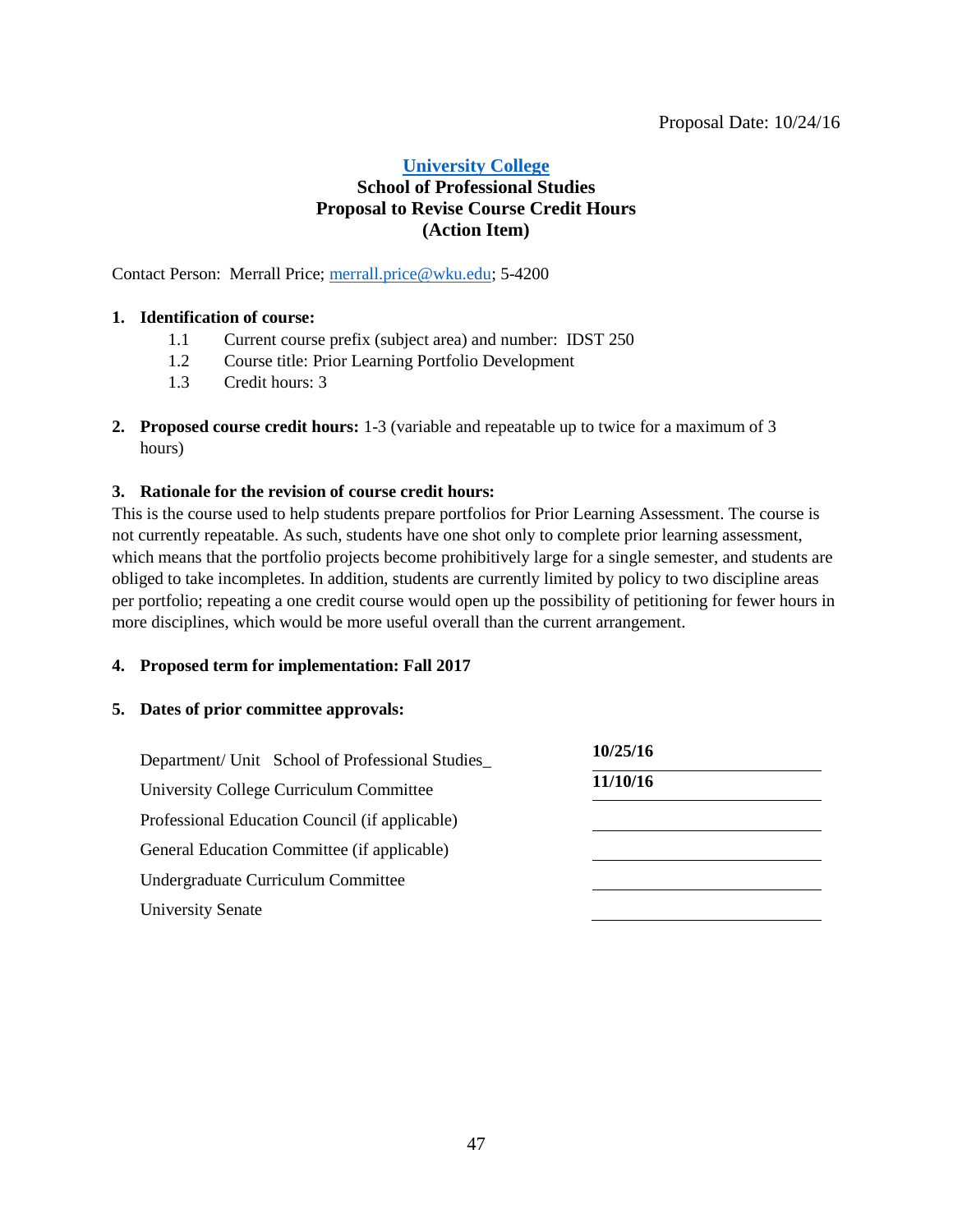## <span id="page-47-0"></span>**[UNIVERSITY COLLEGE](#page-3-2)**

#### **School of University Studies (SUS) Proposal to Create a New Course (Action Item)**

#### Contact Person: S. Ellen Godbey, Ed.D. [sherrie.godbey@wku.edu,](mailto:sherrie.godbey@wku.edu) 0-2578

#### **1. Identification of proposed course:**

- 1.1 Course prefix (subject area) and number: SUS 110
- 1.2 Course title: Advanced Reading & Vocabulary
- 1.3 Abbreviated course title: Advanced Reading & Vocabulary
- 1.4 Credit hours: 3 Variable credit (No)
- 1.5 Grade type: Standard Letter Grade
- 1.6 Prerequisites: Appropriate reading placement score or permission of Instructor.

Corequisites: None

1.7 Course Description: Introduction on how to read course textbooks and assessments, how to increase academic vocabulary, and how to navigate information technology with an emphasis on critical reading strategies.

#### **2. Rationale:**

- 2.1 Reasons for developing the proposed course: Senate Bill One mandates that we provide students who score below a 20 in reading on the ACT with a reading course during one of their first two semesters. Currently, students with an ACT reading score between 15-19 are being directed to take LTCY 199 while those with a reading score 14 and below take the non-credit-bearing DRDG 080C (see Reading Test Placement attachment). However, we are being encouraged on an institutional, state, and national level to serve students who have college-readiness needs with creditbearing rather than developmental courses. The demand for these courses is high. This fall, there were 770 entering students with reading scores below 20 on the ACT. One hundred and eighty nine (189) of those students were enrolled in LTCY 199: most class sections were completely full. SUS, as the department that has been historically tasked to teach students with college readiness needs, is uniquely positioned and qualified to teach high risk students. Other reasons for developing the proposed course include:
	- 1) To help meet WKU's goal to retain underprepared students.
	- 2) To offer a reading course that accommodates students with disabilities, Cornerstone and non-Cornerstone students, and students whose first language is not English (ESL students).
	- 3) To offer a reading course that addresses critical reading and thinking strategies applicable to any course reading.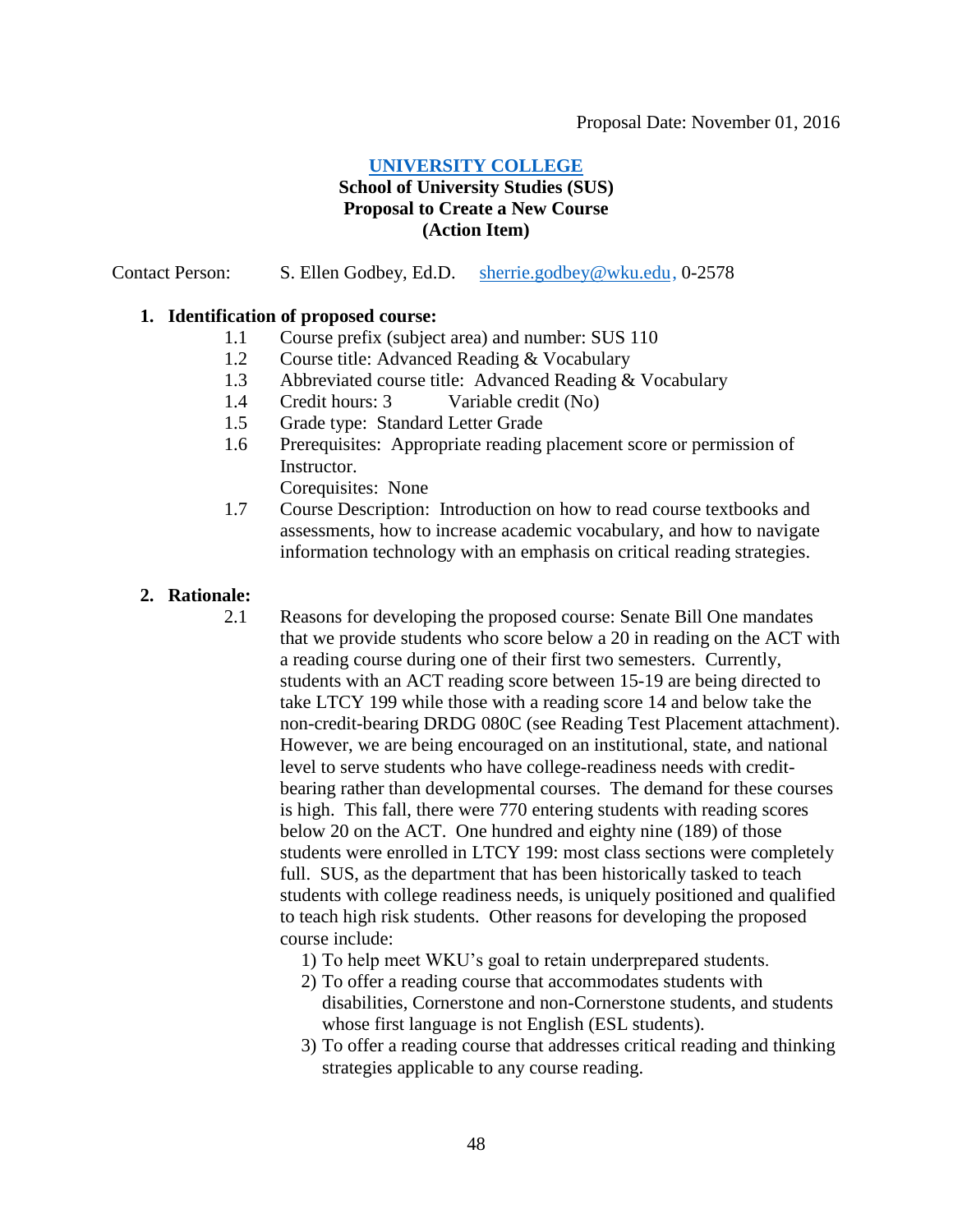- 4) To offer a reading course that teaches students how to successfully read objective and subjective assessments.
- 5) To offer a reading course that includes a heavy vocabulary and word parts component applicable across academic disciplines.
- 6) To offer a reading course that introduces Quality Enhancement Plan (QEP) elements using current research articles from multiple content areas.
- 7) To offer a reading course that associates information technology across disciplines.
- 2.2 Projected enrollment in the proposed course: Three to four sections of 20 students per semester
- 2.3 Relationship of the proposed course to courses now offered by the department: SUS currently offers a non-credit bearing reading course (DRDG 080C) which serves students with reading entrance scores 14 and below. The proposed reading course would differ in that it includes a heavy college-level vocabulary and word parts component, it addresses how to successfully read objective and subjective assessments, it contains an in-depth information technology component, and it introduces the QEP elements through application of critical reading and thinking strategies to current research articles from various content areas. SUS 110 will serve students who have a reading ACT score of 14 and below or other appropriate placement score, but it could also function, if needed, to meet the Senate Bill One mandate to provide a reading course during one of the first two semesters for students who score below 20 on the ACT.
- 2.4 Relationship of the proposed course to courses offered in other departments: The proposed SUS course is related to the LTCY 199 Reading: Evidence & Argument course, a course currently taken by students whose ACT entrance scores in reading are between 15 and 19 and will focus on the students LTCY cannot currently accommodate. (See attachment on need and capacity). LTCY 199 "…focuses on the importance of critical thinking, information literacy, academic and career development, and successful student practices." SUS 110 also focuses on critical reading and thinking strategies but includes reading assessments, navigating information technology, and building academic vocabulary.
- 2.5 Relationship of the proposed course to courses offered in other institutions: Many colleges and universities across the nation offer creditbearing college reading courses. Community colleges have been offering reading at varying levels for years, but in 2009, state universities that were not already offering reading courses were required to accommodate students whose entrance reading scores were below 20. Eastern Kentucky University (EKU) offers a credit-bearing ENG 101R Reading, Writing, and Rhetoric (three credits), which develops "…critical reading skills while integrating and responding to varied sources; composing texts including summaries, analyses, evaluations, responses, and arguments…" Northern Kentucky University offers a three credit hour RDG 110 Critical Reading course that "…is designed to sharpen your critical reading and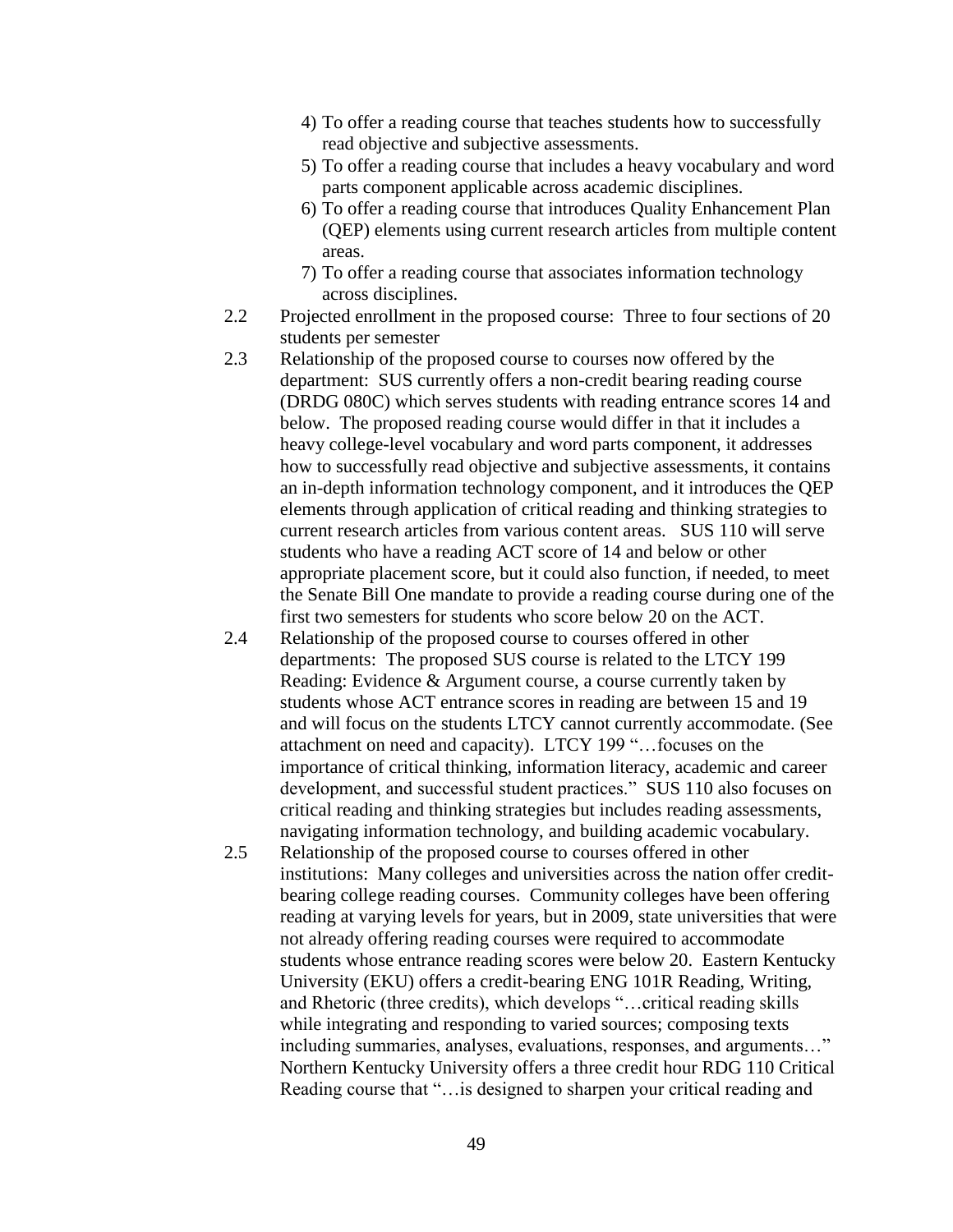thinking abilities with practice in analysis, synthesis and evaluation of texts from a wide variety of topics…" Until 2009, UK had not offered reading labs or co-requisites for reading. As a result of Senate Bill One, UK developed and offered 14 credit-bearing Reading Labs paired with content courses. Currently, UK offers a UK 120 APP Reading paired reading course "…designed to enhance students' mastery of critical reading." Murray State University (MSU) requires students to take two courses if their ACT entrance scores in reading fall below 20: REA 100 (one credit) and REA 120 (one credit). REA 120 is taken only in conjunction with a specific University Studies requirement. The SUS 110 reading course is equivalent to college reading courses offered at other Kentucky state universities and is well able to serve at least some of the student population not currently being served as mandated by Senate Bill One.

## **3. Description of proposed course:**

- 3.1 Schedule type: L
- 3.2 Learning Outcomes: Learning outcomes for the course may include the following:
	- Identify main ideas and supporting details
	- Recognize organizational patterns in text material
	- Define key words in assessments
	- Classify assessments
	- Demonstrate navigation of information technology
	- Recognize opposing viewpoints
	- Demonstrate the ability to gather sound and relevant evidence to address an issue
	- Increase academic vocabulary
- 3.3 Content Outline:
	- I. Identifying main ideas and supporting details
		- A. Strategies for identifying main ideas
		- B. Strategies for identifying major supporting details
		- C. Strategies for identifying minor supporting details
	- II. Recognizing organizational patterns in text material
		- A. Signal words and phrases
			- B. Organizational patterns and the writing connection
	- III. Increasing academic vocabulary
		- A. Methods and modes
		- B. Word parts across disciplines
	- IV. Reading assessments
		- A. Objective assessments
		- B. Subjective assessments
	- V. Navigating information technology
		- A. Utilize search engines and databases
		- B. Evaluate resources
	- VI. Reading opposing viewpoints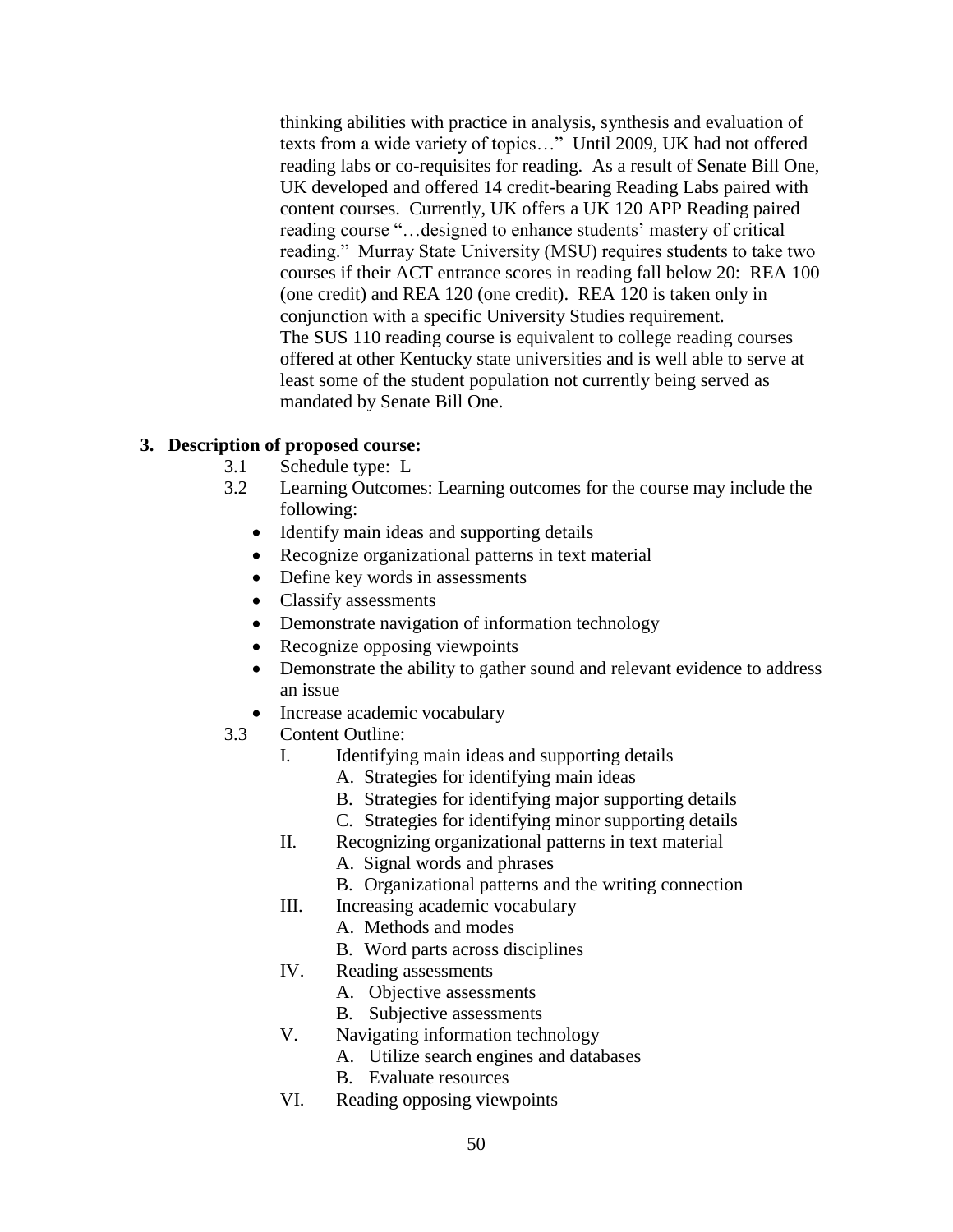- A. Pros
- B. Cons

## VII. Bringing evidence and argument to life

- A. Gather the evidence
- B. Analyze the evidence
- C. Synthesize the evidence

## 3.4 Tentative texts and course materials: *Congressional Researcher Quarterly* (A national database that our university library subscribes to) *Ten Steps to Advanced Reading*, 2nd Ed. by John Langan (Grade levels 12-14). *Advanced Word Power*, 2nd Ed. By Beth Johnson & Janet M. Goldstein (Grade levels 12-14).

## **4. Resources:**

- 4.1 Library resources: Sufficient
- 4.2 Computer resources: Sufficient

## **5. Budget implications:**

- 5.1 Proposed method of staffing: SUS reading faculty. We will be redirecting faculty energies from the current DRDG 080C developmental reading course, as we have faculty who appropriately credentialed to teach creditbearing courses in this area. However, if course enrollment is strong, UC may consider this as a future staffing priority.
- 5.2 Special equipment needed: None
- 5.3 Expendable materials needed: None
- 5.4 Laboratory materials needed: None

#### **6. Proposed term for implementation:** Fall 2017

| Department: School of University Studies (SUS) | November $1, 2016$ |
|------------------------------------------------|--------------------|
| University College Curriculum Committee        | November 10, 2016  |
| Undergraduate Curriculum Committee             |                    |
| <b>University Senate</b>                       |                    |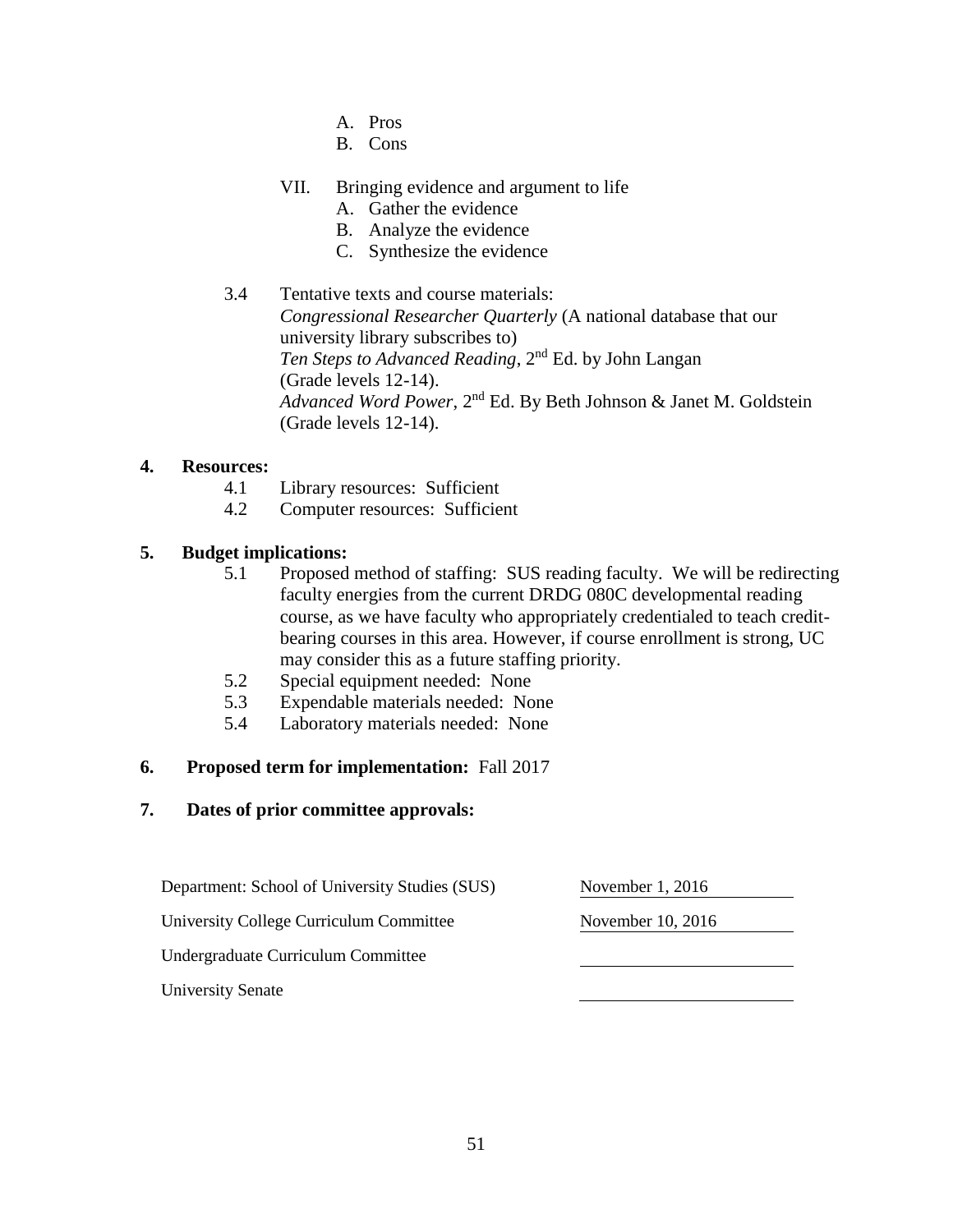## <span id="page-51-0"></span>**[University College](#page-3-2) Diversity & Community Studies Proposal to Revise A Program (Action Item)**

Contact Person: Jane Olmsted, [jane.olmsted@wku.edu,](mailto:jane.olmsted@wku.edu) 5-5787

#### **1. Identification of program:**

- 1.3 Current program reference number: 631
- 1.4 Current program title: Major in Diversity & Community Studies
- 1.5 Credit hours: 33
- **2. Identification of the proposed program changes:** Revision of approved electives, clarification of electives categories.

#### **3. Detailed program description:**

**(Side-by-side table is required for most program changes showing revised program on the right and identifying deletions by strike-through and additions in boldface.)**

| <b>Current Program Electives</b>            | <b>Proposed Program Electives</b>           |
|---------------------------------------------|---------------------------------------------|
| The following 15 hours are required for     | The following 15 hours are required for     |
| the major: ICSR 200, DCS 300, AFAM          | the major: CSJ 200, DCS 300, AFAM           |
| 190, GWS 200, and DCS 400. Students         | 190, GWS 200, and DCS 400. Students         |
| are required to take an additional 18 hours | are required to take an additional 18 hours |
| of electives, selecting at least six hours  | of electives, selecting at least six hours  |
| from each of the following three            | from each of the following three            |
| categories:                                 | categories:                                 |
|                                             |                                             |
| Category I: Formations of Identity and      | Category I: Formations of Identity and      |
| Narratives of Oppression (minimum of 6      | Narratives of Oppression (minimum of 6      |
| hours): COMM 463, ENG 360, ENG 393,         | hours): COMM 463, DCS 363, ENG 360,         |
| GWS 375, PSY 355, SOCL 210.                 | ENG 370, ENG 387, FACS 395, ENG             |
|                                             | 393, GWS 375, HIST 310, HIST 353,           |
| Category II: Advocacy and Social Change     | PSY 355, RELS 333, SOCL 210, SUS            |
| (minimum of 6 hours): AFAM 333,             | 295.                                        |
| AFAM 343, GWS 350, HIST 358, HIST           |                                             |
| 359, HIST 453, ICSR 435, PS 373, SOCL       | Category II: Advocacy and Social Change     |
| 350.                                        | (minimum of 6 hours): AFAM 333,             |
|                                             | AFAM 343, GWS 350, HIST 358, HIST           |
| Category III: Systems, Local to Global      | 359, HIST 380, HIST 453, CSJ 435, PS        |
| (minimum of 6 hours): DCS 360, ECON         | 373, PS 374, SJB 310, PS 331, SOCL          |
| 434, FLK 330, GEOG 110, HIST 446,           | 350.                                        |
| RELS 408, SOCL 240, 360, SWRK 330.          |                                             |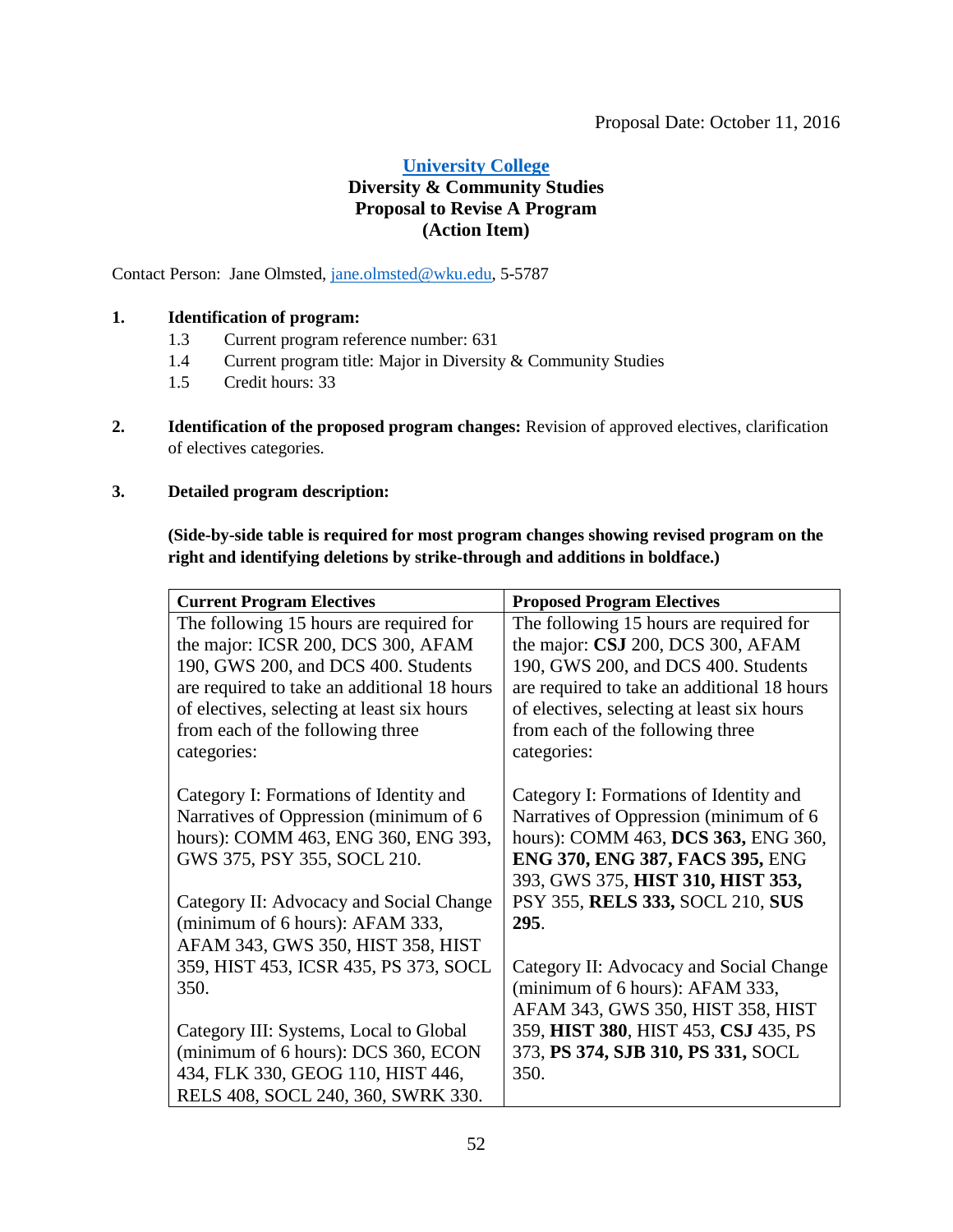| Category III: Systems, Local to Global |
|----------------------------------------|
| (minimum of 6 hours): DCS 360, ECON    |
| 434, FLK 330, GEOG 110, GEOG 225,      |
| HIST 200, HIST 446, PS 220, PS 350,    |
| RELS 408, SOCL 240, SOCL 360,          |
| <b>SWRK 330.</b>                       |

#### **4. Rationale for the proposed program change:**

Our current listing has proven limiting to students, who sometimes have trouble finding an approved elective that will fit their schedules. We therefore wish to increase the number of options available to them. All of the courses bolded and added to the list of approved electives are appropriate for the major; respective departments have been consulted.

## **5. Proposed term for implementation and special provisions (if applicable):** Fall 2017

| Department: Diversity & Community Studies | October 17, 2016 |
|-------------------------------------------|------------------|
| University College Curriculum Committee   | October 25, 2016 |
| Undergraduate Curriculum Committee        |                  |
| <b>University Senate</b>                  |                  |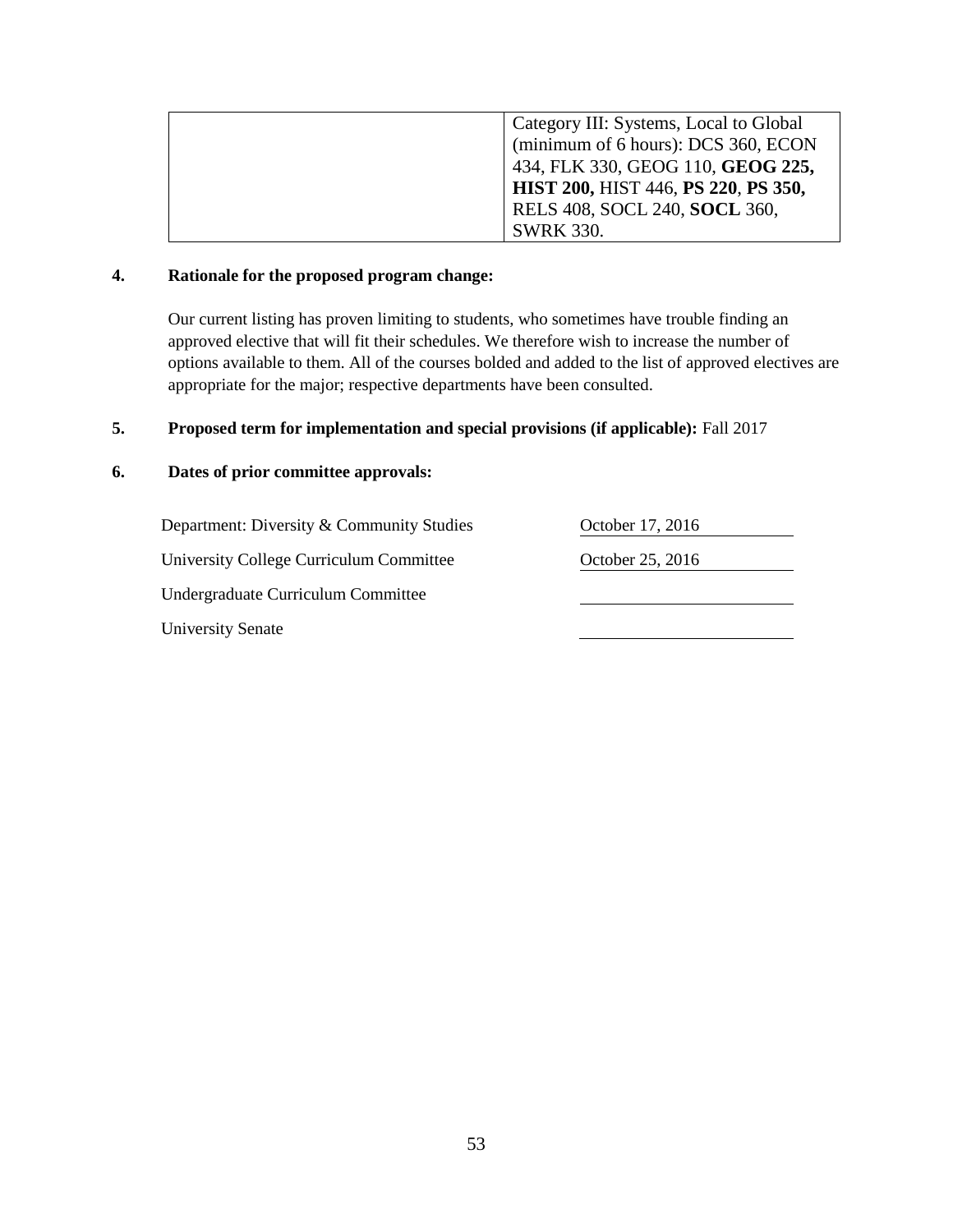## **[Proposal to Create a New Academic Policy](#page-3-2) (Consent Item) Second Reading**

Contact Person: Dennis George dennis.george@wku.edu, 745-3570

- **1. Identification of proposed policy:** Creation of a policy that would extend the "Fully Certified" category of the Kentucky General Education Transfer Policy to students transferring to WKU after completing the General Education requirements for a bachelor's degree at a regionally-accredited institution that is closing or has closed.
- 2. Catalog statement of proposed policy:
	- 2.1 Proposed catalog policy:

## **General Education Transfer Policy for Institutions that close (with markups)**

Students who have completed **[all]** General Education requirements for a Bachelor's degree at **[from]** a regionally-accredited institution that is closing or has closed **[are considered to]** will have fulfilled all WKU Colonnade General Education requirements upon transfer.

## **General Education Transfer Policy for Institutions that Close (minus markups)**

Students who have completed all General Education requirements for a Bachelor's degree from a regionally-accredited institution that is closing or has closed are considered to have fulfilled all WKU Colonnade General Education requirements. These credit hours are to be drawn from and include at least one course from each of the following areas: humanities/fine arts, social/behavioral sciences, and natural science/mathematics.

## 2.2 Proposed catalog section: It is proposed that this policy appear in the "**Transfer of Credits**" section immediately following the "**General Education Transfer Policy from States other than Kentucky**."

3. Rationale for proposed policy:

Over the last two years WKU has seen five institutions of higher education close within the region. While we have tried to recruit these students to finish their degrees at WKU, many would have had to complete a large number of credit hours to fulfill Colonnade requirements, and those who already had completed general education at their previous institution were understandably reluctant to come to WKU and have to take different General Education requirements. The purpose of this policy is to extend the "Fully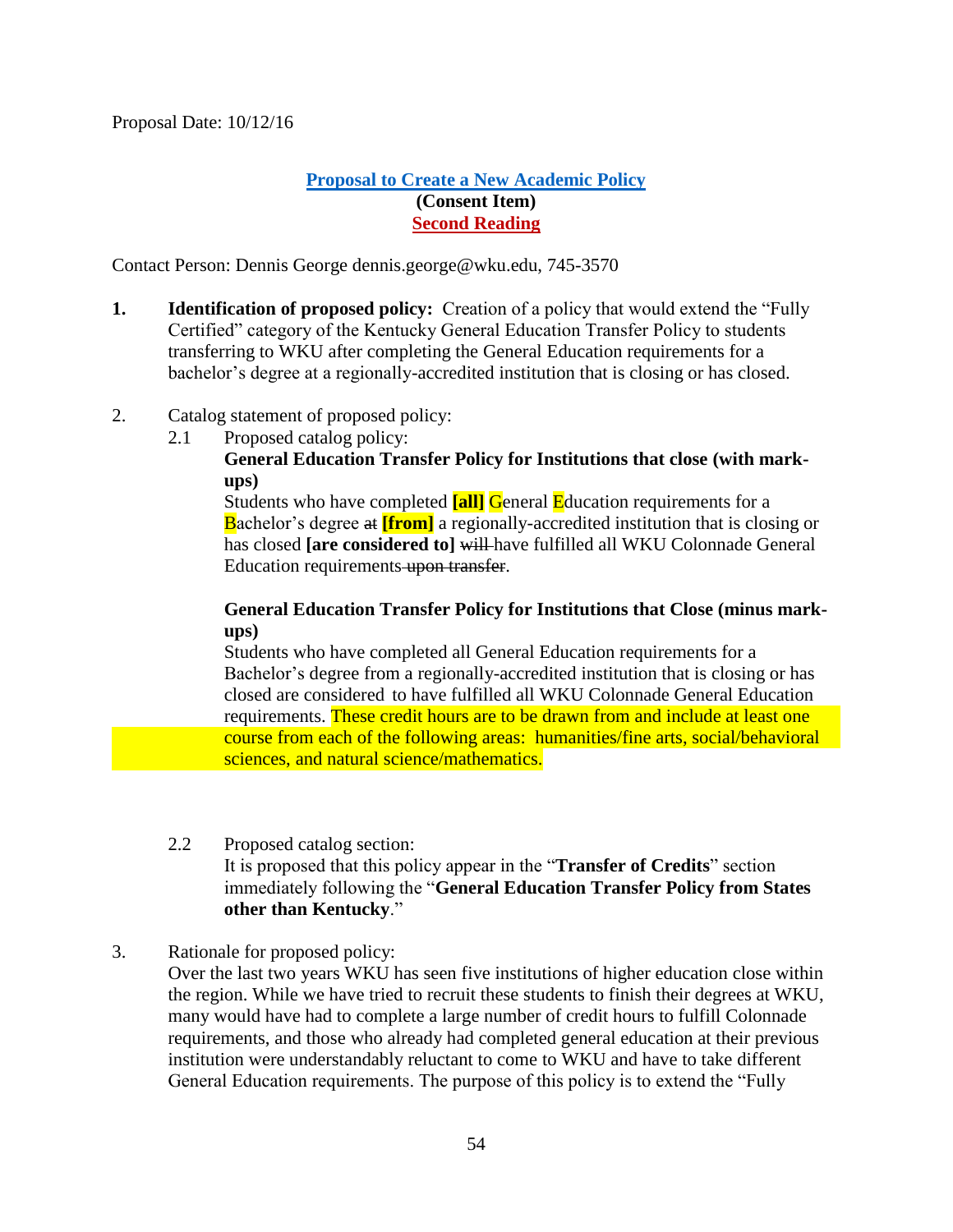Certified" classification to students who have completed a general education program at an institution that is closing or has closed.

This policy is consistent with the WKU Challenging the Spirit Consent Plan (2012-13 to 2017-18), which lists as one of its strategies to "Continue involvement and leadership in statewide initiatives to make transfer more seamless." The proposed policy provides a more seamless transfer pathway for students that are impacted by the closing of a regionally-accredited institution and have already completed a bachelor's general education program. This policy will also facilitate WKU's efforts to increase its nontraditional student population. Finally, this policy will make WKU a preferred transfer destination for students affected by the closing of an institution of higher education.

- 4. Impact of proposed policy on existing academic or non-academic policies:
	- 4.1 Impact on policies:

The proposed policy only extends to regionally-accredited institutions that close. This policy does not affect other policies.

- 4.2 Impact on populations that may be affected: This policy affects only those transfer students that have completed a general education Program for a bachelor's degree at a regionally-accredited institution that is closing or has closed.
- 5. Proposed term for implementation: Spring 2017
- 6. Dates of prior committee approvals:

UCC Academic Policy Subcommittee (if applicable) Nov. 1, 2016

Undergraduate Curriculum Committee November 15, 2016

University Senate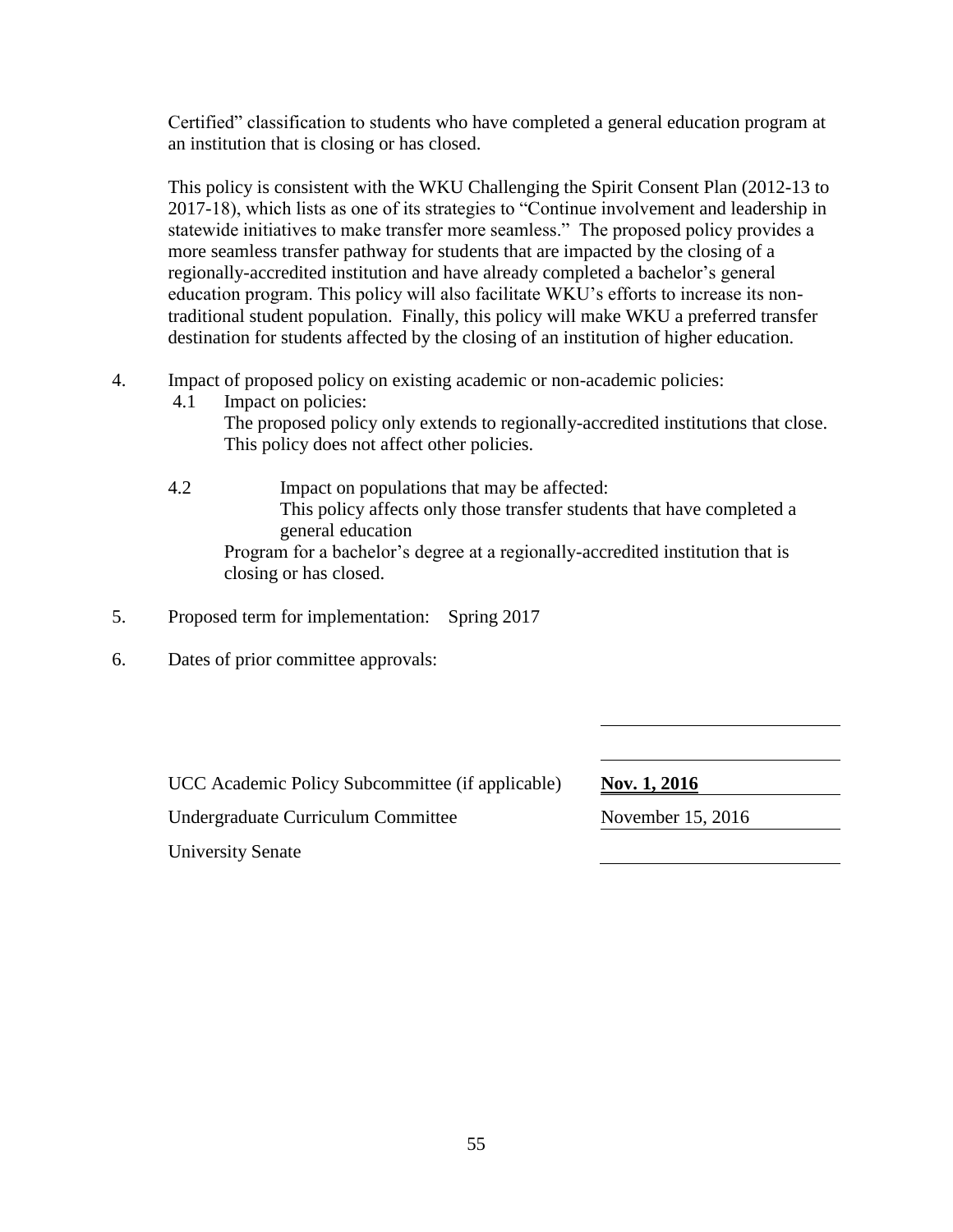## <span id="page-55-0"></span>**1. [Catalog statement of proposed policy:](#page-3-2)**

<span id="page-55-1"></span>**Residence Requirements**—The minimum residence requirement for the bachelor's degree is 25% of the minimum number of semester hours required in the student's degree program through instruction at WKU. The minimum residence requirement for an associate degree is 25% of the minimum number of semester hours required in the student's degree program through instruction at WKU. These credit hours are to be drawn from and include at least one course from each of the following areas: humanities/fine arts, social/behavioral sciences, and natural science/mathematics. One-third of the hours in the specialty must be earned at WKU. A student is permitted to transfer a maximum of six semester hours toward a certificate program.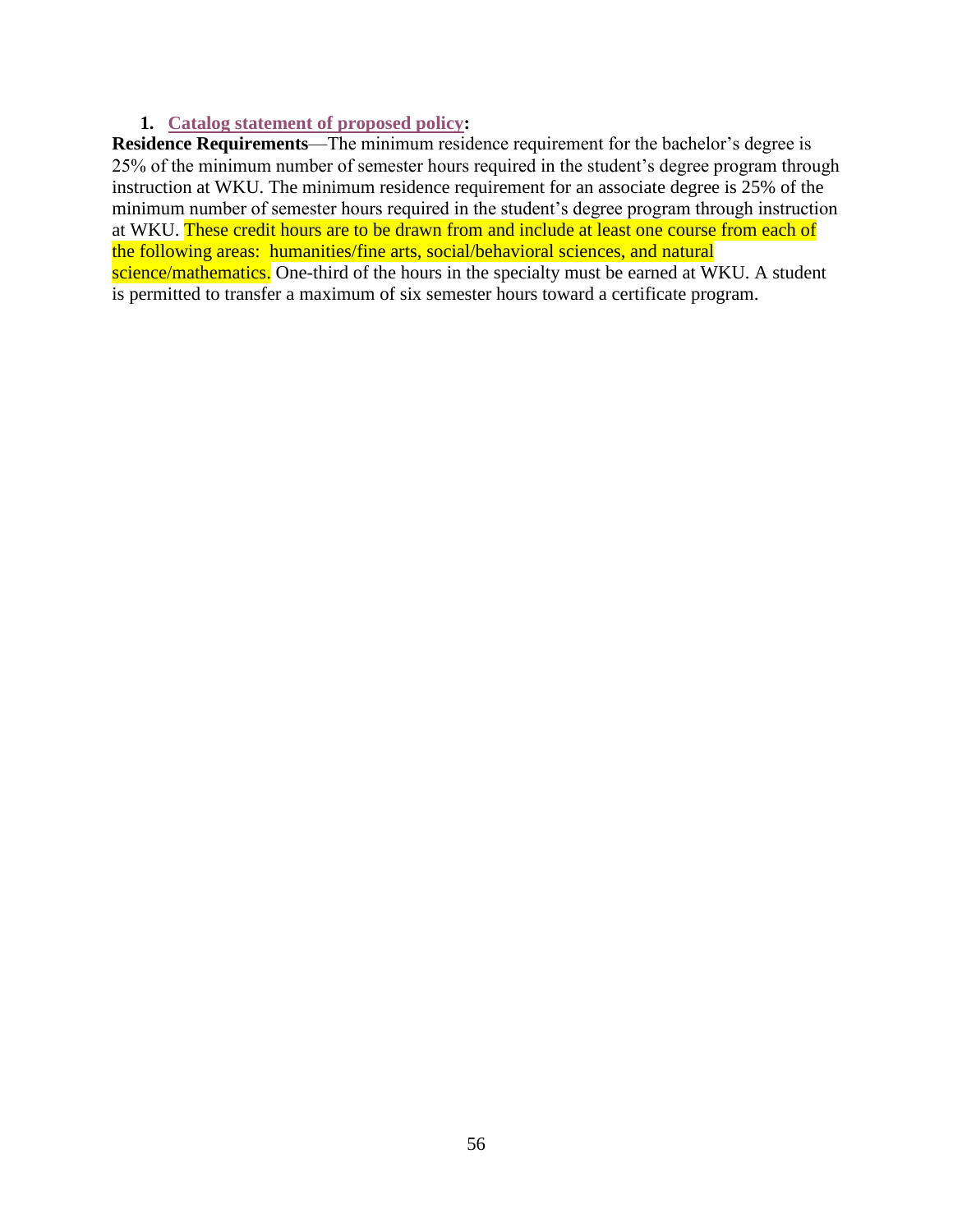## <span id="page-56-0"></span>**[Proposal to Create a New Course: Instructions](#page-3-2)**

## DRAFT s11-21-16

#### **Section 1: Proponent Contact Information**

**1.1** Name/Title: **1.2** Email address: **1.3** Phone #

#### **Section 2: Course Catalog Information**

- **2.1 Course prefix (subject area) and number:** Course number/prefix combinations may be used only once, and *may not be recycled*; please check with the registrar's office to get a list of available, valid course numbers.
- **2.2 Course title**: 30 character limit, including spaces and punctuation. (CIF form has no entry for abbreviated titles, but states *"Title (as it should appear on the transcript; maximum of 30 letters & spaces).*
- **2.3 Credit hours/Variable credit:** Indicate the total number of credit hours this course awards. If you're proposing a course with variable credit options, explain that here.
- **2.4 Repeatability:** If the course in not repeatable for credit, simply indicate with N/A. If the course is meant to be repeatable, insert here this exact phrase, indicating the number of times a student can enroll for degree credit *beyond the first enrollment*, and the total maximum hours for which a student may receive degree credit for this course: *Repeatable \_\_\_ for a total of \_\_\_ credits.* For example, a proposal for a three credit course that a student could take three times would include the phrase *Repeatable twice for a total of 9 credits.*
- **2.5 Course Catalog Description:** This is the brief, concise, general course description that will be published in the university course catalog and all its iterations; please refer to WKU course catalog for appropriate style and format examples.
- **2.6 Prerequisite/Corequisite courses:** If none, simply indicate with N/A (Not Applicable). If prerequisite and/or corequisite courses are required:
	- Taking care to distinguish between prerequisites corequisite courses, identify them by subject area prefix and course number only; *do not include course titles.* Be sure to indicate
	- List only *immediate* prerequisites. (Do not list prerequisites for other prerequisite courses.)
	- If you wish to propose prerequisite and/or corequisite courses offered by a department/unit other than the one identified in your proposed course prefix, the head of that other department/unit must be consulted.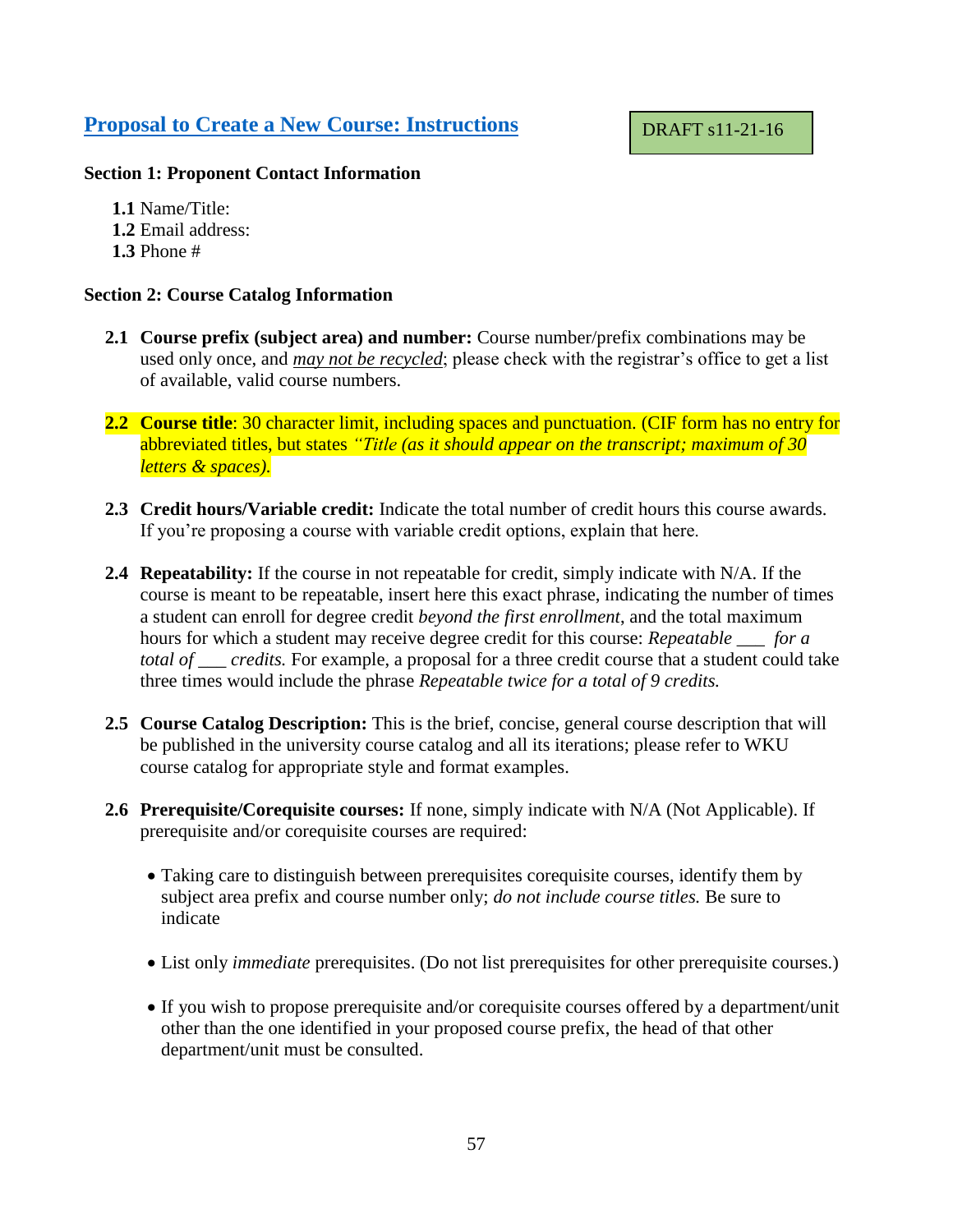- **2.7 Additional Enrollment Requirements:** Additional Enrollment Requirements include such things as instructor permissions (required or optional) class standing, restrictions to certain majors and/or programs, prerequisite course grades etc. If this does not apply, simply indicate with N/A (Not Applicable).
- **2.8 Other Special Course Requirements:** Things such as required specialized equipment and/or supplies, off-campus travel and extra-classtime activities should be noted here. If this does not apply, simply indicate with N/A (Not Applicable).

## **Section 3: Description of proposed course**

- **3.1 Course Content Summary**: Explain, briefly and succinctly, the subject matter of the course, and the approach/methodology that will be used to explore it.
- **3.2 Learning Outcomes:** These should be stated in terms of what new knowledge and/or skills students should be able to *demonstrate* upon successfully completing this course. What will they know, and/or know how to do as a result of successfully completing this course? Present these learning outcomes as a bulleted list, or series of brief paragraphs, predicated with "Upon successful completion of this course, students should be able to…" (Please note that this item is concerned with *learning outcomes*, not *course content,* which should appropriately be explained in item 3.1, above.)
- **3.3 Assessment/Evaluation:** Describe generally how student's achievement of the learning goals described in section 3.2 (above) will be assessed and evaluated. This should not be a detailed list of every assessment planned in a given semester, but rather a concise, general explanation of the types of assessments that will be employed in the course.

## **Section 4: Rationale**

**4.1 Reason for developing this proposed course:** Explain how and why this proposed course is desirable and/or necessary, and how it relates to departmental/college/university wide goals and standards. *Please note: while references to course content may be included here for clarity's sake, this section is primarily meant to explain why this course is needed/desirable, not what the course is about, which should have been explained thoroughly in section 3: Description of Proposed Course above.*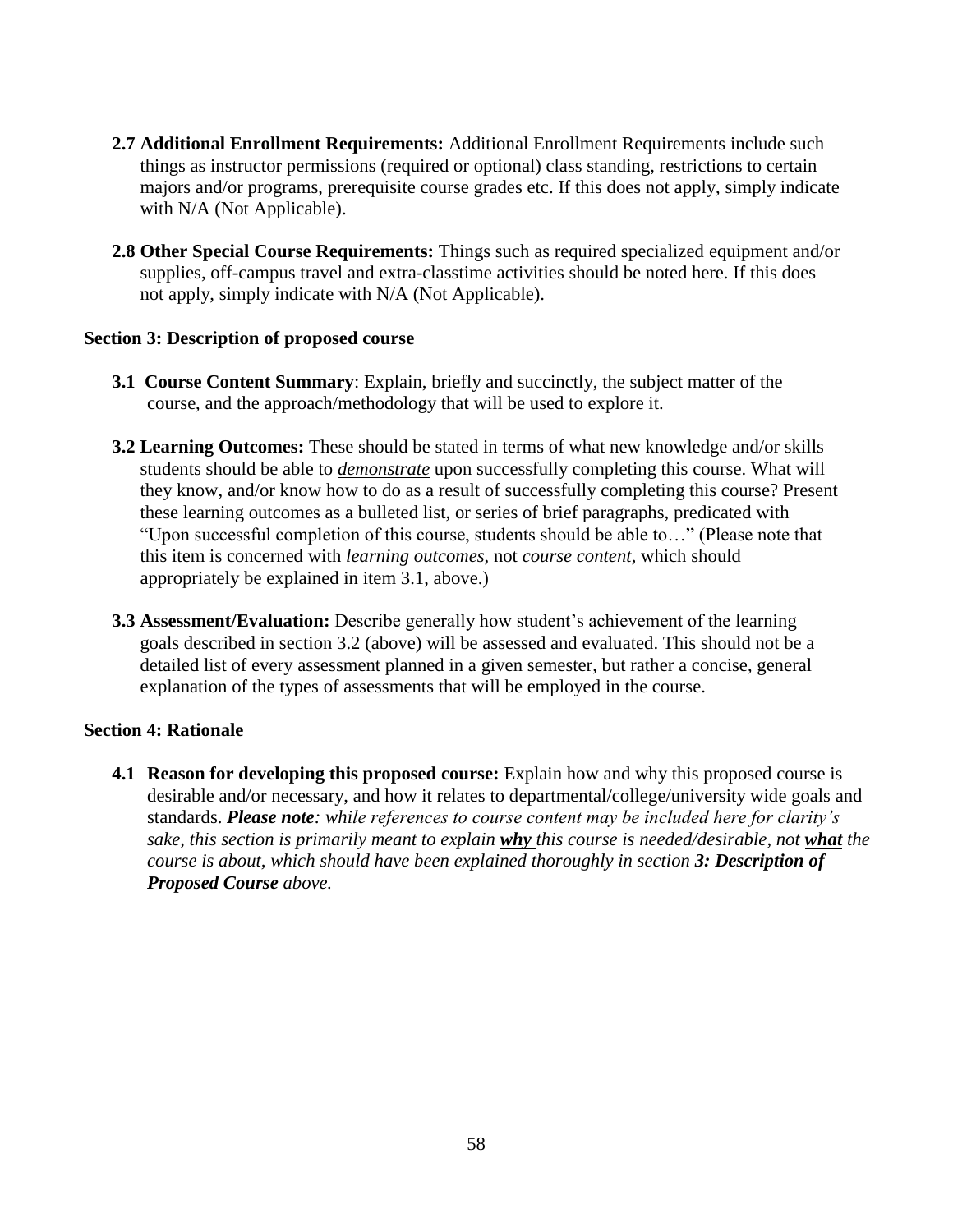## *SPECIAL NOTE REGARDING NEW COLONNADE PROGRAM COURSES*

To be included in the WKU Colonnade general education program, courses must meet criteria unique to that program, and as such, the Colonnade program has its own distinct course approval process; *new* courses being designed and proposed specifically for inclusion in WKU Colonnade program must include that information here, in item 4.1, and must be pre-approved by the Colonnade Committee as meeting their unique requirements *prior* to being acted on by the university's Undergraduate Curriculum Committee. **For information, proposal forms and instructions unique to the Colonnade approval process, please refer to the [Faculty Resources](https://www.wku.edu/colonnade/facultyresources.php) page of the** [WKU Colonnade Program Website.](https://www.wku.edu/colonnade/index.php)

**4.2 Relationship to similar courses offered by other university departments/units:** Do any other courses already being offered by other university departments/units share content with this proposed course? If so, have those units been notified/consulted in regards to this proposed course? Explain how this course is unique in its presentation/exploration of that shared content.

#### **Section 5: Projected Enrollments/Resources**

- **5.1 How many students per section are expected to enroll in this proposed course?**
- **5.2 How many sections of this course per academic year will be offered?**
- **5.3 How many students per academic year are expected to enroll?**
- **5.4 How were these projections calculated? Explain any supporting evidence/data you have for arriving at these projections.**
- **5.5 Proposed method of staffing**: Will additional staff be required in order to offer this course according to the enrollment projections indicated in items 5.1-4? If so, what actions are being undertaken to secure the necessary additional personnel? If current staffing is sufficient, explain any adjustments necessary to current staffing patterns/teaching loads to accommodate this new course.
- **5.6 Instructional technology resources:** Are the unit's current instructional technology resources sufficient to support this course? If not, what additional resources are needed, and what actions are being undertaken to upgrade those resources?
- **5.1 Library resources**: Will this proposed course require the use of library resources (books, journals, reference materials, audio-visual materials, electronic databases, etc.)? If so, a completed [Library Resources Form](https://www.wku.edu/library/forms.php) must be accompany this proposal when submitted to the appropriate College Curriculum Committee. (In order to allow sufficient time for library review, this [Library Resources Form](https://www.wku.edu/library/forms.php) must be submitted to the appropriate collection development librarian at least three working days prior to the College curriculum committee at which the proposal will be considered.)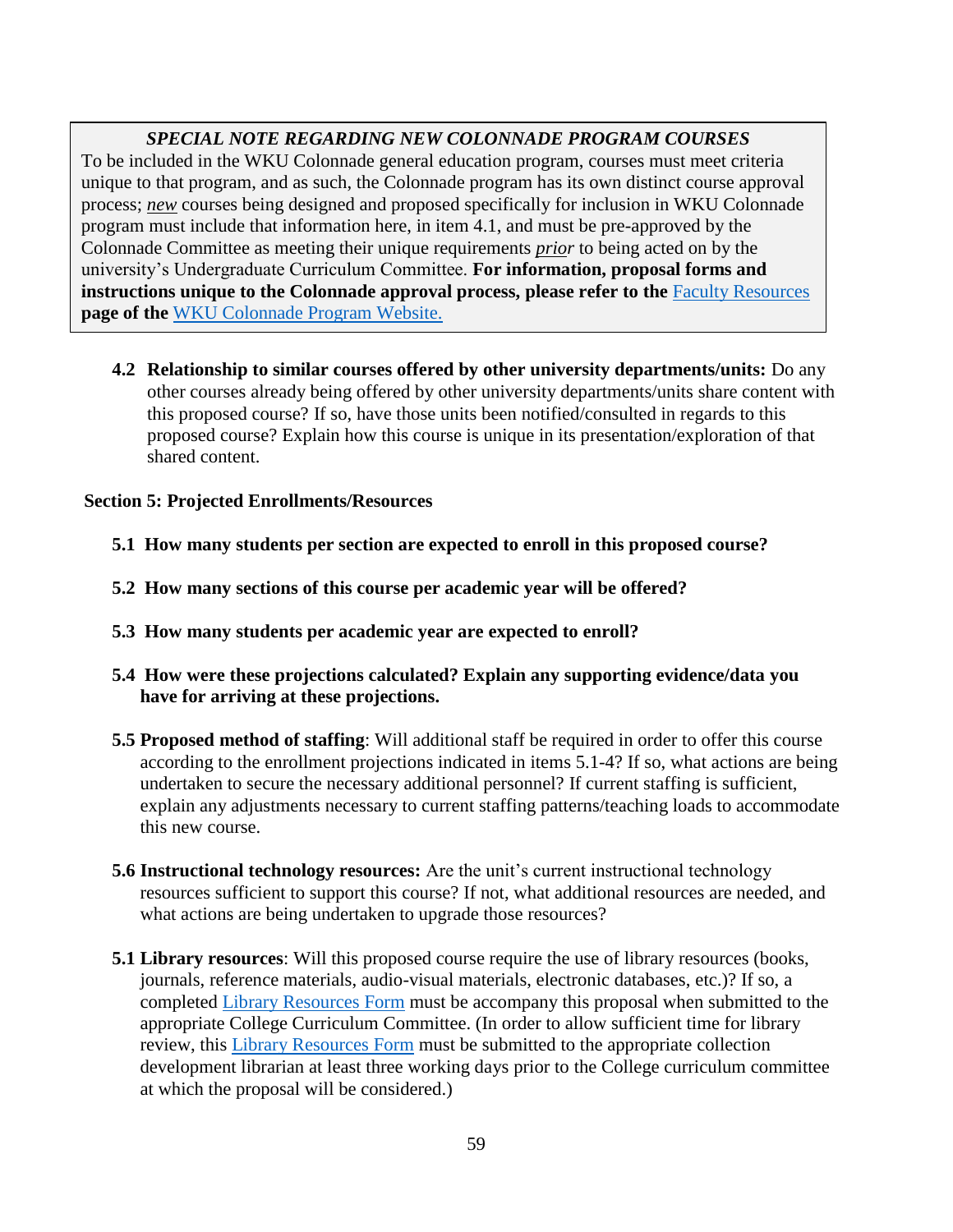**Section 6: Proposed term for implementation:** What semester/year will this course "come on line" and be available to students?

**Section 7: Approval Flow Dates:** The committee approvals needed for this proposal appear in hierarchical, chronologically required order, however... not all new course proposals require all of these committee approvals. Committee approvals needed by *all* new course proposals appear in boldface type on this form. Questions about other committee approvals should be directed to those committees. If this proposal does not require approval from one of the committees listed here, simply delete that approval line.

## **Section 8: Supplemental Documentation**

- The appropriate **Course Inventory Form** This form captures exactly the course information as needed by the Office of the Registrar, and must accompany all new course proposal forms submitted for consideration to their College Curriculum Committees.
- If this proposed new course requires the use of library resources such as books, journals, reference materials, audio-visual materials, electronic databases, etc. a completed **[Library](https://www.wku.edu/library/forms.php)  [Resources Form](https://www.wku.edu/library/forms.php)** must be submitted with proposal when submitted for consideration to the appropriate College Curriculum Committee.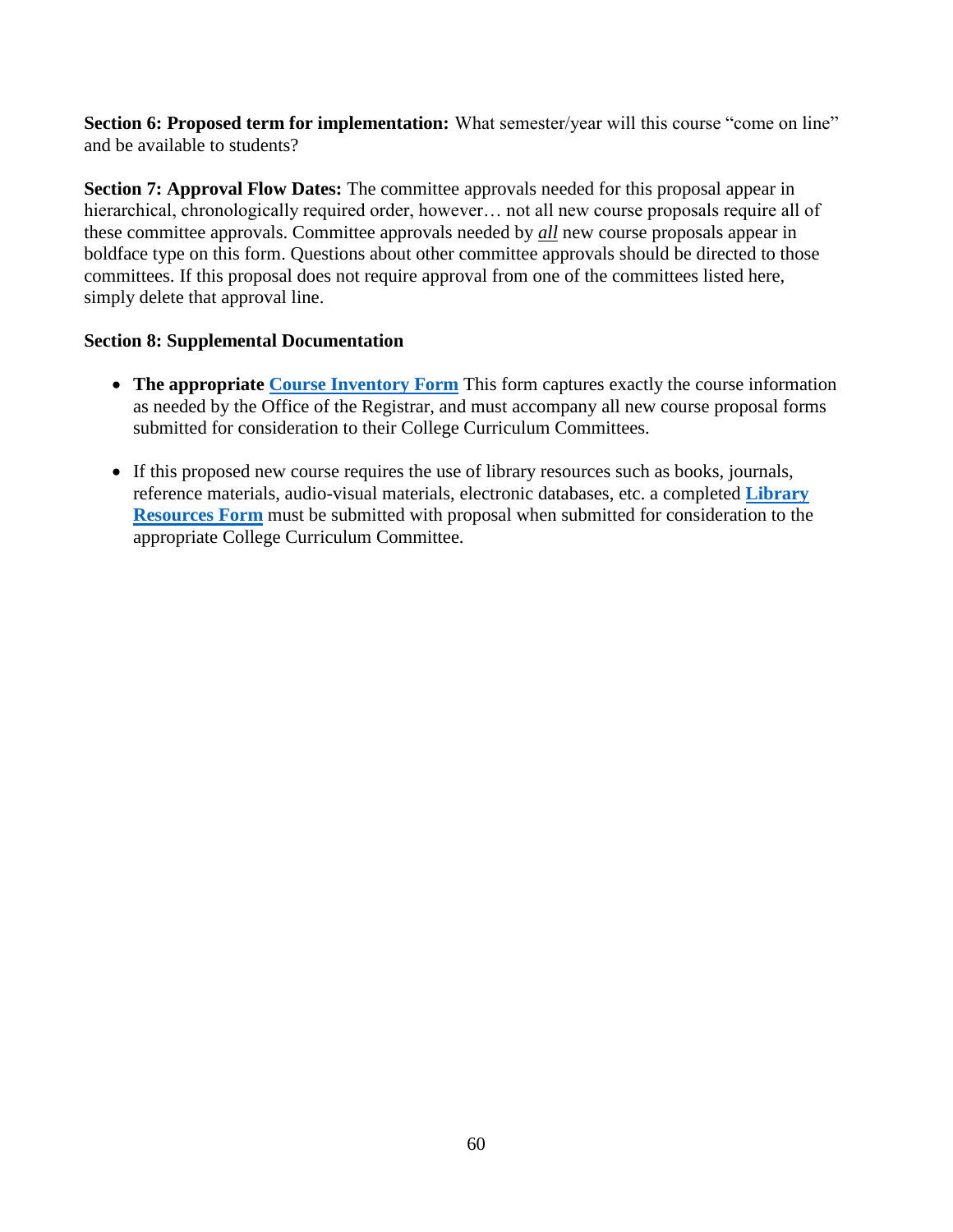## **(Action Item)**

**Proposal to Create a New Course:** *(Insert proposed course number and title here)* **Xxxx College Department/Unit:** 

#### **Section 1: Proponent Contact Information**

**1.1** Name/Title: **1.2** Eddress: **1.3** Phone #:

#### **Section 2: Course Catalog Information**

**2.1** Course prefix (subject area) and number:

**2.2** Course title:

- **2.3** Credit hours/Variable credit:
- **2.4** Repeatability:
- **2.5** Course Catalog Description:
- **2.6** Prerequisite/Corequisite courses:
	- 2.5a) Are any of these proposed prerequisites/corequisites offered by a unit other than the one indicated in this proposed course prefix?

#### YES NO

2.5b) If not, proceed to item 2.6. If so; has the department head of that unit been consulted? YES NO

**2.7** Additional Enrollment Requirements:

**2.8** Other Special Course Requirements:

#### **Section 3: Description of proposed course**

- **3.1** Course Content Summary:
- **3.2** Learning Outcomes: "Upon successful completion of this course, students should be able to demonstrate…"
- **3.3** Assessment/Evaluation: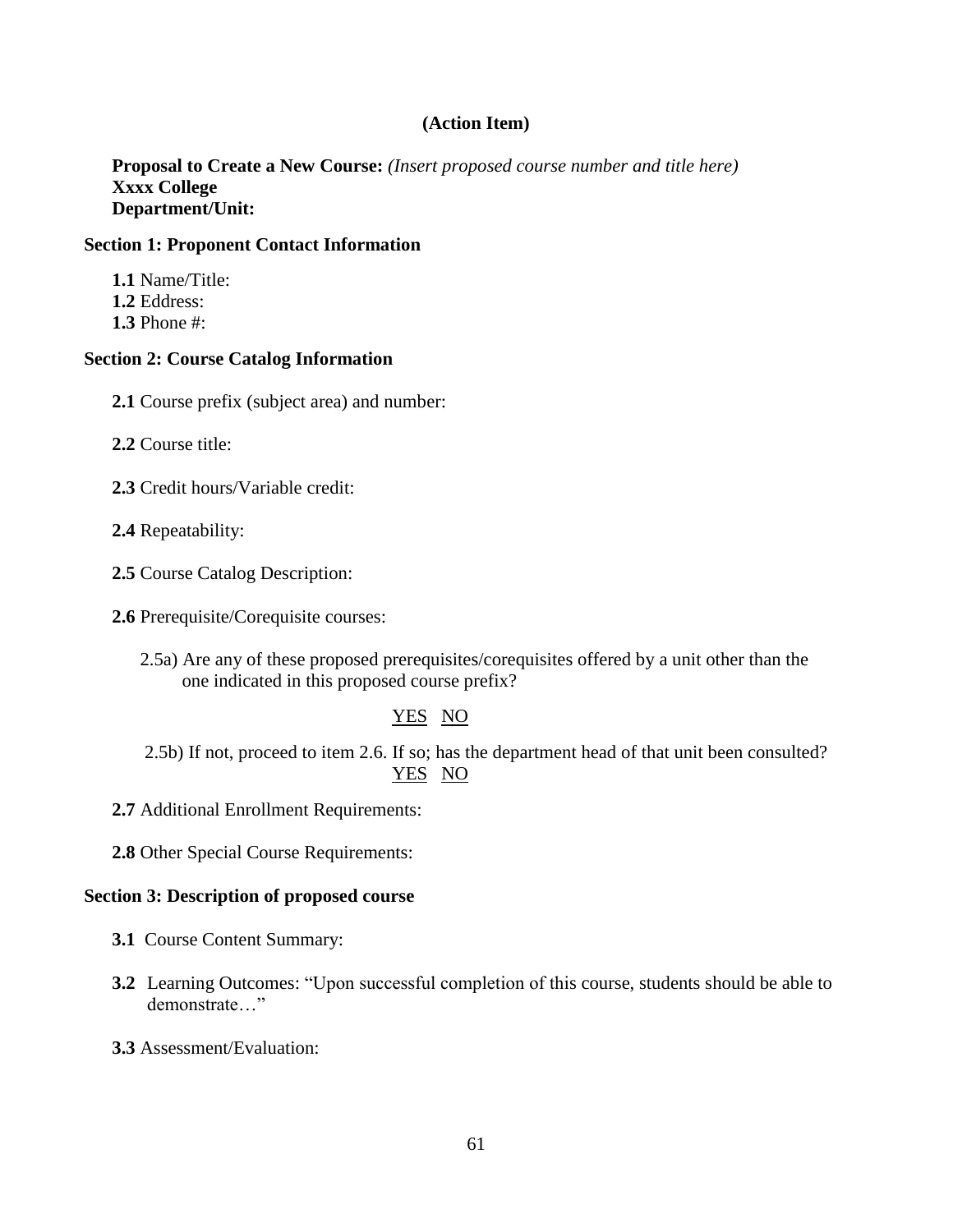#### **Section 4: Rationale**

- **4.1** Reason for developing this proposed course:
- **4.2** Relationship to similar courses offered by other WKU departments/units:
	- 4.2a) Are there other courses listed in the WKU Undergraduate catalog that present and/or explore content similar to that of this proposed course? If so, please list them here, and complete items 4.2b and 4.2c below. If not, simply indicate so with N/A proceed to item *5:Projected Enrollments/Resources*
	- 4.2b) Explain how this proposed course is unique in its presentation/exploration of the content it shares with the courses you listed above.
	- 4.2c) Have the units offering these courses been notified/consulted regarding this proposal?

#### YES NO

#### **Section 5: Projected Enrollments/Resources**

- **5.1 Enrollments:** Students per section?
- **5.2 Enrollments:** Sections per academic year?
- **5.3 Enrollments:** Students per academic year?
- **5.4 Supporting evidence/data for these projection:**
- **5.5 Proposed method of staffing:** Will additional staff be required in order to offer this course according to the enrollment projections indicated in item 5.1-3?

#### YES NO

If YES, what actions are being undertaken to secure the necessary additional personnel? If current staffing is sufficient, explain any adjustments to current staffing patterns/teaching loads –if any- needed to accommodate this new course.

**5.6 Instructional technology resources:** Are the unit's current instructional technology resources sufficient to support this course?

#### YES NO

If NO, what additional resources are needed, and what actions are being undertaken to upgrade those resources?